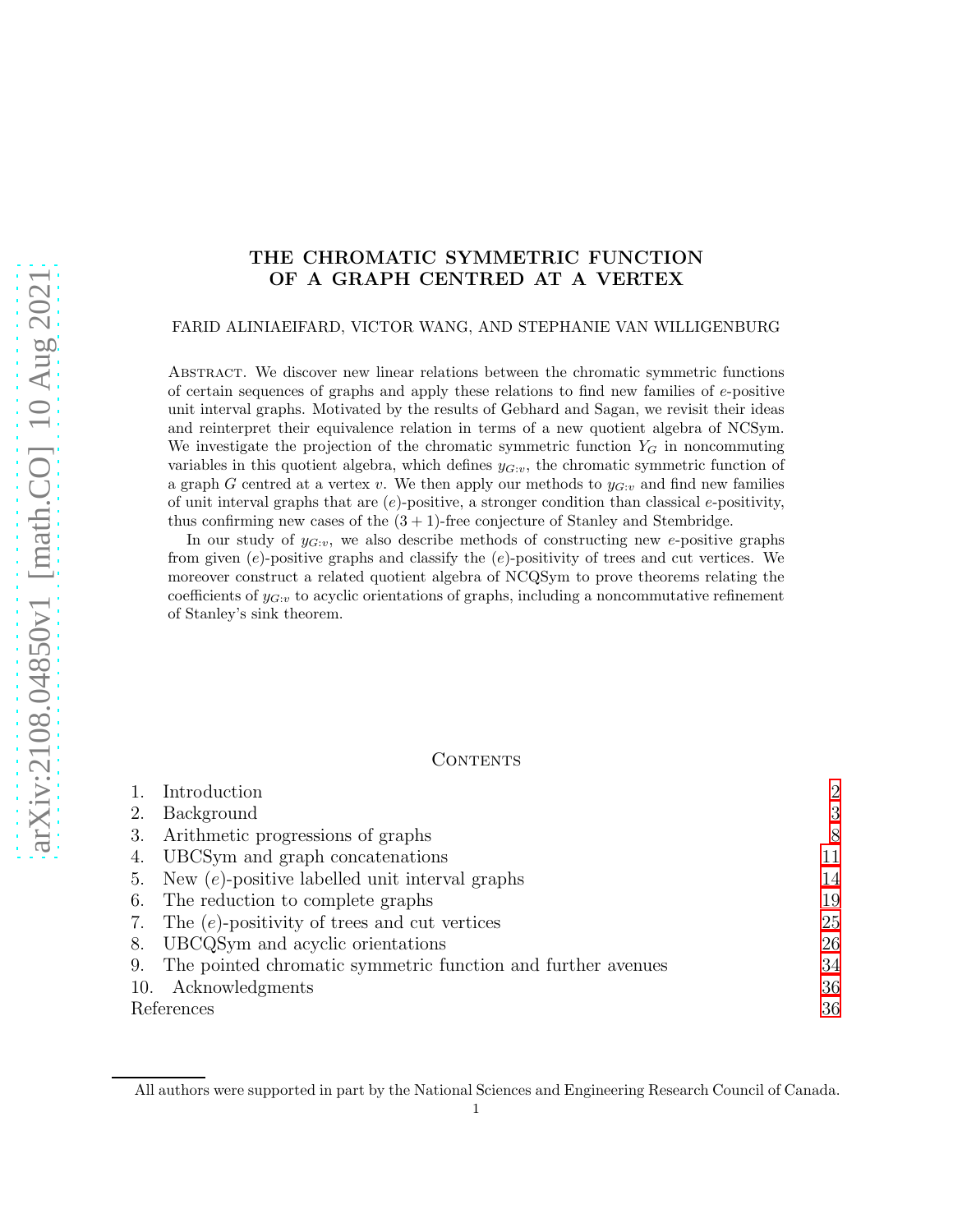#### 1. INTRODUCTION

<span id="page-1-0"></span>The chromatic symmetric function  $X_G$  of a graph G was introduced by Stanley [\[25\]](#page-36-0) in 1995 as a generalization of Birkhoff's chromatic polynomial [\[3\]](#page-35-2). Since then, it has inspired fruitful research mainly in two avenues. The first avenue is to determine whether two nonisomorphic trees can have the same chromatic symmetric function [\[2,](#page-35-3) [14,](#page-35-4) [17,](#page-35-5) [19\]](#page-35-6). Heil and Ji showed in [\[14\]](#page-35-4) that there was no counterexample on  $\leq$  29 vertices. However, the second and more prominent avenue of research is to prove the Stanley-Stembridge conjecture [\[26,](#page-36-1) Conjecture 5.5], which was formulated in terms of chromatic symmetric functions by Stanley in [\[25,](#page-36-0) Conjecture 5.1]. In 2013, Guay-Paquet [\[11\]](#page-35-7) showed that to prove the Stanley-Stembridge conjecture it was sufficient to prove that all unit interval graphs were e-positive, namely that their chromatic symmetric functions expanded with nonnegative coefficients in the basis of elementary symmetric functions.

Much interest has also arisen due to a  $q$ -analogue of the conjecture, introduced by Shareshian and Wachs [\[23\]](#page-36-2) in terms of the chromatic quasisymmetric functions of labelled unit interval graphs. Brosnan and Chow [\[4\]](#page-35-8) and, independently, Guay-Paquet [\[12\]](#page-35-9) proved that the chromatic quasisymmetric functions of labelled unit interval graphs were related to the cohomology of regular semisimple Hessenberg varieties, first conjectured by Shareshian and Wachs in [\[23\]](#page-36-2), and this connection has been used to prove a special case of the  $q$ -analogue of the conjecture in [\[13\]](#page-35-10). Considerable progress has been made on the Stanley-Stembridge conjecture and Shareshian and Wachs' quasisymmetric refinement also due to the study of the modular law, which appears in several forms across  $\vert 1, 8, 11, 15 \vert$  $\vert 1, 8, 11, 15 \vert$  $\vert 1, 8, 11, 15 \vert$  $\vert 1, 8, 11, 15 \vert$  and is a consequence of Orellana and Scott's triple-deletion rule [\[20\]](#page-35-14) when  $q = 1$ .

A second approach to the Stanley-Stembridge conjecture was pioneered by Gebhard and Sagan in [\[10\]](#page-35-15), where they introduced  $Y_G$ , the chromatic symmetric function of a graph G in noncommuting variables. Intriguingly, the natural labelling of unit interval graphs was also important to their approach, as it was for chromatic quasisymmetric functions. Gebhard and Sagan proved for a large family of labelled unit interval graphs that the graphs were  $(e)$ -positive at their last vertices (see Definition [4.2\)](#page-12-0), a condition stronger than being  $e$ -positive arising from an equivalence relation on the algebra of NCSym. Dahlberg in [\[5\]](#page-35-16) proved that triangular ladders were  $(e)$ -positive at their last vertices using a sign-reversing involution, resolving a special case of the conjecture identified by Stanley in [\[25\]](#page-36-0). Our paper makes progress on the Stanley-Stembridge conjecture by combining the modular law with  $(e)$ positivity to prove new cases of the conjecture. We also investigate in-depth the equivalence relation introduced by Gebhard and Sagan, including, in particular, the equivalence class of  $Y_G$ . More precisely, our paper is structured as follows.

We cover the necessary background in Section [2.](#page-2-0) In Section [3](#page-7-0) we describe in Proposition [3.1](#page-7-1) sequences of graphs with the property that their chromatic symmetric functions form an arithmetic progression, which may be applied to deduce positivity. In Corollary [3.3,](#page-8-0) we specialize and obtain a tool to prove new cases of the Stanley-Stembridge conjecture, which we then apply in Proposition [3.6](#page-9-0) to prove the  $e$ -positivity of a new family of unit interval graphs. In Section [4](#page-10-0) we review the methods and results of Gebhard and Sagan from [\[10\]](#page-35-15), and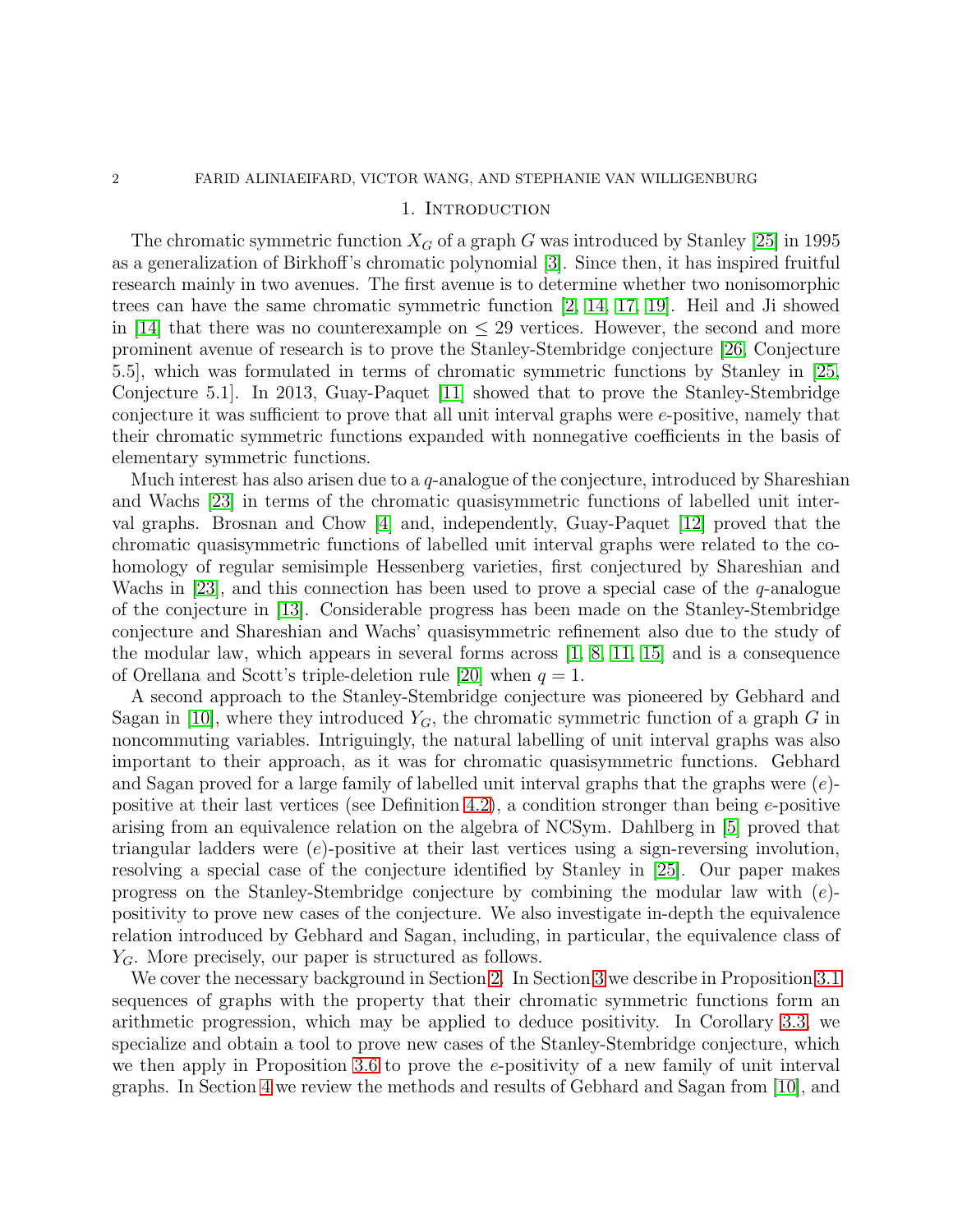reinterpret them in terms of a new quotient algebra exhibiting "unbalanced commutativity", UBCSym, of NCSym, for which we define analogues of the elementary, power sum and monomial bases. In UBCSym we also define  $y_{G:v}$ , the chromatic symmetric function of G centred at v. We then meld the ideas of Gebhard and Sagan and the ideas of Section [3](#page-7-0) to prove that many more families of labelled unit interval graphs are (e)-positive at their last vertices in Section [5.](#page-13-0) In Section [6](#page-18-0) we introduce a technique to work with linear maps on UBCSym, which allows us to prove the validity of methods of constructing new e-positive graphs from given (e)-positive graphs in Theorems [6.5](#page-21-0) and [6.8.](#page-23-0) In Section [7](#page-24-0) we resolve the related questions of when trees are  $(e)$ -positive and which graphs are  $(e)$ -positive at a cut vertex. We construct a quotient algebra UBCQSym of NCQSym in Section [8](#page-25-0) and prove in Theorems [8.3](#page-28-0) and [8.8](#page-32-0) new results relating coefficients of  $y_{G:v}$  in the e-basis of UBCSym to acyclic orientations of G, including a noncommutative refinement of Stanley's sink theorem [\[25,](#page-36-0) Theorem 3.3]. We conclude the paper with Section [9,](#page-33-0) in which we discuss the connections to a construction of Pawlowski [\[21\]](#page-36-3), as well as possible further avenues of research.

#### 2. Background

<span id="page-2-0"></span>In this section we review the necessary background and notation that will be used in the rest of the paper.

An (integer) composition  $\alpha = (\alpha_1, \ldots, \alpha_{\ell(\alpha)})$  is a finite ordered list of positive integers, where  $\ell(\alpha)$  is the *length* of  $\alpha$ . We call the integers the *parts* of the composition. When  $\alpha_{j+1} = \cdots = \alpha_{j+m} = i$ , we often abbreviate this sublist to  $i^m$ . If  $\alpha_1 + \cdots + \alpha_{\ell(\alpha)} = d$ , we say that  $\alpha$  is a composition of d. We will also write  $\emptyset$  to denote the empty composition.

Let  $[d] = \{1, \ldots, d\}$ . If  $\alpha = (\alpha_1, \ldots, \alpha_{\ell(\alpha)})$  is a composition of d, then we define set $(\alpha)$  to be the set  $\{\alpha_1, \alpha_1 + \alpha_2, \ldots, \alpha_1 + \cdots + \alpha_{\ell(\alpha)-1}\} \subseteq [d-1]$ . This induces a natural one-to-one correspondence between the compositions of d and the subsets of  $[d-1]$ .

An (integer) partition  $\lambda = (\lambda_1, \ldots, \lambda_{\ell(\lambda)})$  is a composition with parts satisfying  $\lambda_1 \geq \cdots \geq$  $\lambda_{\ell(\lambda)}$ . If  $\lambda_1 + \cdots + \lambda_{\ell(\lambda)} = d$ , then we say that  $\lambda$  is a partition of d and write  $\lambda \vdash d$ . We also define  $\lambda$ ! to mean the quantity  $\lambda_1! \cdots \lambda_{\ell(\lambda)}!$ . Given two partitions  $\lambda$  and  $\mu$ , we write  $\lambda \cup \mu$  to denote the partition obtained by combining the parts of  $\lambda$  and  $\mu$  together in weakly decreasing order.

We next define Sym, the *algebra of symmetric functions*, which may be realized as a subalgebra of  $\mathbb{Q}[[x_1, x_2, \dots]],$  where the variables  $x_j$  commute, as follows. The *i*th elementary symmetric function  $e_i$  is defined by

$$
e_i = \sum_{j_1 < \cdots < j_i} x_{j_1} \cdots x_{j_i}.
$$

Given a partition  $\lambda = (\lambda_1, \ldots, \lambda_{\ell(\lambda)})$ , we define the *elementary symmetric function*  $e_{\lambda}$  to be

$$
e_{\lambda} = \prod_{i=1}^{\ell(\lambda)} e_{\lambda_i}.
$$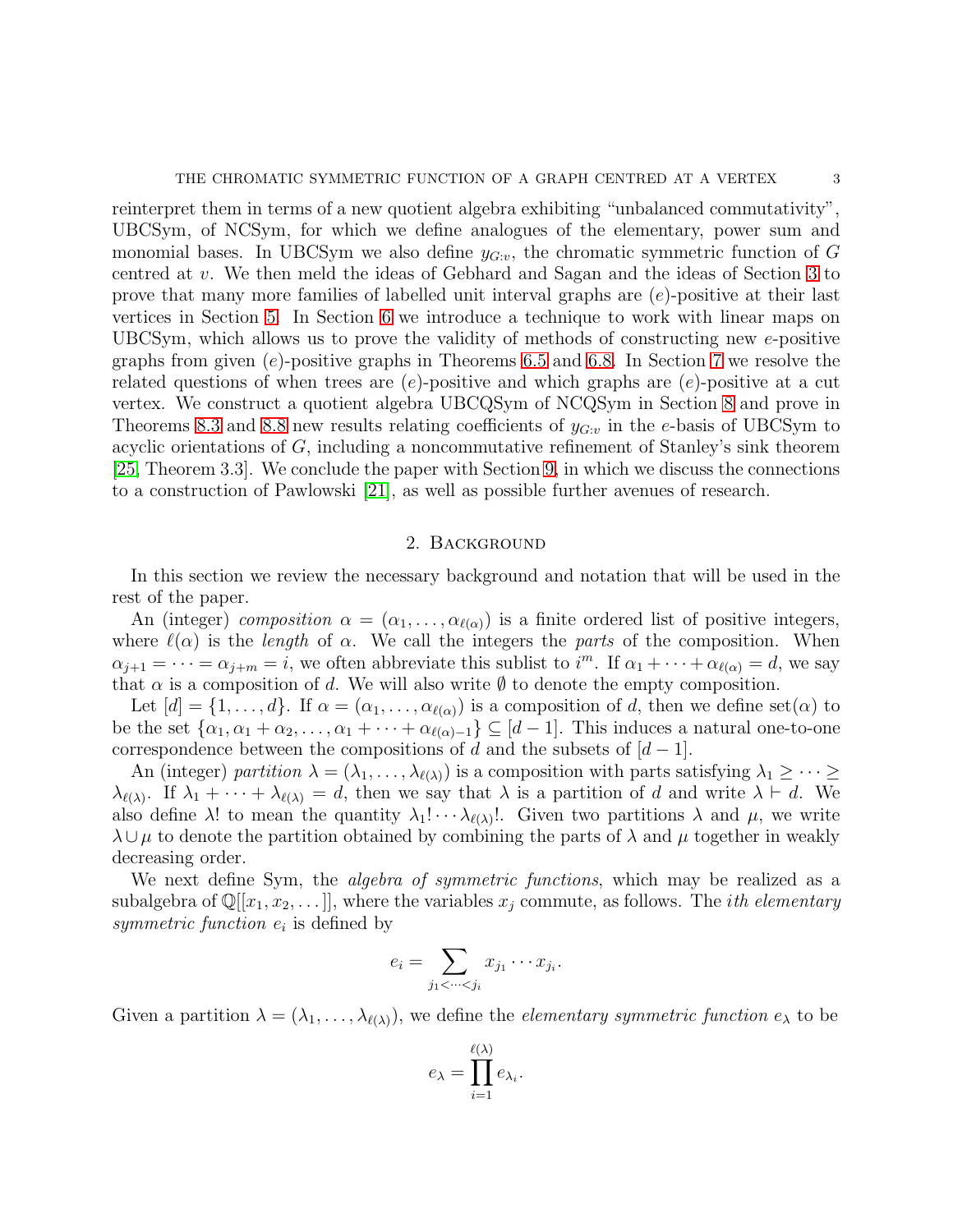Sym can be defined as the graded algebra

$$
Sym = Sym^{0} \oplus Sym^{1} \oplus \cdots
$$

where for each  $d \in \mathbb{Z}_{\geq 0}$ , the dth graded piece Sym<sup>d</sup> is spanned by the basis  $\{e_{\lambda}\}_{{\lambda}\vdash d}$ .

Another basis of Sym consists of the power sum symmetric functions. The ith power sum symmetric function  $p_i$  is defined by

$$
p_i = \sum_j x_j^i,
$$

and we define the *power sum symmetric function*  $p_{\lambda}$  for a partition  $\lambda = (\lambda_1, \ldots, \lambda_{\ell(\lambda)})$  to be

$$
p_{\lambda} = \prod_{i=1}^{\ell(\lambda)} p_{\lambda_i}.
$$

Then the set  $\{p_{\lambda}\}_{{\lambda}\vdash d}$  forms a basis for Sym<sup>d</sup>.

We now turn our attention to graphs. All graphs in this paper will be *finite* and *simple*. That is, our graphs G will consist of a nonempty finite vertex set  $V(G)$  and a finite edge set  $E(G)$  consisting of pairs of distinct vertices. For  $v, w \in V(G)$ , we write vw to mean an edge connecting v and w. Given a graph G with vertices v, w, we write  $G + vw$  to denote the graph obtained by adding an edge connecting v and w to G. The *order*  $|G|$  of a graph G is the number of vertices of the graph.

Given a vertex  $v \in V(G)$ , its open neighbourhood  $N(v)$  is the set of all vertices of G connected by an edge to v. The closed neighbourhood  $N[v]$  of v is the set  $N(v) \cup \{v\}$ .

A proper colouring of a graph G is a map  $\kappa : V(G) \to \mathbb{Z}^+$  such that  $\kappa(v) \neq \kappa(w)$  whenever  $vw \in E(G)$ . In 1995, Stanley defined the chromatic symmetric function of G in commuting variables as follows.

**Definition 2.1.** [\[25,](#page-36-0) Definition 2.1] Let G be a graph with vertex set  $\{v_1, \ldots, v_d\}$ . Then the chromatic symmetric function of G is defined to be

$$
X_G = \sum_{\kappa} x_{\kappa(v_1)} \cdots x_{\kappa(v_d)}
$$

where the sum is over all proper colourings  $\kappa$  of G.

Given a basis  $\{b_i\}_{i\in I}$  of a vector space, we say that an element of the space is *b-positive* if it expands in the b-basis with all coefficients nonnegative. We will say that a graph  $G$  is e-positive if and only if  $X_G$  is e-positive.

A set partition  $\pi$  of [d] is a collection of disjoint nonempty sets  $B_1, \ldots, B_{\ell(\pi)}$  whose union is [d], and we denote this by

$$
\pi = B_1 / \cdots / B_{\ell(\pi)} \vdash [d].
$$

We call the  $B_j$  for  $1 \leq j \leq \ell(\pi)$  the blocks of  $\pi$  and  $\ell(\pi)$  the length of  $\pi$ . For ease of notation we usually omit the set parentheses and commas of the blocks. We also define  $\lambda(\pi)$  to be the integer partition of d whose parts are  $|B_1|, \ldots, |B_{\ell(\pi)}|$  sorted in weakly decreasing order. We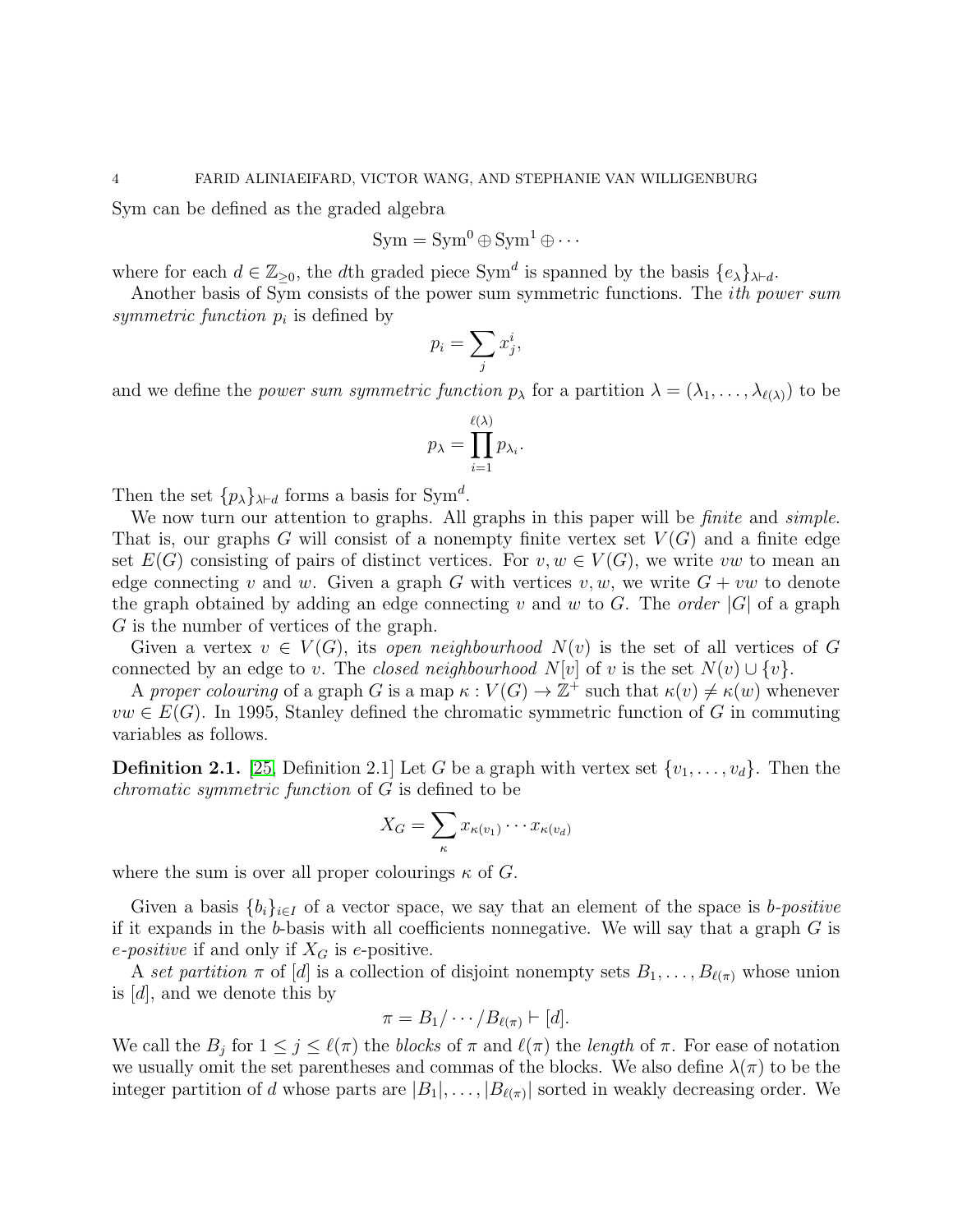will let  $\pi!$  denote  $\lambda(\pi)!$ . For a set partition  $\pi \vdash [d]$  we will use the notation  $B_{\pi,i}$  for  $i \in [d]$ to mean the block of  $\pi$  containing *i*.

For a finite set of integers S, define  $S + n = \{s + n : s \in S\}$ . Then for two set partitions  $\pi \vdash [n]$  and  $\sigma = B_1/\cdots/B_{\ell(\sigma)} \vdash [m]$ , their slash product is defined to be

$$
\pi \mid \sigma = \pi/(B_1 + n)/\cdots/(B_{\ell(\sigma)} + n) \vdash [n+m].
$$

We next define NCSym, the *algebra of symmetric functions in noncommuting variables*, which may be realized as a subalgebra of  $\mathbb{Q}\langle\langle x_1, x_2, \ldots \rangle\rangle$ , where the variables  $x_j$  do not commute. NCSym can be defined as the graded algebra

$$
NCSym = NCSym^0 \oplus NCSym^1 \oplus \cdots,
$$

where the dth graded piece is spanned by the bases  $\{e_\pi\}_{\pi\vdash [d]}$ ,  $\{p_\pi\}_{\pi\vdash [d]}$  and  $\{m_\pi\}_{\pi\vdash [d]}$ , which we define next.

The *elementary symmetric function*  $e_{\pi}$  in NCSym is given by

$$
e_{\pi} = \sum_{(i_1,\ldots,i_d)} x_{i_1} \cdots x_{i_d},
$$

summed over all tuples  $(i_1, \ldots, i_d)$  with  $i_j \neq i_k$  if  $B_{\pi,j} = B_{\pi,k}$ . For set partitions  $\pi, \sigma$ , we have  $e_{\pi}e_{\sigma} = e_{\pi|\sigma}$ , e.g. by [\[5,](#page-35-16) Lemma 2.1].

The power sum symmetric function  $p_{\pi}$  in NCSym is given by

$$
p_{\pi} = \sum_{(i_1,\ldots,i_d)} x_{i_1} \cdots x_{i_d},
$$

summed over all tuples  $(i_1, \ldots, i_d)$  with  $i_j = i_k$  if  $B_{\pi, j} = B_{\pi, k}$ .

Finally, the *monomial symmetric function*  $m_{\pi}$  in NCSym is given by

$$
m_{\pi} = \sum_{(i_1,\ldots,i_d)} x_{i_1} \cdots x_{i_d},
$$

summed over all tuples  $(i_1, \ldots, i_d)$  with  $i_j = i_k$  if and only if  $B_{\pi,j} = B_{\pi,k}$ .

There is an algebra map  $\rho : NCSym \rightarrow Sym$  obtained by allowing the variables to com-mute. By parts (ii) and (iii) of [\[22,](#page-36-4) Theorem 2.1], we have  $\rho(e_{\pi}) = \pi! e_{\lambda(\pi)}$  and  $\rho(p_{\pi}) = p_{\lambda(\pi)}$ .

We will also define an action of the symmetric group  $S_d$  on the dth graded piece of NCSym by permuting the positions of the variables. For  $\delta \in \mathcal{S}_d$ , we define the action on monomials by

$$
\delta \circ (x_{i_1} \cdots x_{i_d}) = x_{i_{\delta^{-1}(1)}} \cdots x_{i_{\delta^{-1}(d)}}
$$

and extend linearly. For  $\pi \vdash [d]$ , we then have  $\delta \circ m_{\pi} = m_{\delta(\pi)}$ ,  $\delta \circ e_{\pi} = e_{\delta(\pi)}$  and  $\delta \circ p_{\pi} = p_{\delta(\pi)}$ by [\[10,](#page-35-15) Section 2], where the action of  $\delta$  on set partitions of [d] is by permuting the elements of the blocks.

Gebhard and Sagan in [\[10,](#page-35-15) Definition 3.4] defined a linear operation called *induction*,  $\uparrow$ , on NCSym<sup>d</sup> for  $d \in \mathbb{Z}^+$ , by defining it on monomials via

$$
(x_{i_1}\cdots x_{i_d})\uparrow = x_{i_1}\cdots x_{i_d}x_{i_d},
$$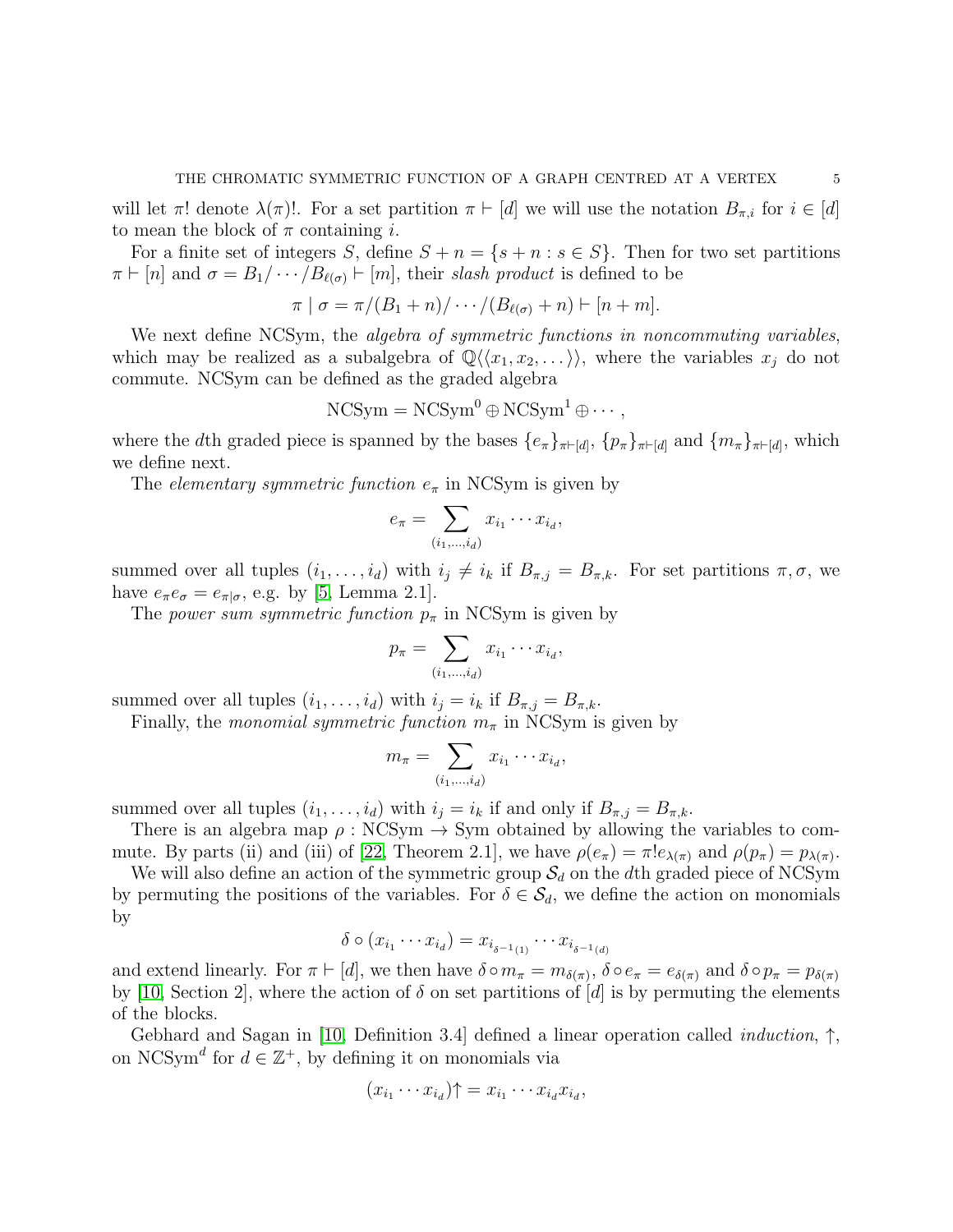and extending linearly. Similarly, for  $j \leq d$ , they also defined  $\uparrow_i^{d+1}$  $j^{d+1}$  on NCSym<sup>d</sup> by defining

$$
(x_{i_1}\cdots x_{i_d})\uparrow_j^{d+1} = x_{i_1}\cdots x_{i_d}x_{i_j},
$$

and extending linearly.

A *labelled graph* on d vertices is a graph with vertex set  $[d]$ . We can also define the action of  $\delta \in \mathcal{S}_d$  on labelled graphs on d vertices, by letting  $\delta$  act by permuting the vertex labels. The labelled graph  $\delta(G)$  is then just a relabelling of G. We also define *reverse graph*  $G<sup>r</sup>$  of a labelled graph G on d vertices to be the labelled graph  $\delta(G)$ , where  $\delta \in \mathcal{S}_d$  is the permutation exchanging each i with  $d+1-i$ .

A labelled unit interval graph is a labelled graph G with the property that whenever  $i \leq v < w \leq j$  and  $ij \in E(G)$ , then  $vw \in E(G)$  as well.

**Definition 2.2.** Given a labelled unit interval graph on d vertices, we associate two weakly increasing sequences  $(m_i)_{i=1}^d$  and  $(w_i)_{i=1}^d$ , where  $m_i \geq i$  is the largest label in  $N[i]$  and  $w_i \leq i$ is the smallest label in  $N[i]$ .

Note the closed neighbourhood  $N[i]$  is given by the set  $\{w_i, w_i + 1, \ldots, m_i\}$ . Either of the two sequences is sufficient to uniquely determine the labelled unit interval graph.

Some labelled unit interval graphs we require familiarity with are the *path*  $P_d$  on d vertices with an edge between i and  $i+1$  for each  $i \in [d-1]$  and the *complete graph*  $K_d$  on d vertices with an edge between every pair of distinct vertices. The cycle  $C_d$  for  $d \geq 3$  is obtained by adding an edge between 1 and d to the path  $P_d$ . We also define  $K_{\pi}$  for  $\pi \vdash [d]$  to be the labelled graph on d vertices with an edge between  $i \neq j$  if and only if  $B_{\pi,i} = B_{\pi,j}$ .

Given two labelled graphs G and H on n and m vertices, respectively, define  $G \mid H$  to be the disjoint union of G and H, where the vertices corresponding to G have labels in  $[n]$  in the same relative order as in G, and the vertices corresponding to H have labels in  $|m| + n$ in the same relative order as in  $H$ . We also define the *concatenation*  $G + H$  with vertex set  $[n+m-1]$  to be the labelled graph obtained from  $G \mid H$  by formally identifying vertices n and  $n+1$  of G | H and otherwise shifting labels so that the vertices of  $G + H$  have labels in the same relative order as in  $G \mid H$ . For a sequence  $(G_j)_{j=1}^k$  of labelled graphs, define  $\sum_{j=1}^{k} G_j$  to mean  $G_1 + \cdots + G_k$ . If  $k = 0$ , we take the convention that  $\sum_{j=1}^{k} G_j = K_1$ . Note when  $G, H$  are labelled unit interval graphs that  $G<sup>r</sup>, G | H$  and  $G + H$  are all also labelled unit interval graphs.

Guay-Paquet showed in [\[11,](#page-35-7) Theorem 5.1] that the Stanley-Stembridge conjecture is equivalent to the following.

<span id="page-5-0"></span>Conjecture 2.3. All labelled unit interval graphs are e-positive.

Gebhard and Sagan defined a noncommutative analogue of the chromatic symmetric function in NCSym, which they used to resolve cases of Conjecture [2.3.](#page-5-0)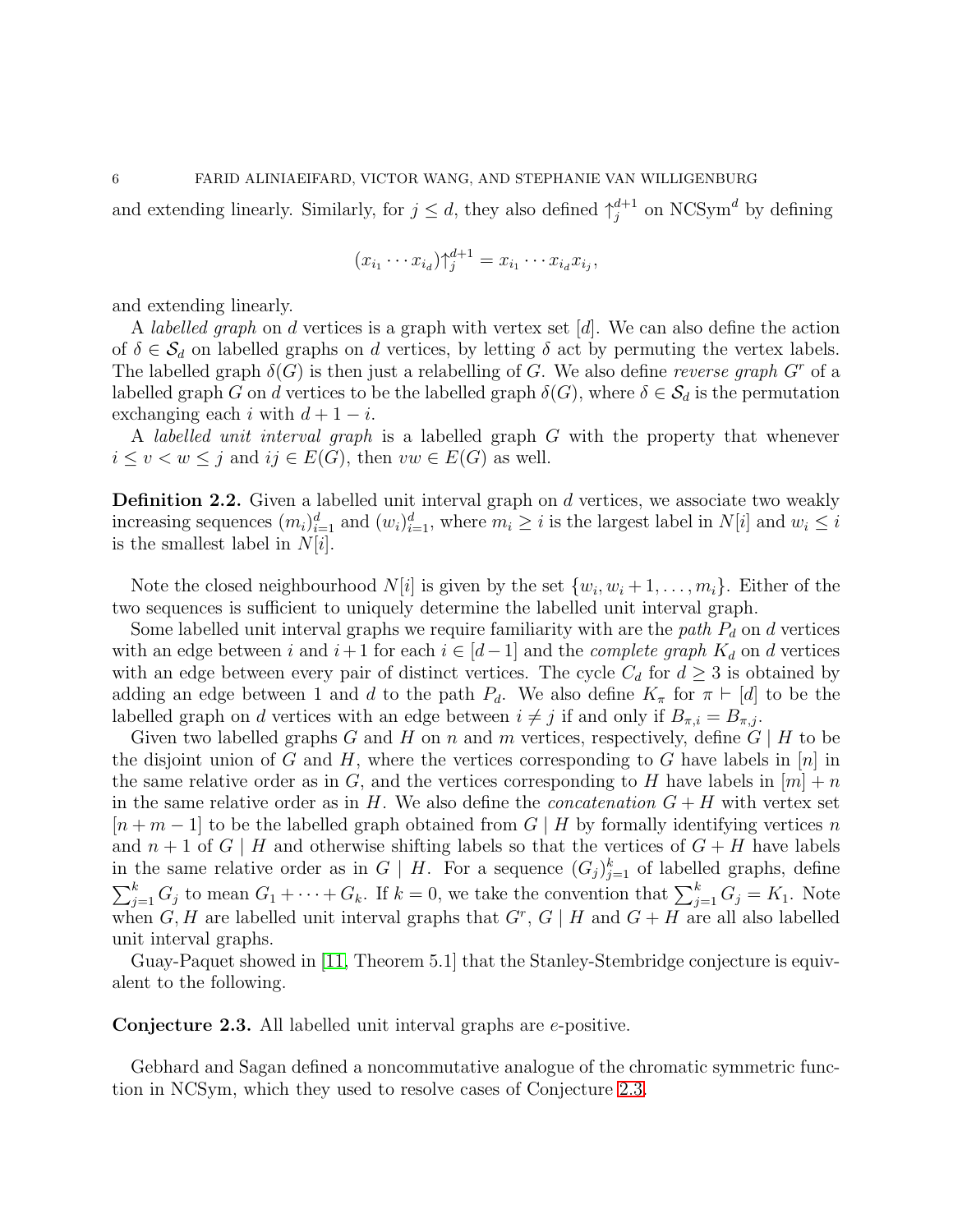**Definition 2.4.** [\[10,](#page-35-15) Definition 3.1] Let G be a labelled graph on d vertices. Then the chromatic symmetric function in noncommuting variables of G is defined to be

$$
Y_G = \sum_{\kappa} x_{\kappa(1)} \cdots x_{\kappa(d)},
$$

where the sum is over all proper colourings  $\kappa$  of G.

Note we have  $\rho(Y_G) = X_G$ , by [\[9,](#page-35-17) Proposition 3.5]  $Y_{G|H} = Y_G Y_H$ , by [\[10,](#page-35-15) Proposition 3.3]  $Y_{\delta(G)} = \delta \circ Y_G$ , and by [\[9,](#page-35-17) Lemma 4.9]  $Y_{K_{\pi}} = e_{\pi}$ .

Gebhard and Sagan showed in [\[10,](#page-35-15) Proposition 3.5] that  $Y_G$  satisfied a *deletion-contraction relation*. Given a labelled graph G on d vertices and an edge  $jd \in E(G)$ , we define  $G \setminus jd$ to be the labelled graph obtained by removing the edge  $id$  from G, and  $G/id$  to be the labelled graph on  $d-1$  vertices obtained from G by formally identifying vertices j and d as the single vertex j in  $G/jd$ . Dahlberg gave in [\[5,](#page-35-16) Proposition 2.2] a slight generalization of Gebhard and Sagan's [\[10,](#page-35-15) Proposition 3.5], obtained by relabelling vertices.

<span id="page-6-0"></span>**Proposition 2.5.** [\[5,](#page-35-16) Proposition 2.2] If G is a labelled graph on d vertices with  $jd \in E(G)$ , then

$$
Y_G = Y_{G \setminus jd} - Y_{G/jd} \uparrow^d_j.
$$

We end this section by defining NCQSym, the *algebra of quasisymmetric functions in* noncommuting variables, with bases indexed by set compositions. A set composition  $\Phi$  of [d], written  $\Phi \models [d]$ , is an ordered list of blocks of some set partition  $\Phi \vdash [d]$ , which we write as

$$
\Phi=B_1\not\parallel\cdots\not\parallel B_{\ell(\Phi)},
$$

where  $\ell(\Phi)$  is the length of  $\Phi$ . We also define  $\alpha(\Phi)$  to be the integer composition  $(|B_1|,\ldots,|B_{\ell(\Phi)}|)$ .

The graded algebra NCQSym may be realized as a subalgebra of  $\mathbb{Q}\langle\langle x_1, x_2, \ldots \rangle\rangle$ , where the variables  $x_j$  do not commute, via

$$
NCQSym = NCQSym^0 \oplus NCQSym^1 \oplus \cdots,
$$

where the dth graded piece  $NCQSym^d$  is spanned by the basis  $\{M_{\Phi}\}_{\Phi \in [d]}$ . The monomial quasisymmetric function  $M_{\Phi}$  is defined by

$$
M_{\Phi} = \sum_{(i_1,\ldots,i_d)} x_{i_1} \cdots x_{i_d},
$$

summed over all tuples  $(i_1, \ldots, i_d)$  with  $i_j = i_k$  if and only if  $B_{\tilde{\Phi},j} = B_{\tilde{\Phi},k}$  and  $i_j < i_k$ whenever  $B_{\tilde{\Phi},j}$  appears before  $B_{\tilde{\Phi},k}$  in  $\Phi$ . Note NCSym is a subalgebra of NCQSym, via

$$
m_\pi = \sum_{\tilde{\Phi} = \pi} M_\Phi.
$$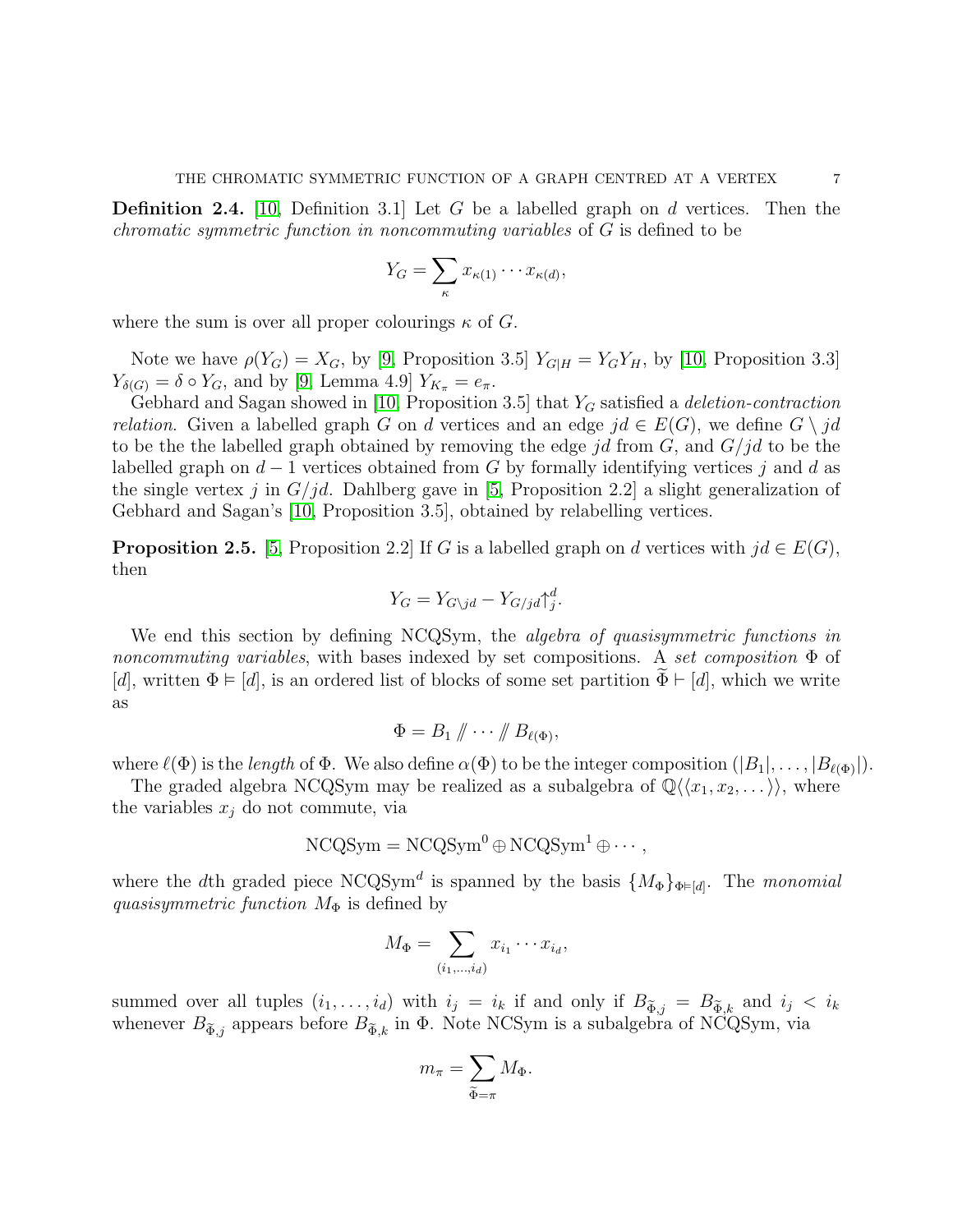#### 3. Arithmetic progressions of graphs

<span id="page-7-0"></span>Our first result describes relations between the chromatic symmetric functions of certain sequences of graphs, and has applications toward positivity.

<span id="page-7-1"></span>**Proposition 3.1.** Suppose  $v_1, \ldots, v_k$  are distinct vertices of a graph G satisfying  $N[v_1] =$  $\cdots = N[v_k]$ . If w is another vertex of G not adjacent to any  $v_j$ , then the  $(X_{G_j})_{j=0}^k$  form an arithmetic progression, where  $G_0 = G$  and  $G_j = G_{j-1} + v_jw$  for  $1 \leq j \leq k$ . In particular, if  $G_0$  and  $G_k$  are b-positive for some basis  $\{b_\lambda\}_{\lambda\vdash n\geq 0}$  of Sym, then so is every  $G_j$  for  $0\leq j\leq k$ .

Proof. We will show that the statement of the first part of the proposition holds for any number of vertices  $k$  by applying induction on  $k$ .

The base case  $k = 1$  is immediate, because  $(X_{G_j})_{j=0}^1$  will always be an arithmetic progression, being a sequence of length 2.

When  $k > 1$ , the vertices  $v_1, v_2, w$  are mutually adjacent in  $G + v_1w + v_2w$  (since  $\{v_1, v_2\} \subseteq$  $N[v_1] = N[v_2]$  implies that  $v_1$  and  $v_2$  are joined by an edge in G). Then by triple-deletion [\[20,](#page-35-14) Theorem 3.1],

$$
X_{G+v_1w+v_2w} = X_{G+v_1w} + X_{G+v_2w} - X_G.
$$

Since  $N[v_1] = N[v_2]$ , we obtain a graph automorphism of G by exchanging  $v_1$  and  $v_2$ , and so  $G + v_1w$  and  $G + v_2w$  are isomorphic. Our equation thus becomes

$$
X_{G+v_1w+v_2w} = 2X_{G+v_1w} - X_G,
$$

or equivalently,

$$
X_{G_2} - X_{G_1} = X_{G_1} - X_{G_0}.
$$

We next note that the graph  $G_1$  satisfies the hypotheses of the proposition with vertex  $w$ not adjacent to the  $k-1$  vertices  $v_2, \ldots, v_k$ . By the inductive hypothesis, the  $(X_{G_j})_{j=1}^k$  form an arithmetic progression. Then, since  $X_{G_2} - X_{G_1} = X_{G_1} - X_{G_0}$  is its common difference, we can extend it to obtain the arithmetic progression  $(X_{G_j})_{j=0}^k$ .

The second part of the proposition then follows because if  $X_{G_0}$  and  $X_{G_k}$  are b-positive, then

$$
X_{G_j} = \frac{k-j}{k} X_{G_0} + \frac{j}{k} X_{G_k}
$$

must also be *b*-positive for any  $0 \le j \le k$ .

**Example 3.2.** Let  $G = G_0$  be the left graph in Figure [1](#page-8-1) below. Then G, together with vertices  $v_1, v_2, v_3$  and w, as labelled, satisfies the hypotheses of Proposition [3.1.](#page-7-1) Let  $G_1$  and  $G_3$  denote  $G + v_1w$  and  $G + v_1w + v_2w + v_3w$ , respectively.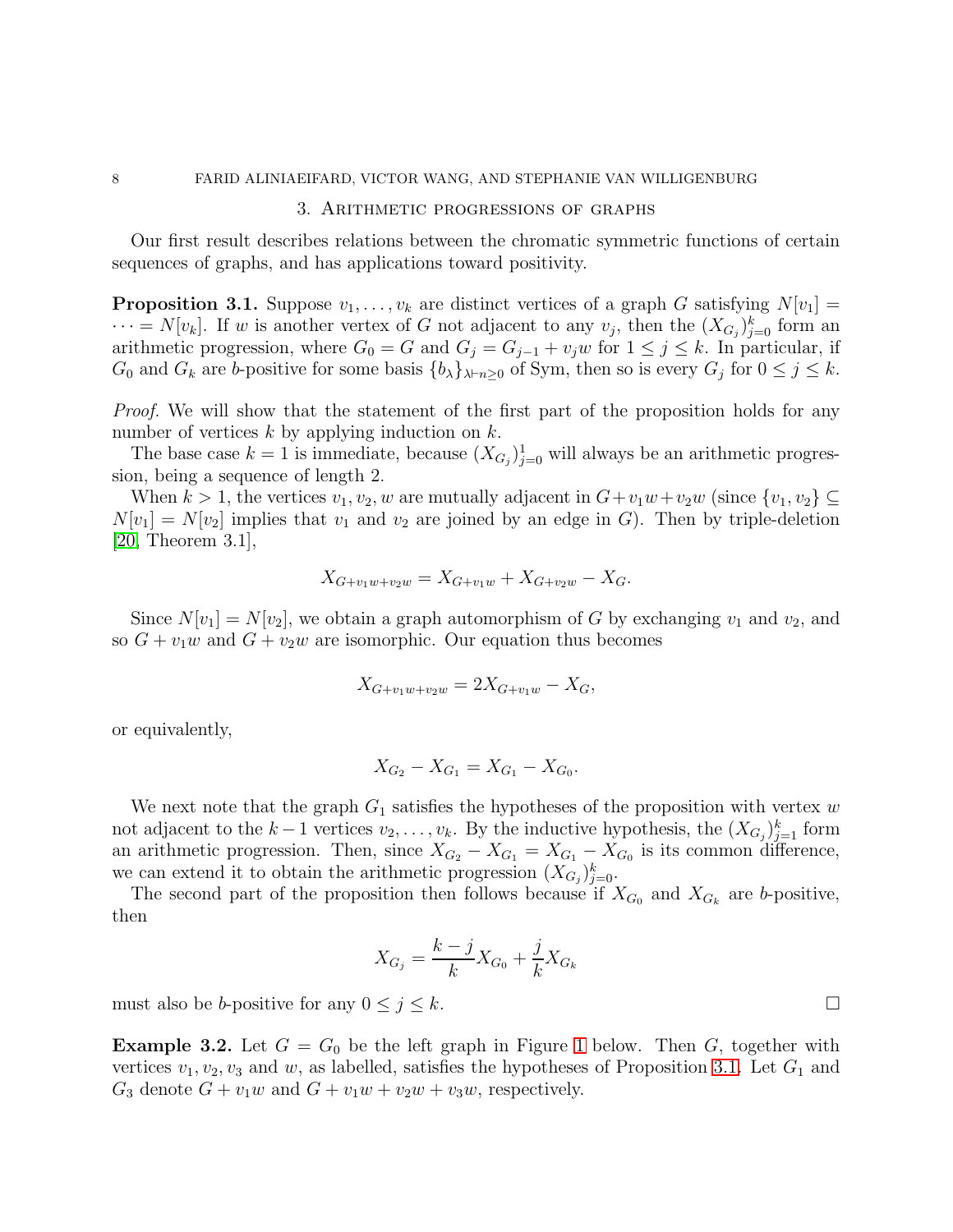<span id="page-8-1"></span>

Then we have, in the basis of Schur functions (see [\[18,](#page-35-18) Section 1.3] for an introduction),  $X_{G_0} = 5760s_{(1^9)} + 7200s_{(2,1^7)} + 3168s_{(2^2,1^5)} + 468s_{(2^3,1^3)} + 2880s_{(3,1^6)} + 864s_{(3,2,1^4)} + 360s_{(4,1^5)}$  $X_{G_3} = 14400s_{(1^9)} + 12960s_{(2,1^7)} + 3888s_{(2^2,1^5)} + 288s_{(2^3,1^3)} + 2880s_{(3,1^6)} + 432s_{(3,2,1^4)}$ 

which are both Schur-positive.

By Proposition [3.1,](#page-7-1) the graph  $G_1$  is also Schur-positive, since

$$
X_{G_1} = \frac{2}{3} X_{G_0} + \frac{1}{3} X_{G_3}
$$
  
= 8640s<sub>(1<sup>9</sup>)</sub> + 9120s<sub>(2,1<sup>7</sup>)</sub> + 3408s<sub>(2<sup>2</sup>,1<sup>5</sup>)</sub> + 408s<sub>(2<sup>3</sup>,1<sup>3</sup>)</sub> + 2880s<sub>(3,1<sup>6</sup>)</sub> + 720s<sub>(3,2,1<sup>4</sup>)</sub> + 240s<sub>(4,1<sup>5</sup>)</sub>.

We can specialise the previous proposition and obtain a tool to help prove the  $e$ -positivity of labelled unit interval graphs, making progress toward Conjecture [2.3.](#page-5-0)

<span id="page-8-0"></span>**Corollary 3.3.** Suppose  $G$  is a labelled unit interval graph. Then the following hold.

- (a) If  $i < |G|$  is a vertex such that  $m_i + 1 \leq m_{i+1}$  and  $(w_{m_i+1}, m_{m_i+1}) = \cdots$  $(w_{m_i+k}, m_{m_i+k})$ , then the  $(X_{G_j})_{j=0}^k$  form an arithmetic progression, where  $G_j =$  $G + \{ib \mid m_i + 1 \leq b \leq m_i + j\}$  for  $0 \leq j \leq k$ . In particular, if  $G_0$  and  $G_k$  are e-positive, then so is every  $G_j$  for  $0 \leq j \leq k$ .
- (b) Alternatively, if  $i > 1$  is a vertex such that  $w_i 1 \geq w_{i-1}$  and  $(w_{w_i-1}, m_{w_i-1}) =$  $\dots = (w_{w_i-k}, m_{w_i-k}),$  then the  $(X_{G_j})_{j=0}^k$  form an arithmetic progression, where  $G_j =$  $G + \{bi \mid w_i - 1 \ge b \ge w_i - j\}$  for  $0 \le j \le k$ . In particular, if  $G_0$  and  $G_k$  are e-positive, then so is every  $G_j$  for  $0 \leq j \leq k$ .

*Proof.* Part (a) follows immediately from applying Proposition [3.1](#page-7-1) to  $G$  on vertices i and  $m_i + 1, \ldots, m_i + k$  in the e-basis. Part (b) follows from applying part (a) to the reverse graph  $G^r$  of  $G$ .

Observation 3.4. When the hypotheses of either part (a) or (b) of Corollary [3.3](#page-8-0) are satisfied, the labelled graphs  $G_j$  for  $0 \leq j \leq k$  are labelled unit interval graphs.

Remark 3.5. Special cases of the relations in Corollary [3.3](#page-8-0) were studied by Dahlberg and van Willigenburg in [\[8\]](#page-35-12) to give a proof of the e-positivity of the *lollipop graphs*  $L_{m,n}$  for  $m, n \geq 1$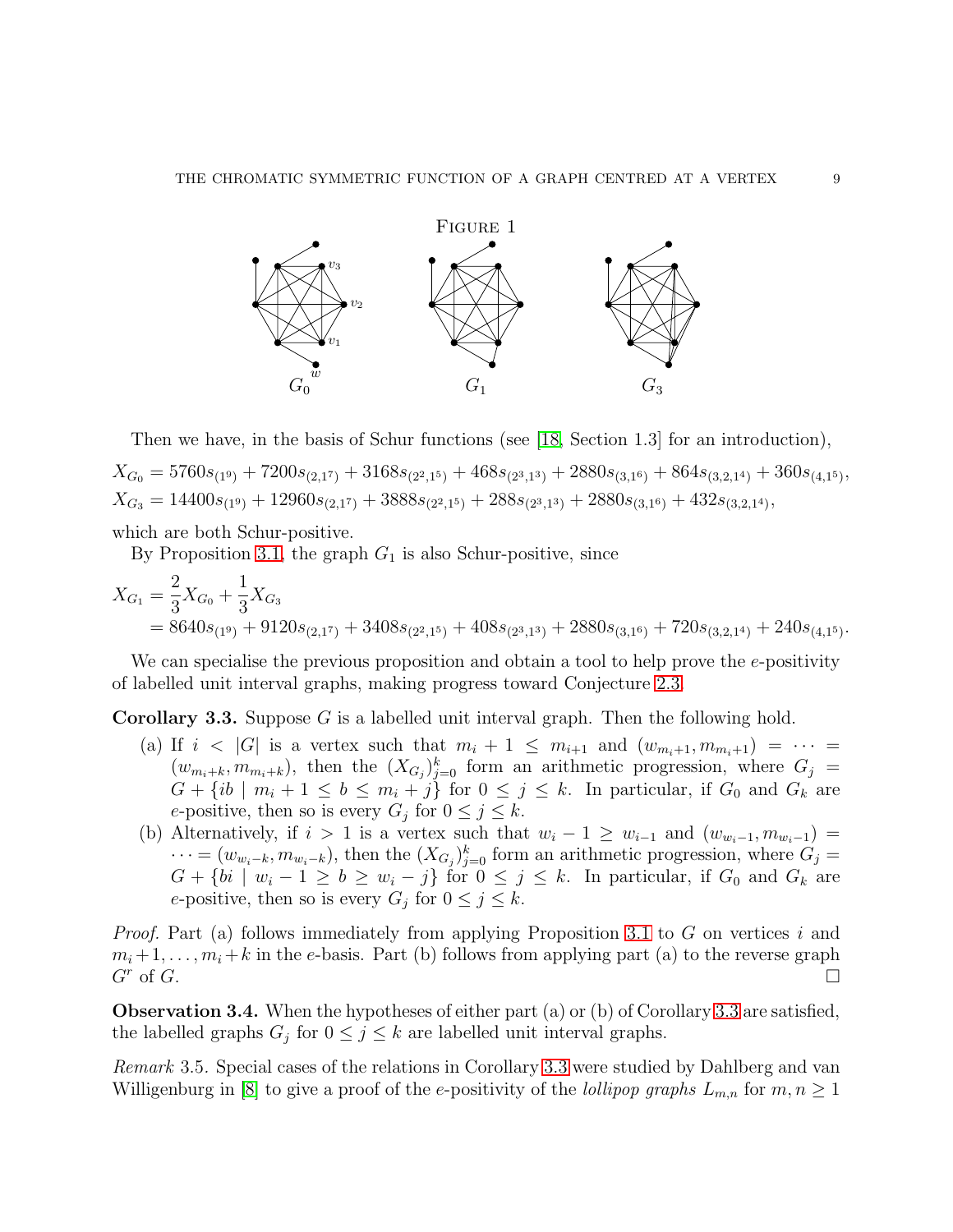in [\[8,](#page-35-12) Theorem 8], which are the labelled unit interval graphs associated with the sequence  $(w_i)_{i=1}^{m+n}$  where

$$
w_i = \begin{cases} 1 & \text{if } 1 \le i \le m, \\ i - 1 & \text{if } m + 1 \le i \le m + n. \end{cases}
$$

In [\[15\]](#page-35-13), Huh, Nam and Yoo further studied these relations for the chromatic quasisymmetric function of labelled unit interval graphs, and proved in [\[15,](#page-35-13) Theorem 4.9] the e-positivity of melting lollipop graphs  $L_{m,n}^{(k)}$  for  $m, n \geq 1$  and  $0 \leq k \leq m-1$ , obtained by deleting the edges between vertex m and vertices  $1, \ldots, k$  from  $L_{m,n}$ . (The definition given differs slightly from that of Huh, Nam and Yoo's in that these are actually the reverse graphs of what they call  $L_{m,n}^{(k)}$ . See the rightmost graph of Figure [2](#page-9-1) for the example of  $L_{5,2}^{(1)}$  $_{5,2}^{(1)}$ .) In fact, Corollary [3.3](#page-8-0) is equivalent to [\[15,](#page-35-13) Theorem 3.4(b')] for  $q = 1$ . The quasisymmetric case of these relations is also studied in [\[1\]](#page-35-11) by Abreu and Nigro.

We will refer to the graphs  $L_{m,n}^{(k)}$  as type I melting lollipop graphs to distinguish them from a related family of graphs introduced in the next proposition, which we will prove are e-positive by an application of Corollary [3.3.](#page-8-0) Melting lollipop graphs are interesting because there exists an induction scheme from which their e-positivity can be deduced only from the e-positivity argument in Corollary [3.3](#page-8-0) and the e-positivity of disjoint unions of complete graphs.

<span id="page-9-0"></span>**Proposition 3.6.** Type II melting lollipop graphs  $\Gamma_{m,n}^{(k)}$  for  $m \geq 3$ ,  $n \geq 1$  and  $1 \leq k \leq m-1$ , obtained by deleting the edges between vertex 1 and vertices  $m, \ldots, m - k + 1$  from  $L_{m,n}$ , are e-positive.

<span id="page-9-1"></span>*Proof.* Apply Corollary [3.3\(](#page-8-0)a) to the labelled unit interval graph  $K_1 \mid L_{m-1,n}$  on vertices 1 and  $2, \ldots, m-1$ . Figure [2](#page-9-1) illustrates the case of  $m = 5$ ,  $n = 2$  and  $k = 2$ .



The graph  $K_1 \mid L_{m-1,n}$  is e-positive because lollipop graphs are e-positive, e.g. by [\[8,](#page-35-12) Theorem 8. The type I melting lollipop graph  $L_{m,n}^{(1)}$  is e-positive by [\[15,](#page-35-13) Theorem 4.9]. Therefore since

$$
X_{\Gamma_{m,n}^{(k)}} = \frac{k-1}{m-2} X_{K_1} X_{L_{m-1,n}} + \frac{m-k-1}{m-2} X_{L_{m,n}^{(1)},}
$$

the graph  $\Gamma_{m,n}^{(k)}$  is e-positive.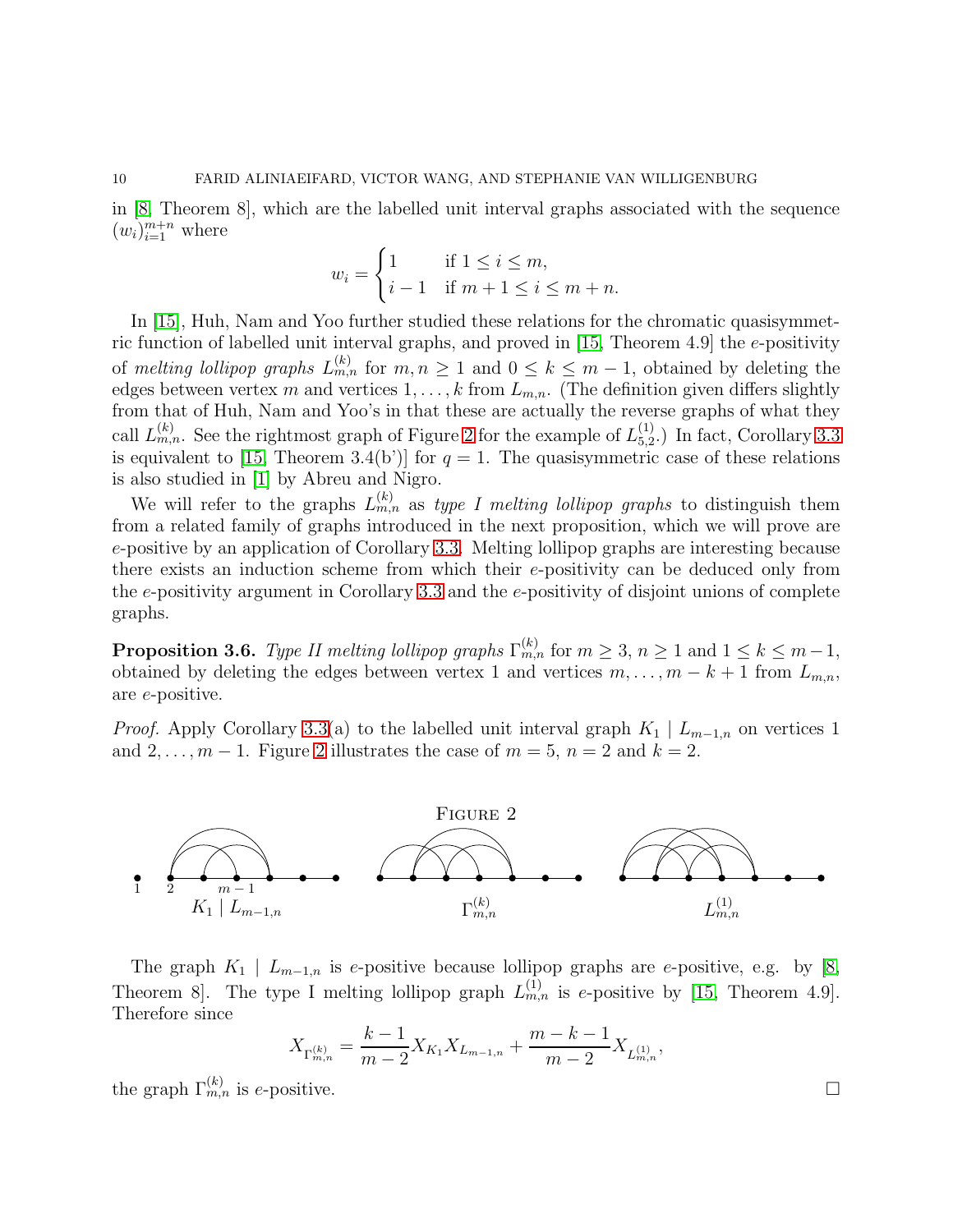### 4. UBCSym and graph concatenations

<span id="page-10-0"></span>Applying Corollary [3.3](#page-8-0) to deduce the e-positivity of certain labelled unit interval graphs requires the e-positivity of a pair of labelled unit interval graphs to be known ahead of time. It will be useful to review some of the known e-positive labelled unit interval graphs in the literature to find more graphs on which we can apply the technique from Corollary [3.3.](#page-8-0) Gebhard and Sagan in [\[10,](#page-35-15) Corollary 7.7] showed the e-positivity of all labelled unit interval graphs obtained from concatenating a sequence of complete graphs, which they called  $K_{\alpha}$ chains. We will also review some of the ideas they used to prove e-positivity, stemming from an equivalence relation in NCSym.

In [\[10,](#page-35-15) Section 6], Gebhard and Sagan noted that "even for some of the simplest graphs,  $Y_G$  is usually not e-positive." As an example, they gave  $Y_{P_3} = \frac{1}{2}$  $\frac{1}{2}e_{12/3} - \frac{1}{2}$  $\frac{1}{2}e_{13/2} + \frac{1}{2}$  $\frac{1}{2}e_{1/23} + \frac{1}{2}$  $rac{1}{2}e_{123}.$ Dahlberg and van Willigenburg later showed in [\[9,](#page-35-17) Theorem 4.14] that  $Y_G$  is e-positive if and only if  $G = K_{\pi}$  for some set partition  $\pi$ .

However, after defining

$$
e_{\pi_1} \equiv_i e_{\pi_2}
$$
 if and only if  $\lambda(\pi_1) = \lambda(\pi_2)$  and  $|B_{\pi_1,i}| = |B_{\pi_2,i}|$ ,

and extending linearly, we then have

$$
Y_{P_3} \equiv_3 \frac{1}{2}e_{12/3} + \frac{1}{2}e_{123},
$$

where the right-hand side is e-positive. This is because  $\lambda(13/2) = (2, 1) = \lambda(1/23)$  and the size of a block containing 3 in each of  $13/2$  and  $1/23$  is 2, hence the  $-\frac{1}{2}$  $\frac{1}{2}e_{13/2}$  and  $+\frac{1}{2}e_{1/23}$  in  $Y_{P_3}$  cancel. Gebhard and Sagan called this relation *congruence modulo i*.

Gebhard and Sagan in [\[10\]](#page-35-15) and, later, Dahlberg in [\[5\]](#page-35-16) together found several families of labelled unit interval graphs G that were congruent modulo  $|G|$  to an e-positive function in NCSym. We will say then that a labelled graph G is  $(e)$ -positive to mean that  $Y_G$  is congruent modulo  $|G|$  to an e-positive function, e.g. the labelled graph  $P_3$  is  $(e)$ -positive. We next give an equivalent formulation of these ideas in terms of a new quotient algebra of NCSym.

For  $d \in \mathbb{Z}^+$  and any set partition  $\pi \vdash [d]$ , write type $(\pi)$  to mean the pair  $(\lambda, b)$ , where  $b = |B_{\pi,d}|$  and  $\lambda$  is the partition whose parts are the sizes of the other parts of  $\pi$ , e.g.

$$
type(1/24/35) = ((2, 1), 2).
$$

When  $\pi$  is the empty set partition, write type $(\pi) = (\emptyset)$ .

Recall that one basis of NCSym consists of the  $e_{\pi}$  over all set partitions  $\pi$ . We can define UBCSym first as the free vector space spanned by elements  $e_{\text{type}(\pi)}$  over all set partitions  $\pi$ . Then UBCSym is naturally a quotient vector space of NCSym via the linear projection map

$$
\nu : \text{NCSym} \to \text{UBCSym}
$$

$$
e_{\pi} \mapsto e_{\text{type}(\pi)}.
$$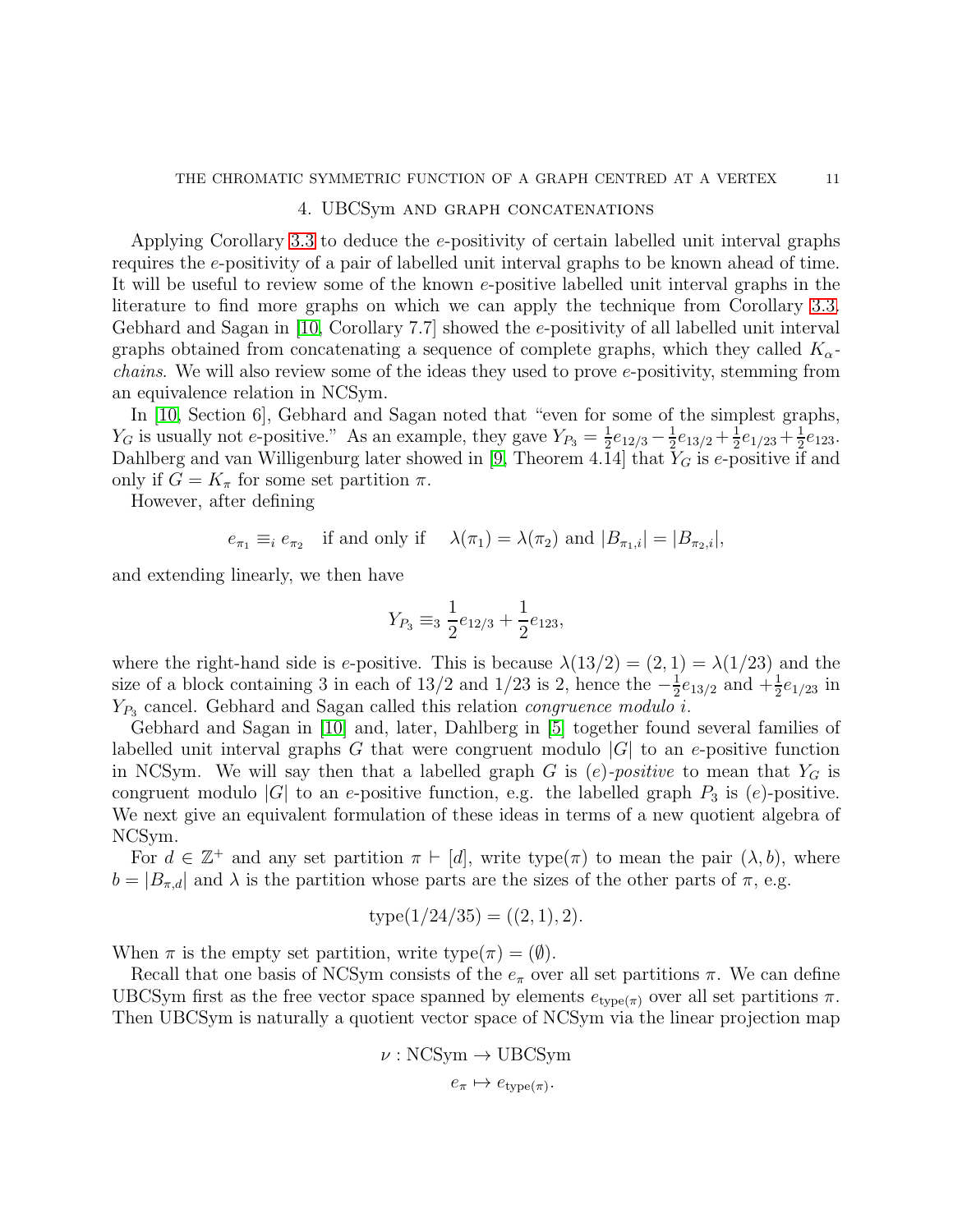The kernel of  $\nu$  is given by

$$
\ker \nu = \text{span}\{e_{\pi_1} - e_{\pi_2} \mid \text{type}(\pi_1) = \text{type}(\pi_2)\}.
$$

If set partitions  $\pi_1, \pi_2$  satisfy type $(\pi_1) =$  type $(\pi_2)$ , then for any other set partition  $\sigma$ , we still have type( $\pi_1 | \sigma$ ) = type( $\pi_2 | \sigma$ ) and type( $\sigma | \pi_1$ ) = type( $\sigma | \pi_2$ ), so the kernel of  $\nu$  is in fact a two-sided ideal of NCSym, via the equalities

$$
\nu((e_{\pi_1} - e_{\pi_2})e_{\sigma}) = \nu(e_{\sigma}(e_{\pi_1} - e_{\pi_2})) = 0
$$

and extending bilinearly. Moreover, it is a graded ideal of NCSym. This makes UBCSym a graded quotient algebra of NCSym, with

$$
UBCSym = NCSym / span{e_{\pi_1} - e_{\pi_2} | type(\pi_1) = type(\pi_2)}.
$$

We will write  $UBCSym^d = \nu(NCSym^d)$  to denote the homogeneous part of degree d in UBCSym. The kernel of  $\nu$  is contained in the kernel of  $\rho$ , so the induced map  $\bar{\rho}$  : UBCSym  $\rightarrow$ Sym is well-defined, and Sym is a quotient algebra of UBCSym.

Note for  $d \in \mathbb{Z}^+$ , for all  $\pi \vdash [d]$  and  $\delta \in \mathcal{S}_d$  fixing d we have that  $\nu(\delta \circ e_{\pi}) = \nu(e_{\delta(\pi)}) = \nu(e_{\pi})$ . Extending linearly, for any  $f \in \text{NCSym}^d$  and  $\delta \in \mathcal{S}_d$  fixing d, we also have  $\nu(\delta \circ f) = \nu(f)$ . This is the content of [\[10,](#page-35-15) Lemma 6.6].

If type $(\pi_1) =$  type $(\pi_2)$  for set partitions  $\pi_1, \pi_2 \vdash [d]$  with  $d \in \mathbb{Z}^+$ , then there exists  $\delta \in \mathcal{S}_d$ fixing d such that  $\pi_1 = \delta(\pi_2)$ , and so  $\nu(p_{\pi_1}) = \nu(p_{\pi_2})$ . So we can define  $p_{\text{type}(\pi)} = \nu(p_{\pi})$  for each set partition  $\pi$ . Since the  $p_{type(\pi)}$  over all  $\pi \vdash [d]$  span UBCSym<sup>d</sup>, which has dimension equal to the number of distinct types of set partitions of [d], it follows that the  $p_{type(\pi)}$  form another basis for UBCSym. Similarly, we can define  $m_{\text{type}(\pi)} = \nu(m_\pi)$  for each set partition  $\pi$ , and they form a third basis for UBCSym.

In [\[10,](#page-35-15) Lemma 6.2], Gebhard and Sagan state that if  $f, g \in NCSym$  are homogeneous of degree  $d \in \mathbb{Z}^+$  satisfying  $\nu(f) = \nu(g)$ , then  $\nu(f \uparrow) = \nu(g \uparrow)$ . We will define the linear operation *induction*,  $\uparrow$ , on UBCSym<sup>d</sup> to be the induced map sending  $\nu(f) \mapsto \nu(f\uparrow)$  for every  $f \in \text{NCSym}^d$ .

Our main object of study will be  $\nu(Y_G)$  of a labelled graph G. Since for any labelled graph G on d vertices and  $\delta \in \mathcal{S}_d$  fixing d we have

$$
\nu(Y_{\delta(G)}) = \nu(\delta \circ Y_G) = \nu(Y_G),
$$

the value of  $\nu(Y_G)$  depends only on the (unlabelled) graph G and the choice of vertex labelled last.

**Definition 4.1.** Given a labelled graph  $G$ , we define

$$
y_G = \nu(Y_G).
$$

If G is a graph with a distinguished vertex v, the *chromatic symmetric function of G centred* at v is

$$
y_{G:v}=y_G,
$$

where  $G$  is given a labelling with  $v$  as the last vertex.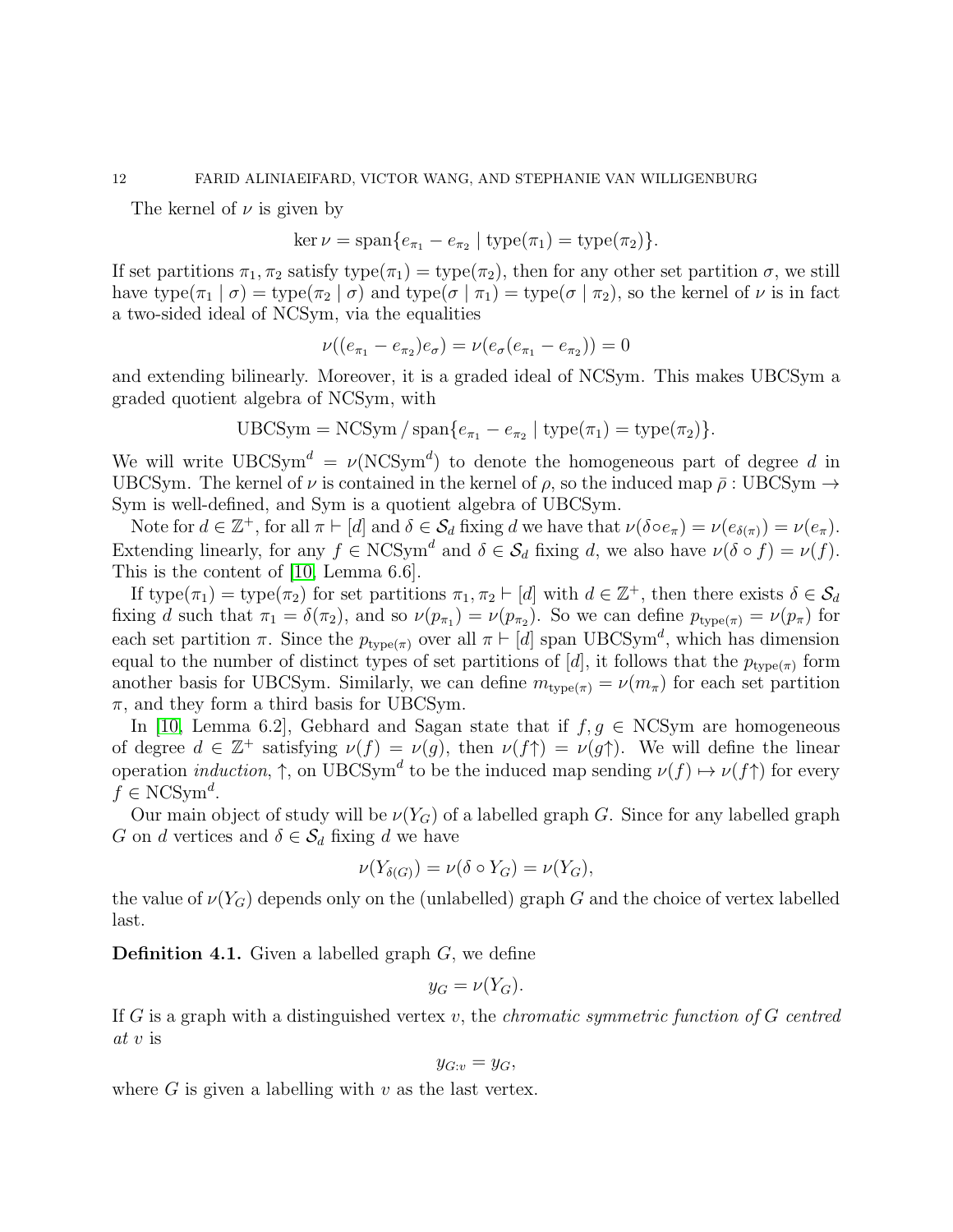We will call an arbitrary function in  $UBCSym$  (e)-positive if all coefficients are nonnegative in its expansion in the e-basis. Note that this is consistent with the notation of Gebhard and Sagan in that the following gives an equivalent definition of  $(e)$ -positivity of a labelled graph.

<span id="page-12-0"></span>**Definition 4.2.** A labelled graph G is (e)-positive if and only if  $y_G$  is (e)-positive. We also say that a graph G is (e)-positive at a vertex v if and only if  $y_{G:v}$  is (e)-positive.

As an example, we saw earlier that the labelled graph  $P_3$  is  $(e)$ -positive, and

$$
y_{P_3} = \frac{1}{2}e_{((2),1)} + \frac{1}{2}e_{(\emptyset,3)}.
$$

Note since

$$
\bar{\rho}(e_{(\lambda,b)}) = \lambda! b! e_{\lambda \cup (b)},
$$

any graph that is  $(e)$ -positive at some vertex is then necessarily also  $e$ -positive.

Gebhard and Sagan in [\[10\]](#page-35-15) and Dahlberg in [\[5\]](#page-35-16) found results showing for certain families of labelled graphs H, the concatenation  $G + H$  is  $(e)$ -positive whenever G is  $(e)$ -positive, motivating the following definition.

**Definition 4.3.** A labelled graph H is appendable (e)-positive if and only if  $G + H$  is (e)positive for all  $(e)$ -positive labelled graphs  $G$ .

Appendable (e)-positive labelled graphs H are necessarily (e)-positive, because  $K_1$  is (e)positive, and so  $H = K_1 + H$  must be (e)-positive by definition of appendable (e)-positivity.

We next briefly list the known  $(e)$ -positive and appendable  $(e)$ -positive labelled graphs from [\[10\]](#page-35-15) and [\[5\]](#page-35-16). Results that follow by some combination of the listed propositions are omitted.

<span id="page-12-5"></span>**Proposition 4.4.** [\[10,](#page-35-15) Proposition 6.8] Cycle graphs  $C_n$  for  $n \geq 3$  are (e)-positive.

<span id="page-12-1"></span>**Proposition 4.5.** [\[10,](#page-35-15) Theorem 7.6] Complete graphs  $K_n$  for  $n \geq 1$  are appendable (e)positive.

<span id="page-12-2"></span>**Proposition 4.6.** [\[5,](#page-35-16) Theorem 5.3] Triangular ladder graphs  $TL_n$  for  $n \geq 1$ , given by the sequence  $(m_i)_{i=1}^n$  where each  $m_i = \min\{i+2, n\}$ , are appendable  $(e)$ -positive.

These alone already prove the e-positivity of a plethora of labelled unit interval graphs. In particular, any labelled unit interval graph obtained by concatenating a sequence of complete graphs and triangular ladder graphs is  $(e)$ -positive (and therefore e-positive), as noted by Dahlberg in [\[5,](#page-35-16) Corollary 5.4]. Dahlberg suggests in [\[5,](#page-35-16) Section 5] that the following conjecture, which is a strengthening of the Stanley-Stembridge conjecture, may hold, and has verified it for all labelled unit interval graphs on up to 7 vertices.

<span id="page-12-3"></span>**Conjecture 4.7.** [\[5,](#page-35-16) Section 5] All labelled unit interval graphs are  $(e)$ -positive.

An even more optimistic conjecture is the following.

<span id="page-12-4"></span>**Conjecture 4.8.** All labelled unit interval graphs are appendable  $(e)$ -positive.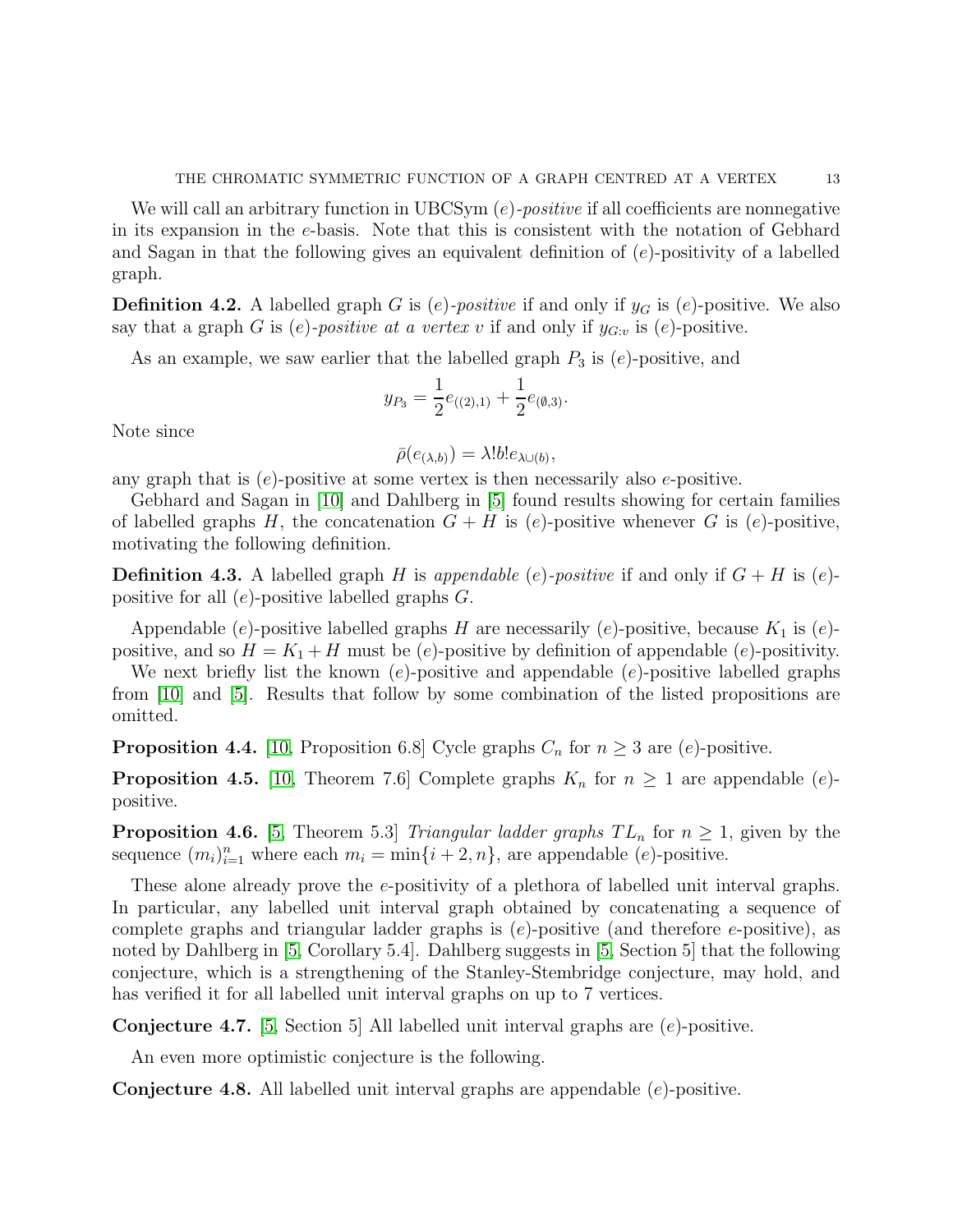<span id="page-13-0"></span>One of our goals in the next section will be to lend credence to this conjecture, by finding more families of appendable  $(e)$ -positive labelled unit interval graphs.

#### 5. New  $(e)$ -positive labelled unit interval graphs

In this section we will combine the ideas in Section [3](#page-7-0) with the ideas of Gebhard and Sagan to find new  $(e)$ -positive and appendable  $(e)$ -positive labelled unit interval graphs. We begin this section by modifying Corollary [3.3](#page-8-0) to obtain versions that apply to  $(e)$ -positivity and appendable (e)-positivity.

<span id="page-13-1"></span>**Proposition 5.1.** Suppose G is a labelled unit interval graph. Then the following hold.

- (a) If  $i < |G|$  is a vertex such that  $m_i + 1 \leq m_{i+1}$  and  $(w_{m_i+1}, m_{m_i+1}) = \cdots$  $(w_{m_i+k}, m_{m_i+k})$  with  $m_i + k < |G|$ , then the  $(y_{G_j})_{j=0}^k$  form an arithmetic progression, where  $G_i = G + \{ib \mid m_i + 1 \leq b \leq m_i + j\}$ . In particular, if  $G_0$  and  $G_k$  are (e)-positive, then so is every  $G_j$  for  $0 \leq j \leq k$ .
- (b) Alternatively, if  $i > 1$  is a vertex such that  $w_i 1 \geq w_{i-1}$  and  $(w_{w_i-1}, m_{w_i-1}) =$  $\dots = (w_{w_i-k}, m_{w_i-k}),$  then the  $(y_{G_j})_{j=0}^k$  form an arithmetic progression, where  $G_j =$  $G + \{bi \mid w_i - 1 \ge b \ge w_i - j\}$  for  $0 \le j \le k$ . In particular, if  $G_0$  and  $G_k$  are (e)-positive, then so is every  $G_j$  for  $0 \leq j \leq k$ .

Proof. We will only give a proof of part (a). The proof of (b) is similar.

It suffices to show that the  $(y_{G_j})_{j=0}^k$  form an arithmetic progression in UBCSym, since the second part of the statement would then follow from

$$
y_{G_j} = \frac{k-j}{k}y_{G_0} + \frac{j}{k}y_{G_k}.
$$

We will proceed by induction on  $k$ .

The base case  $k = 1$  is immediate, because  $(y_{G_j})_{j=0}^1$  will always be an arithmetic progression, being a sequence of length 2.

When  $k > 1$ , note since  $(w_{m_i+1}, m_{m_i+1}) = (w_{m_i+2}, m_{m_i+2})$ , there is a graph automorphism of G obtained by exchanging vertices  $m_i + 1$  and  $m_i + 2$ . Let  $\delta \in S_{|G|}$  be the permutation swapping  $m_i + 1$  and  $m_i + 2$ . Then the labelled graph obtained from adding an edge joining i and  $m_i + 2$  to G is the labelled graph  $\delta(G_1)$ . Note  $\delta$  fixes  $|G|$ , since  $m_i + k < |G|$ .

The vertices  $m_i + 1$ ,  $m_i + 2$ , i are mutually adjacent in  $G_2$ . By noncommutative tripledeletion [\[9,](#page-35-17) Proposition 3.6],

$$
Y_{G_2} - Y_{\delta(G_1)} - Y_{G_1} + Y_{G_0} = 0.
$$

Applying the projection map  $\nu$ , we obtain

$$
y_{G_2} - 2y_{G_1} + y_{G_0} = 0.
$$

We next note that the labelled unit interval graph  $G_1$  satisfies the hypotheses of part (a) with vertex *i* and the  $k-1$  vertices  $m_i+2, \ldots, m_i+k$  (where  $m_i$  is defined by the sequence of G). By the inductive hypothesis, the  $(y_{G_j})_{j=1}^k$  form an arithmetic progression with common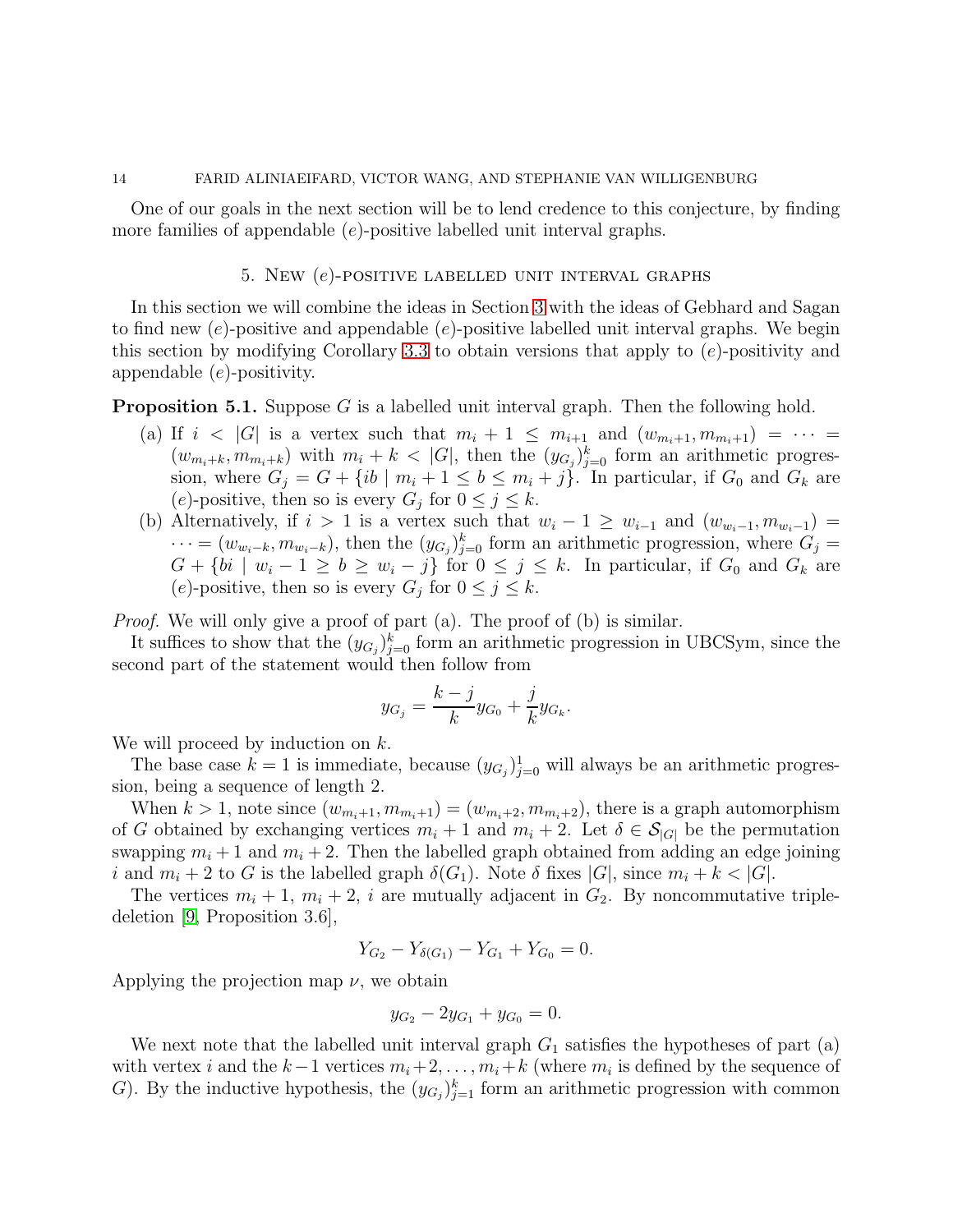difference  $y_{G_2} - y_{G_1} = y_{G_1} - y_{G_0}$ . Therefore it can be extended to obtain the arithmetic progression  $(y_{G_j})_j^k$  $\sum_{j=0}^{k}$ , as desired.

<span id="page-14-0"></span>Corollary 5.2. Suppose G is a labelled unit interval graph. Then the following hold.

- (a) If  $i < |G|$  is a vertex such that  $m_i + 1 \leq m_{i+1}$  and  $(w_{m_i+1}, m_{m_i+1}) = \cdots$  $(w_{m_i+k}, m_{m_i+k})$  with  $m_i + k < |G|$ , then define the labelled graphs  $G_i = G + \{ib \mid$  $m_i + 1 \leq b \leq m_i + j$  for  $0 \leq j \leq k$ . If  $G_0$  and  $G_k$  are appendable (e)-positive, then so is every  $G_j$  for  $0 \le j \le k$ .
- (b) Alternatively, if  $i > 1$  is a vertex such that  $w_i 1 \geq w_{i-1}$  and  $(w_{w_i-1}, m_{w_i-1}) =$  $\cdots = (w_{w_i-k}, m_{w_i-k})$  with  $w_i - k > 1$ , then define the labelled graphs  $G_i = G + \{bi \mid$  $w_i - 1 \ge b \ge w_i - j$  for  $0 \le j \le k$ . If  $G_0$  and  $G_k$  are appendable (e)-positive, then so is every  $G_j$  for  $0 \le j \le k$ .

*Proof.* For part (a), note if  $G_0$  and  $G_k$  are appendable (e)-positive, then for every  $n \in \mathbb{Z}^+$ , the labelled graphs  $K_n + G_0$  and  $K_n + G_k$  are (e)-positive. The labelled unit interval graph  $K_n + G_0$  satisfies the hypotheses of Proposition [5.1\(](#page-13-1)a) on the images in  $K_n + G_0$  of the vertices i and  $m_i + 1, \ldots, m_i + k$  of  $G_0$ . Therefore,

$$
y_{K_n+G_j} = \frac{k-j}{k} y_{K_n+G_0} + \frac{j}{k} y_{K_n+G_k},
$$

and so  $K_n + G_j$  is (e)-positive for every  $n \in \mathbb{Z}^+$  and every  $0 \leq j \leq k$ . By Proposition [6.3,](#page-20-0) the labelled graphs  $G_j$  for  $0 \le j \le k$  are all appendable  $(e)$ -positive.

The proof of part (b) is the same, except part (b) of Proposition [5.1](#page-13-1) is applied instead of part (a).  $\Box$ 

<span id="page-14-2"></span>Remark 5.3. Note the symmetry between the statements of parts (a) and (b) of Corollary [5.2.](#page-14-0) In particular, if the labelled unit interval graphs  $(G_j)_{j=0}^k$  are considered in either part of the corollary, then the appendable (e)-positivity of the  $(G_j^r)_{j=0}^k$  follow from the appendable (e)positivity of  $G_0^r$  and  $G_k^r$  by applying the opposite part of the corollary.

We next prove the  $(e)$ -positivity and appendable  $(e)$ -positivity of several families of labelled unit interval graphs. The appendable  $(e)$ -positivity of our first family of graphs will follow from the computations of Gebhard and Sagan in [\[10,](#page-35-15) Section 7].

<span id="page-14-1"></span>**Proposition 5.4.** Twin peaks graphs  $TP_{n+1}$  for  $n \geq 2$ , obtained by removing the edge between 1 and  $n + 1$  in  $K_{n+1}$ , are appendable (e)-positive.

Proof. Let G be a labelled graph with

$$
y_G = \sum_{|\lambda|+b=|G|} c_{(\lambda,b)} e_{(\lambda,b)}.
$$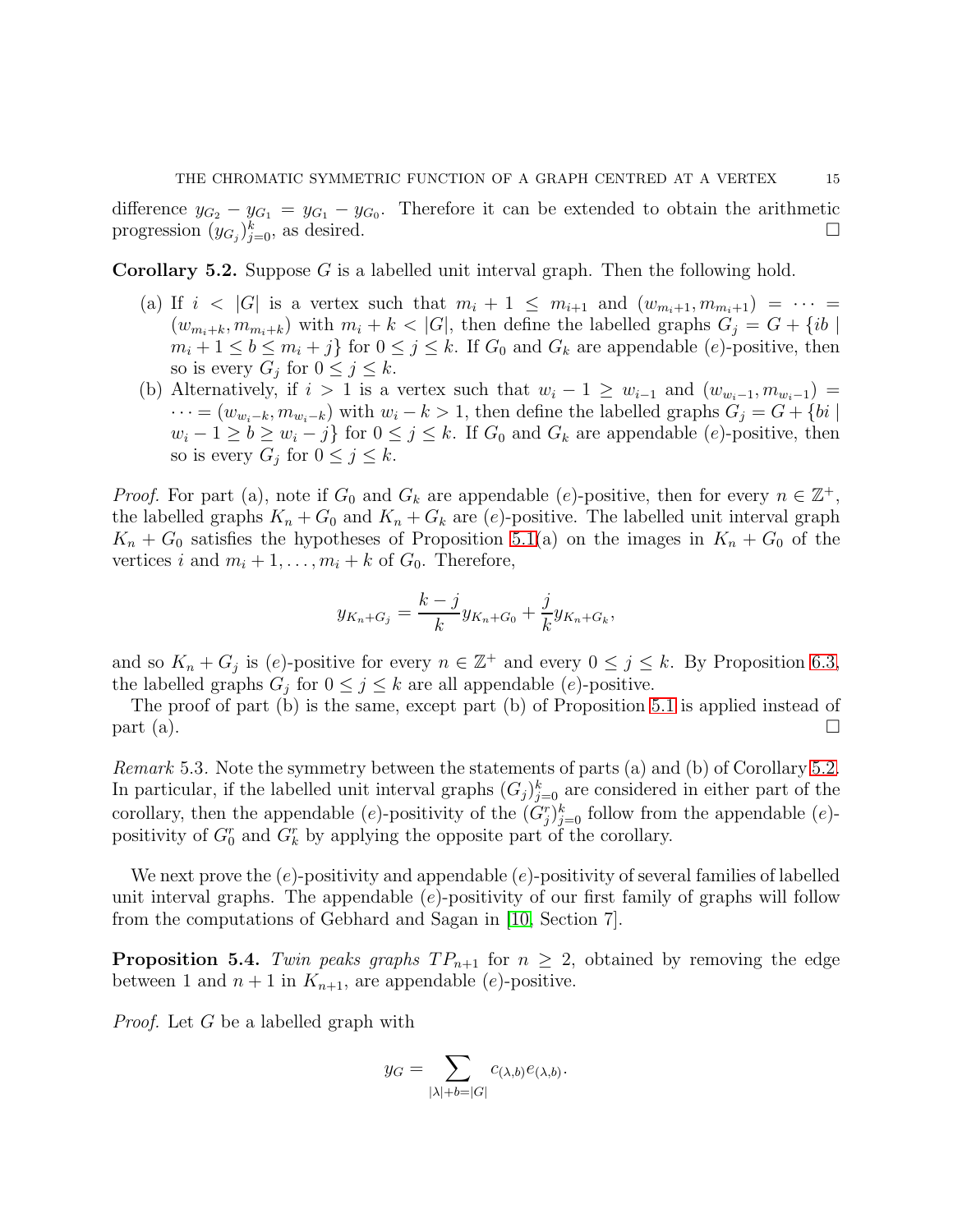Then by [\[10,](#page-35-15) Lemma 7.3] and [10, Lemma 7.5], which describe the expansions of  $y_{G+K_{n+1}}$ and  $y_{G+K_n:|G|}$ <sup> $\uparrow$ </sup> in the e-basis,

$$
y_{G+K_{n+1}} = \sum_{|\lambda|+b=|G|} \sum_{i=0}^{n-1} c_{(\lambda,b)} \frac{(n-1)!(b-1)!}{(n-i-1)!(b+i)!} \left( (b-n+i) e_{(\lambda \cup (b+i),n-i)} + (i+1) e_{(\lambda \cup (n-i-1),b+i+1)} \right),
$$
  

$$
y_{G+K_n:|G|} \uparrow = \sum_{|\lambda|+b=|G|} \sum_{i=0}^{n-1} c_{(\lambda,b)} \frac{(n-1)!(b-1)!}{(n-i-1)!(b+i)!} \left( e_{(\lambda \cup (b+i),n-i)} - e_{(\lambda \cup (n-i-1),b+i+1)} \right).
$$

By the deletion-contraction relation in Proposition [2.5,](#page-6-0)

$$
y_{G+TP_{n+1}} = y_{G+K_{n+1}} + y_{G+K_n:|G|} \uparrow
$$
  
= 
$$
\sum_{|\lambda|+b=|G|} \sum_{i=0}^{n-1} c_{(\lambda,b)} \frac{(n-1)!(b-1)!}{(n-i-1)!(b+i)!} ((b-n+i+1) e_{(\lambda \cup (b+i),n-i)} + ie_{(\lambda \cup (n-i-1),b+i+1)})
$$
.

Now suppose G is (e)-positive, i.e. each coefficient  $c_{(\lambda,b)}$  is  $\geq 0$ . The contribution of  $c_{(\lambda,b)}e_{(\lambda,b)}$  to  $y_{G+TP_{n+1}}$  is

$$
\sum_{i=0}^{n-1} c_{(\lambda,b)} \frac{(n-1)!(b-1)!}{(n-i-1)!(b+i)!} \left( (b-n+i+1) e_{(\lambda \cup (b+i),n-i)} + ie_{(\lambda \cup (n-i-1),b+i+1)} \right),
$$

which has nonnegative coefficients in the e-basis, except possibly at the  $e_{(\lambda \cup (b+i),n-1)}$  when both  $0 \le i \le n-1$  and  $b-n+i+1 < 0$ . In that case,  $j = n-i-b-1$  satisfies  $0 \le j \le n-1$ and  $(\lambda \cup (n-j-1), b+j+1) = (\lambda \cup (b+i), n-i)$ .

So the coefficient of  $e_{(\lambda\cup(b+i),n-i)}$  in the contribution of  $c_{(\lambda,b)}e_{(\lambda,b)}$  to  $y_{G+TP_{n+1}}$  when  $0 \leq$  $i \leq n - 1$  and  $b - n + i + 1 < 0$  is

$$
c_{(\lambda,b)}\left(\frac{(n-1)!(b-1)!}{(n-i-1)!(b+i)!}(b-n+i+1)+\frac{(n-1)!(b-1)!}{(b+i)!(n-i-1)!}(n-i-b-1)\right)=0.
$$

Therefore, if G is (e)-positive, then so is  $G + TP_{n+1}$ . That is,  $TP_{n+1}$  is appendable (e)positive.  $\Box$ 

We can now find new  $(e)$ -positive and appendable  $(e)$ -positive families of graphs by ap-plying Proposition [5.1](#page-13-1) and Corollary [5.2](#page-14-0) to all the known  $(e)$ -positive and appendable  $(e)$ positive labelled unit interval graphs we already have.

<span id="page-15-0"></span>**Proposition 5.5.** Melting ice cream scoop graphs  $IC_{n+1}^{(k)}$  for  $n \geq 2$  and  $1 \leq k \leq n$ , obtained by deleting the edges between vertex  $n+1$  and vertices  $1, \ldots, k$  from  $K_{n+1}$ , and their reverse graphs are appendable (e)-positive.

*Proof.* To prove the appendable (e)-positivity of  $IC_{n+1}^{(k)}$ , we will apply Corollary [5.2\(](#page-14-0)b) to  $K_n \mid K_1$  on vertex  $n+1$  and vertices  $n, \ldots, 2$ . Figure [3](#page-16-0) illustrates the case of  $n=5$  and  $k=2$ .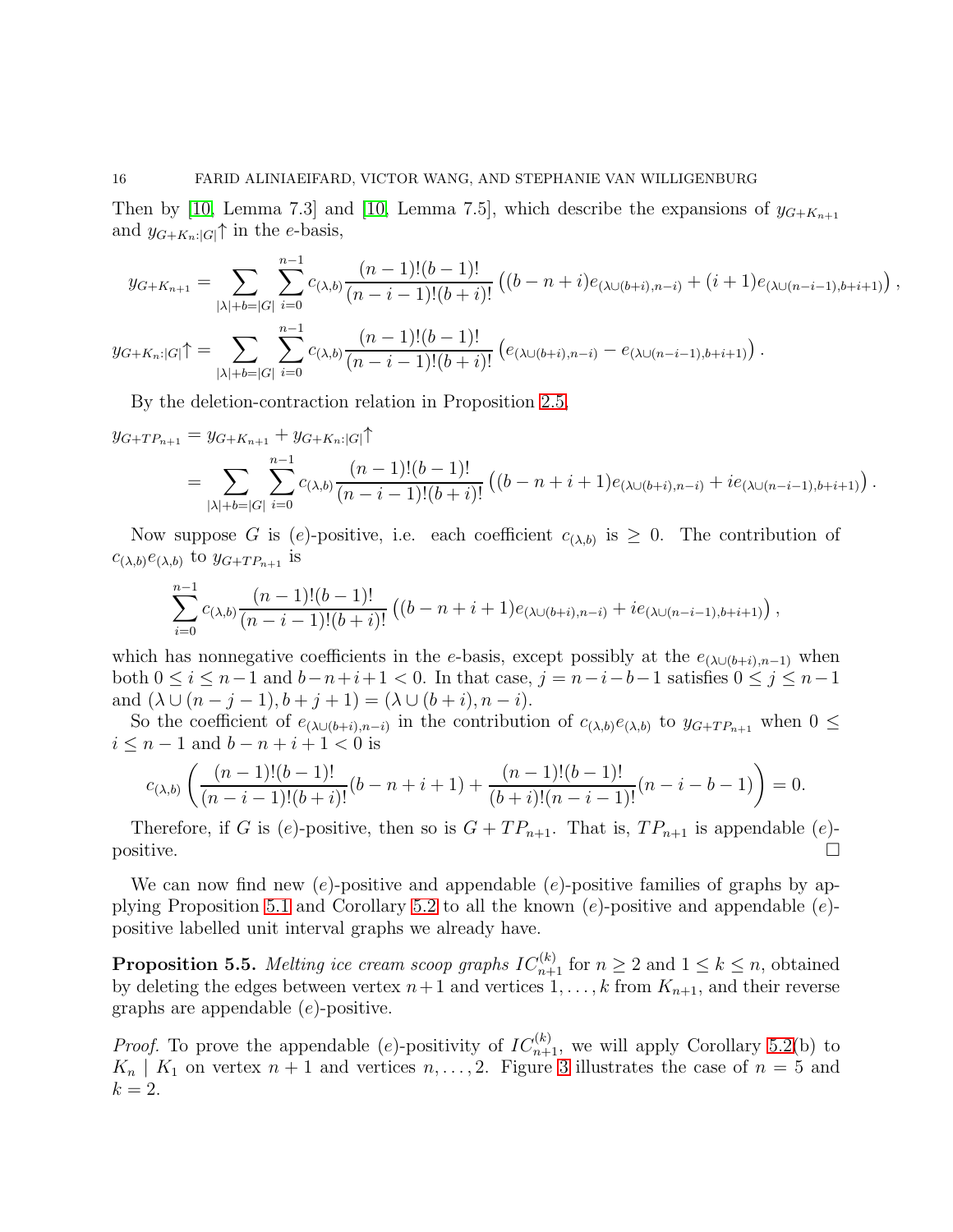<span id="page-16-0"></span>

Note  $K_n \mid K_1$  is appendable (e)-positive because  $K_n$  is appendable (e)-positive by Proposi-tion [4.5](#page-12-1) and because for any labelled graph G we have  $y_{G+K_n|K_1} = y_{G+K_n}e_{(\emptyset,1)}$ . Additionally,  $TP_{n+1}$  is appendable (e)-positive by Proposition [5.4.](#page-14-1) Therefore,  $IC_{n+1}^{(k)}$  is appendable (e)-positive by Corollary [5.2\(](#page-14-0)b) setting  $G_0 = K_n | K_1, G_{n-1} = TP_{n+1}$  and  $i = n + 1$ .

Next note that  $K_1 | K_n$ , the reverse graph of  $K_n | K_1$ , is appendable (e)-positive, because for any labelled graph G we have  $y_{G+K_1|K_n} = y_G e_{(\emptyset,n)}$ . The reverse graph of  $TP_{n+1}$ , which is  $TP_{n+1}$  itself, is appendable (e)-positive by Proposition [5.4.](#page-14-1) By Remark [5.3,](#page-14-2) the reverse graph of  $IC_{n+1}^{(k)}$  is also appendable (e)-positive.

<span id="page-16-2"></span>**Proposition 5.6.** Snowy twin peaks graphs  $ST P_{n+1}^k$  for  $n \geq 3$  and  $1 \leq k \leq n-2$ , given by the sequence  $(m_i)_{i=1}^{n+1}$  where

$$
m_i = \begin{cases} k+1 & \text{if } i = 1, \\ n & \text{if } i = 2, \\ n+1 & \text{if } 3 \le i \le n+1, \end{cases}
$$

and their reverse graphs are appendable (e)-positive.

<span id="page-16-1"></span>*Proof.* To prove the appendable (e)-positivity of  $STP_{n+1}^k$ , we will apply Corollary [5.2\(](#page-14-0)a) to  $K_2 + TP_n$  on vertex 1 with vertices 3, ..., n. Figure [4](#page-16-1) illustrates the case of  $n = 6$  and  $k = 3$ .



Note  $K_2 + TP_n$  is appendable (e)-positive because both  $K_2$  and  $TP_n$  are appendable (e)-positive by Propositions [4.5](#page-12-1) and [5.4,](#page-14-1) respectively, and so for any  $(e)$ -positive labelled graph G, the labelled graph  $G + K_2$  is (e)-positive, and therefore the labelled graph  $G + K_2 + TP_n$ is (e)-positive. Additionally,  $IC_{n+1}^{(2)}$  is appendable (e)-positive by Proposition [5.5.](#page-15-0) Therefore,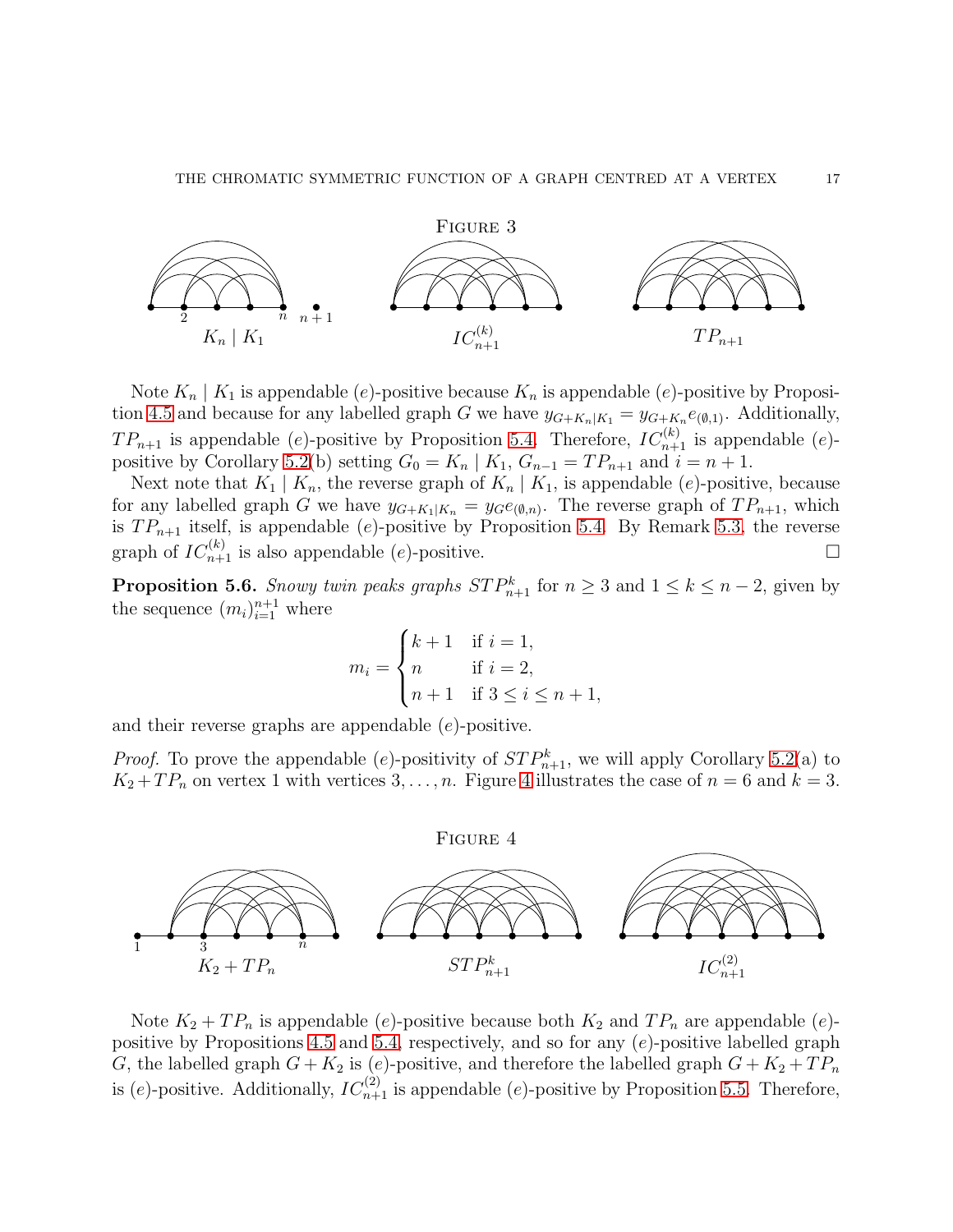$ST P_{n+1}^k$  is appendable (e)-positive by applying Corollary [5.2\(](#page-14-0)a) setting  $G_0 = K_2 + T P_n$ ,  $G_{n-2} = IC_{n+1}^{(2)}$  and  $i = 1$ .

Next note that  $TP_n+K_2$ , the reverse graph of  $K_2+TP_n$ , is appendable (e)-positive because  $TP_n$  and  $K_2$  are appendable (e)-positive by Propositions [5.4](#page-14-1) and [4.5,](#page-12-1) and the reverse graph of  $IC_{n+1}^{(2)}$  is appendable (e)-positive by Proposition [5.5.](#page-15-0) By Remark [5.3,](#page-14-2) the reverse graph of  $STP_{n+1}^k$  is also appendable (e)-positive.

**Proposition 5.7.** Wide melting lollipop graphs  $WL_{m,n}^{(k)}$  for  $m \geq 4$ ,  $n \geq 0$  and  $1 \leq k \leq m-2$ , given by the sequence  $(w_i)_{i=1}^{m+n}$  where

$$
w_i = \begin{cases} 1 & \text{if } 1 \le i \le m-1, \\ k+1 & \text{if } i = m, \\ i-2 & \text{if } m+1 \le i \le m+n, \end{cases}
$$

are (e)-positive.

*Proof.* We will proceed by induction on n. For the base case  $n = 0$ , note that in Proposi-tion [5.5](#page-15-0) we can equivalently define  $IC_m^{(k)}$  to be given by the sequence  $(w_i)_{i=1}^m$  where

$$
w_i = \begin{cases} 1 & \text{if } 1 \leq i \leq m-1, \\ k+1 & \text{if } i = m. \end{cases}
$$

Hence  $WL_{m,0}^{(k)} = IC_m^{(k)}$ , which is (e)-positive by Proposition [5.5.](#page-15-0)

<span id="page-17-0"></span>For  $n > 0$ , we will apply Corollary [5.2\(](#page-14-0)b) to  $K_{m-1} + TL_{n+2}$  on vertex m with vertices  $m-2,\ldots,1$ . Figure [5](#page-17-0) illustrates the case of  $m=5, n=2$  and  $k=1$ .





Note  $K_{m-1} + TL_{n+2}$  is (e)-positive because triangular ladders are appendable (e)-positive by Proposition [4.6,](#page-12-2) and  $WL_{m+1,n-1}^{(m-2)}$  is (e)-positive by the inductive hypothesis. Therefore since

$$
y_{WL_{m,n}^{(k)}} = \frac{k}{m-2} y_{K_{m-1}+TL_{n+2}} + \frac{m-k-2}{m-2} y_{WL_{m+1,n-1}^{(m-2)}},
$$
  
the labelled graph  $WL_{m,n}^{(k)}$  is (e)-positive.

**Proposition 5.8.** Wide melting lollipop graphs  $WL_{m,1}^{(k)}$  with  $n = 1$ , for  $m \ge 4$  and  $1 \le k \le$  $m-2$ , and their reverse graphs are appendable  $(e)$ -positive.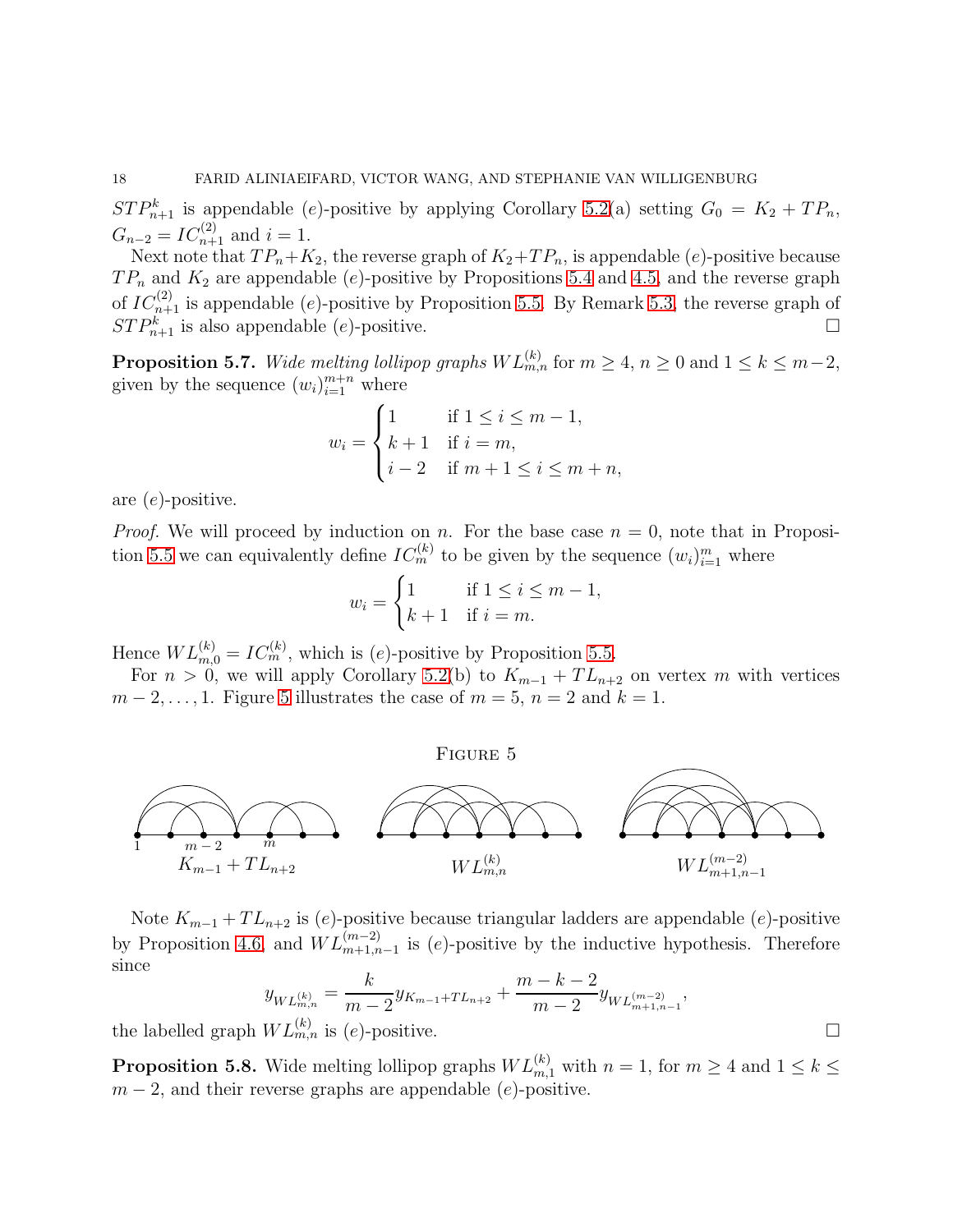*Proof.* To prove the appendable (e)-positivity of  $WL_{m,1}^{(k)}$ , we will apply Corollary [5.2\(](#page-14-0)b) to  $K_{m-1} + K_3$  on vertex m and vertices  $m-2,\ldots,2$ . Figure [6](#page-18-1) illustrates the case of  $m=6$ and  $k = 2$ .

<span id="page-18-1"></span>

Note  $K_{m-1} + K_3$  is appendable (e)-positive because both  $K_{m-1}$  and  $K_3$  are appendable (e)-positive by Proposition [4.5,](#page-12-1) and the reverse graph of  $STP_{m+1}^2$  is appendable (e)-positive by Proposition [5.6.](#page-16-2) Therefore  $WL_{m,1}^{(k)}$  is appendable (e)-positive by Corollary [5.2](#page-14-0) setting  $G_0 = K_{m-1} + K_3$ ,  $G_{m-3} = (STP_{m+1}^2)^r$  and  $i = m$ .

Next note that  $K_3 + K_{m-1}$ , the reverse graph of  $K_{m-1} + K_3$ , is appendable (e)-positive because both  $K_3$  and  $K_{m-1}$  are appendable (e)-positive by Proposition [4.5,](#page-12-1) and  $STP_{m+1}^2$ , the reverse graph of  $(STP_{m+1}^2)^r$ , is appendable (e)-positive by Proposition [5.6.](#page-16-2) By Remark [5.3,](#page-14-2) the reverse graph of  $WL_{m,1}^{(k)}$  is also appendable (e)-positive.

#### 6. The reduction to complete graphs

<span id="page-18-0"></span>In this section we will highlight a simple but useful idea. For any linear map on  $UBCSym<sup>d</sup>$ with a special interpretation when  $y_{G:v}$  is substituted in, we can compute the image of any function in  $UBCSym^d$  by writing the function in the e-basis and then noting each  $e_{(\lambda,b)} = y_{K_{\lambda_1}|\cdots|K_{\lambda_{\ell(\lambda)}}|K_b}$ . In particular, to understand the map on UBCSym<sup>d</sup>, it is enough to study its behaviour on disjoint unions of complete graphs.

Our first illustration of this concept is a shorter derivation of the first part of [\[10,](#page-35-15) Corollary 6.1], which computes the result of the induction operation on the e-basis of UBCSym. The second part of [\[10,](#page-35-15) Corollary 6.1] also follows by symmetry.

<span id="page-18-2"></span>**Lemma 6.1.** [\[10,](#page-35-15) Corollary 6.1] For any partition  $\lambda$  and positive integer b,

$$
e_{(\lambda,b)}\uparrow=\frac{1}{b}e_{(\lambda\cup(b),1)}-\frac{1}{b}e_{(\lambda,b+1)}.
$$

Proof. By Proposition [2.5,](#page-6-0) deletion-contraction,

$$
y_{K_{\lambda_1}|\cdots|K_{\lambda_{\ell(\lambda)}}|K_b+K_2}=y_{K_{\lambda_1}|\cdots|K_{\lambda_{\ell(\lambda)}}|K_b|K_1}-y_{K_{\lambda_1}|\cdots|K_{\lambda_{\ell(\lambda)}}|K_b}\uparrow.
$$

Therefore,

$$
e_{(\lambda,b)}\uparrow=y_{K_{\lambda_1}|\cdots |K_{\lambda_{\ell(\lambda)}}|K_b}\uparrow=y_{K_{\lambda_1}|\cdots |K_{\lambda_{\ell(\lambda)}}|K_b|K_1}-y_{K_{\lambda_1}|\cdots |K_{\lambda_{\ell(\lambda)}}|K_b+K_2}.
$$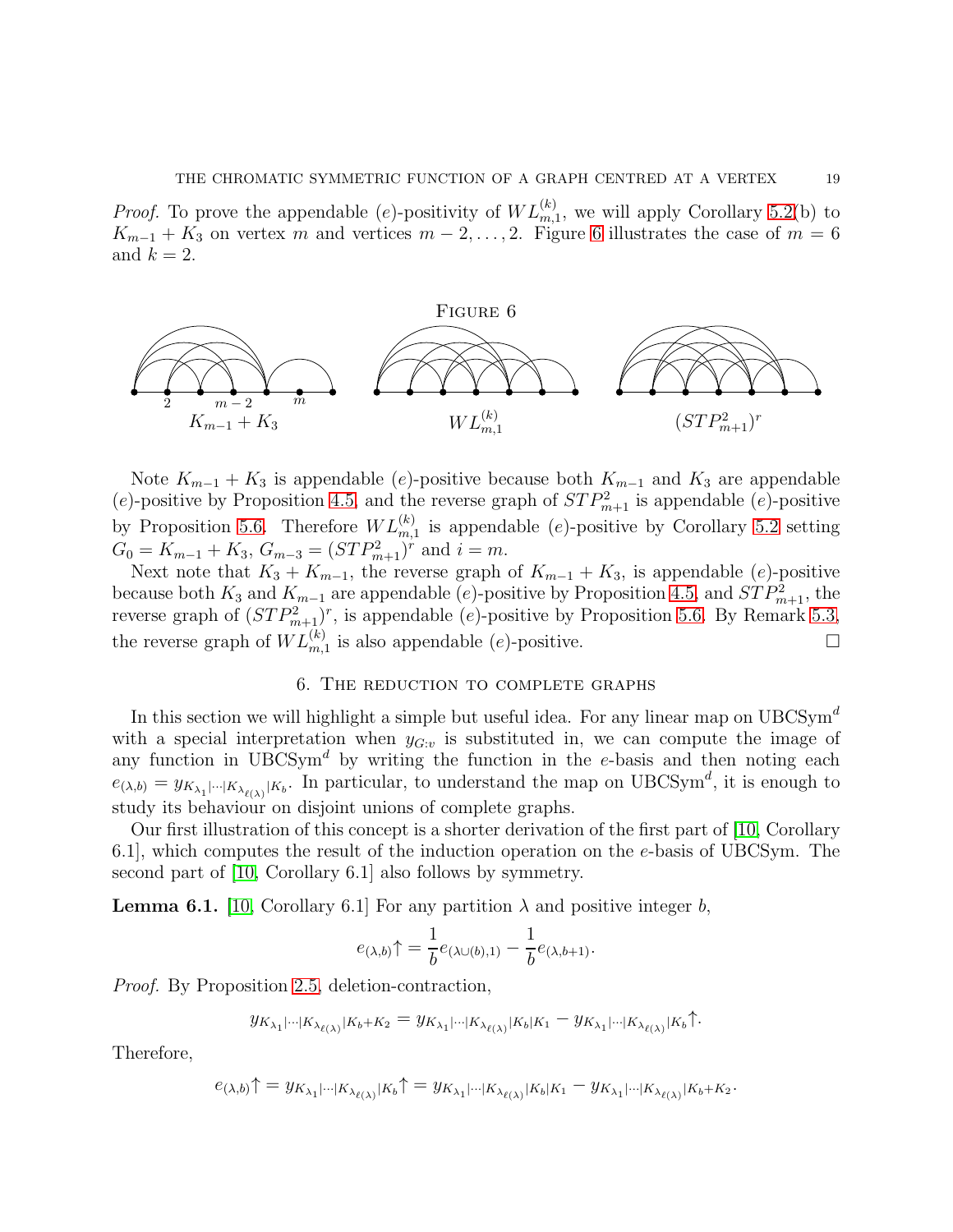To compute  $y_{K_{\lambda_1}|\cdots|K_{\lambda_{\ell(\lambda)}}|K_b+K_2} = e_{((\lambda_1,\ldots,\lambda_{\ell(\lambda)-1}),\lambda_{\ell(\lambda)})}y_{K_b+K_2}$ , we note by Proposition [5.1\(](#page-13-1)b) (applied to  $K_b | K_1$  and vertex  $b+1$  together with vertices  $b, \ldots, 1$ ) that

$$
y_{K_b+K_2} = \frac{b-1}{b} y_{K_b|K_1} + \frac{1}{b} y_{K_{b+1}} = \frac{b-1}{b} e_{((b),1)} + \frac{1}{b} e_{((b,b+1)}.
$$

Hence we conclude that

$$
e_{(\lambda,b)}\uparrow = y_{K_{\lambda_1}|\cdots|K_{\lambda_{\ell(\lambda)}}|K_b|K_1} - y_{K_{\lambda_1}|\cdots|K_{\lambda_{\ell(\lambda)}}|K_b+K_2}
$$
  
=  $e_{(\lambda\cup(b),1)} - \left(\frac{b-1}{b}e_{(\lambda\cup(b),1)} + \frac{1}{b}e_{(\lambda,b+1)}\right)$   
=  $\frac{1}{b}e_{(\lambda\cup(b),1)} - \frac{1}{b}e_{(\lambda,b+1)}.$ 

To give more applications of the idea introduced in this section, we will require more linear maps on UBCSym<sup>d</sup> with special interpretations when  $y_{G:v}$  is substituted in. Our next result shows for any labelled graph H that the map sending each  $y_G \mapsto y_{G+H}$  is linear, which also explains why graph concatenation is natural to study in UBCSym.

<span id="page-19-0"></span>**Theorem 6.2.** If H is a labelled graph, then for every  $d \in \mathbb{Z}^+$ , there exists a linear map  $\overline{T_H}$ : UBCSym<sup>d</sup> → UBCSym<sup>d+|H|-1</sup> sending each  $y_G \mapsto y_{G+H}$  for all labelled graphs G on d vertices.

*Proof.* For each subset  $S_2 \subseteq E(H)$ , define  $T_{S_2}$ :  $NCSym^d \rightarrow \text{UBCSym}^{d+|H|-1}$  to be the linear map taking each  $p_{\pi} \mapsto p_{\text{type}(\pi')}$ , where given a set partition  $\pi \vdash [d]$ , we construct the set partition  $\pi' \vdash [d + |H| - 1]$  describing the connected components of the labelled graph  $K_{\pi} + (V(H), S_2).$ 

We next show that  $T_{S_2}$  induces a linear map on UBCSym<sup>d</sup>. If  $\pi_1, \pi_2 \vdash [d]$  are of the same type, then there exists  $\delta \in \mathcal{S}_d$  fixing d such that  $\pi_1 = \delta(\pi_2)$ . If we interpret  $\delta$  as an element of  $S_{d+|H|-1}$  acting only on the first d positions, we see that  $\delta$  fixes the last |H| positions and satisfies  $\pi'_1 = \delta(\pi'_2)$ . So type $(\pi'_1) = \text{type}(\pi'_2)$  and

$$
T_{S_2}(p_{\pi_1}) = p_{\text{type}(\pi_1')} = p_{\text{type}(\pi_2')} = T_{S_2}(p_{\pi_2})
$$

whenever  $\pi_1, \pi_2$  are of the same type. This induces a linear map  $\overline{T_{S_2}}$  : UBCSym<sup>d</sup>  $\rightarrow$  $UBCSym^{d+|H|-1}$ .

Next we define

$$
\overline{T_H} = \sum_{S_2 \subseteq E(H)} (-1)^{|S_2|} \overline{T_{S_2}}.
$$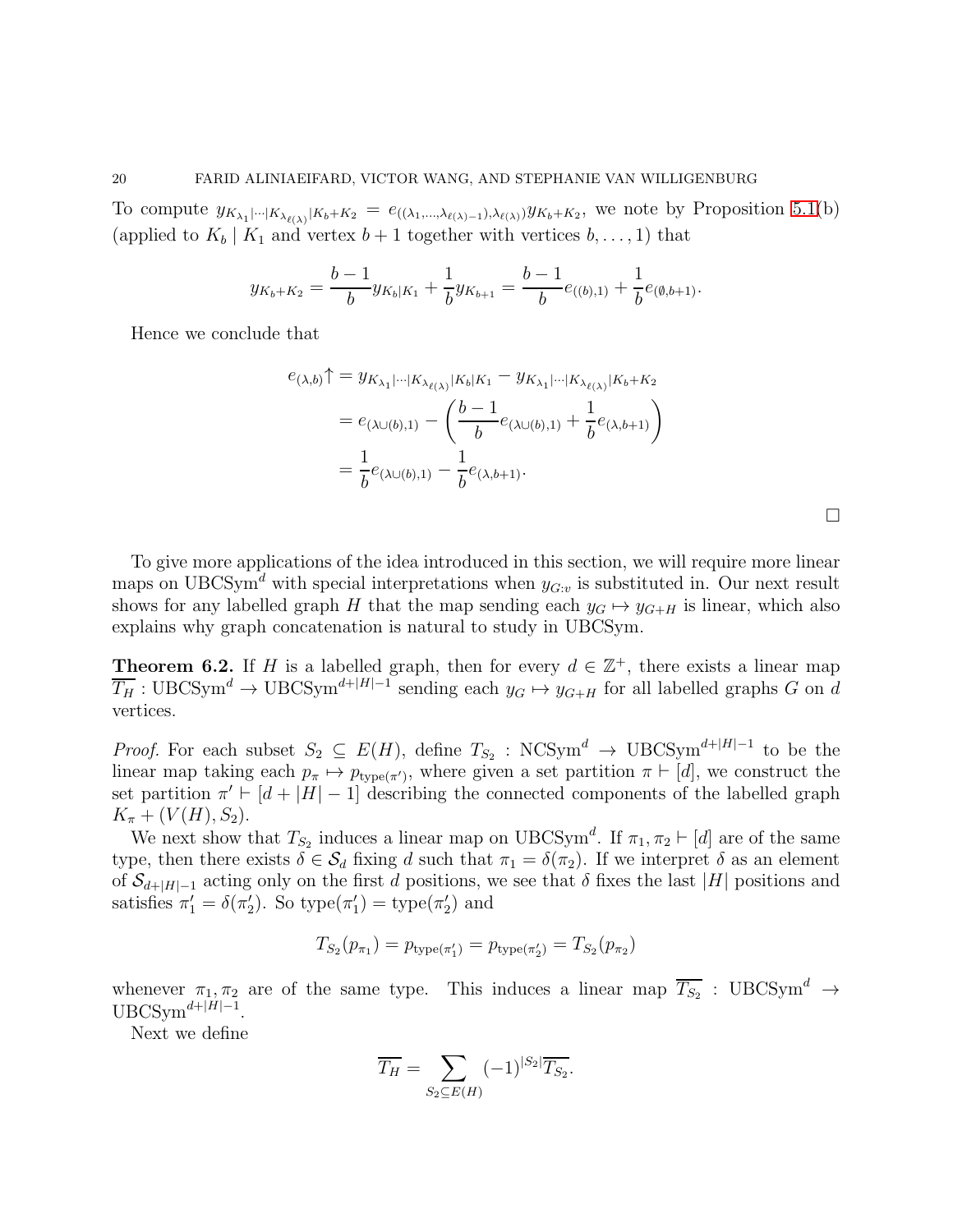$$
Y_{G+H} = \sum_{S \subseteq E(G+H)} (-1)^{|S|} p_{\pi(S)}
$$
  
= 
$$
\sum_{S_1 \subseteq E(G)} (-1)^{|S_1|} \sum_{S_2 \subseteq E(H)} (-1)^{|S_2|} p_{\pi(S_1 \cup S_2)},
$$

where  $\pi(S)$  is the set partition of  $[d + |H| - 1]$  describing the connected components of the labelled graph  $(V(G + H), S)$ . Also,

$$
Y_G = \sum_{S_1 \subseteq E(G)} (-1)^{|S_1|} p_{\pi(S_1)},
$$

where in this case  $\pi(S_1) \vdash [d]$  describes the connected components of  $(V(G), S_1)$ . Then

$$
\overline{T_H}(y_G) = \sum_{S_2 \subseteq E(H)} (-1)^{|S_2|} \overline{T_{S_2}}(y_G)
$$
  
= 
$$
\sum_{S_2 \subseteq E(H)} (-1)^{|S_2|} T_{S_2} \left( \sum_{S_1 \subseteq E(G)} (-1)^{|S_1|} p_{\pi(S_1)} \right)
$$
  
= 
$$
\sum_{S_2 \subseteq E(H)} (-1)^{|S_2|} \sum_{S_1 \subseteq E(G)} (-1)^{|S_1|} p_{\text{type}(\pi(S_1 \cup S_2))} = y_{G+H},
$$

proving the statement of the proposition.

We can apply our techniques to the map in Theorem [6.2](#page-19-0) to obtain an equivalent condition to appendable (e)-positivity.

<span id="page-20-0"></span>**Proposition 6.3.** A labelled graph H is appendable (e)-positive if and only if  $K_d + H$  is (e)-positive for all  $d \in \mathbb{Z}^+$ .

Proof. The forward direction follows immediately from the definition of appendable  $(e)$ positivity, since each  $K_d$  is (e)-positive.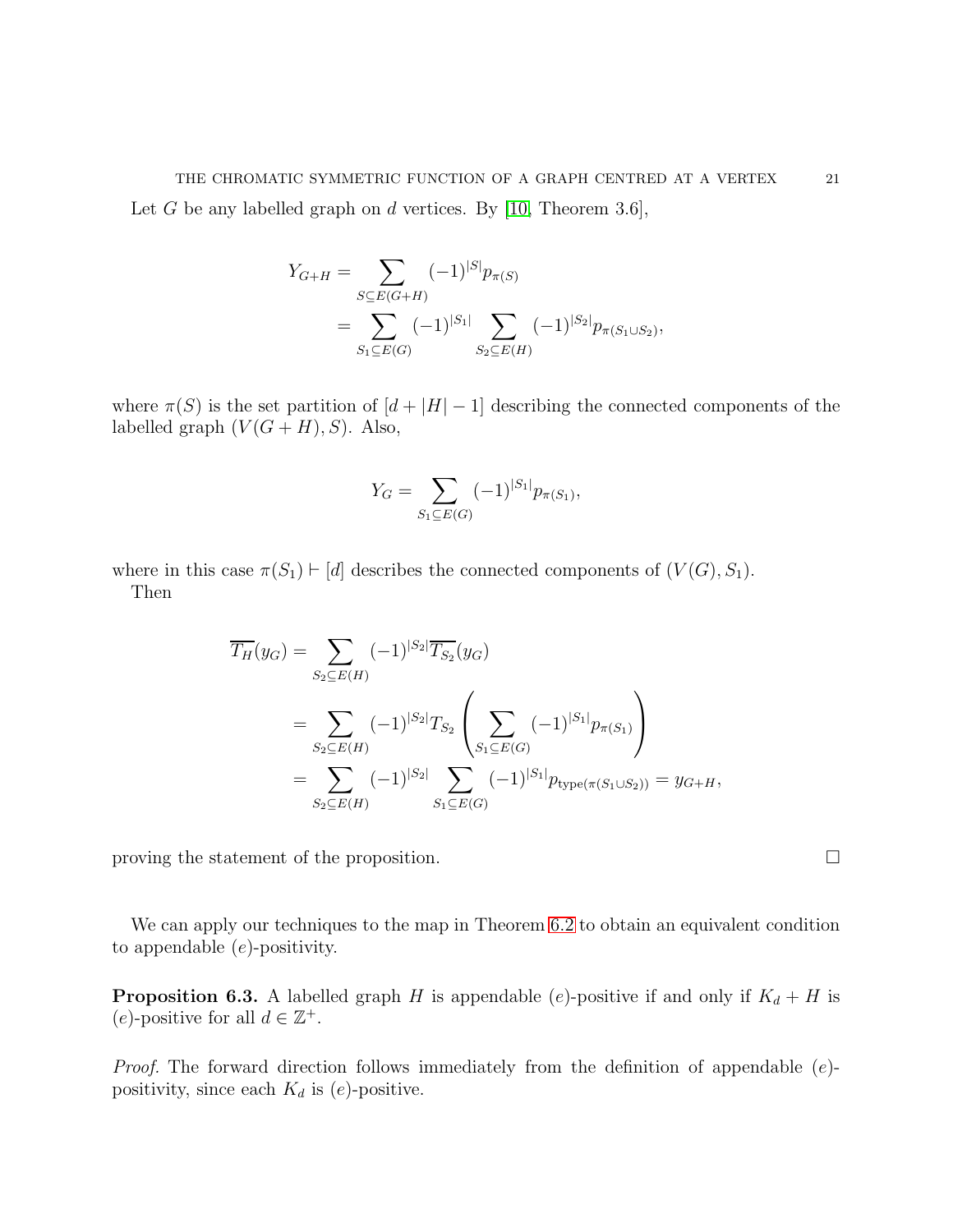For the reverse direction, suppose each  $K_d + H$  is (e)-positive. Let G be any (e)-positive labelled graph. By Theorem [6.2,](#page-19-0)

$$
y_{G+H} = \overline{T_H}(y_G)
$$
  
\n
$$
= \overline{T_H}\left(\sum_{|\lambda|+b=|G|} c_{(\lambda,b)}e_{(\lambda,b)}\right)
$$
  
\n
$$
= \sum_{|\lambda|+b=|G|} c_{(\lambda,b)}\overline{T_H}(e_{(\lambda,b)})
$$
  
\n
$$
= \sum_{|\lambda|+b=|G|} c_{(\lambda,b)}\overline{T_H}(y_{K_{\lambda_1}|\cdots|K_{\lambda_{\ell(\lambda)}}|K_b})
$$
  
\n
$$
= \sum_{|\lambda|+b=|G|} c_{(\lambda,b)}y_{K_{\lambda_1}|\cdots|K_{\lambda_{\ell(\lambda)}}|K_b+H}
$$
  
\n
$$
= \sum_{|\lambda|+b=|G|} c_{(\lambda,b)}e_{((\lambda_1,\ldots,\lambda_{\ell(\lambda)-1}),\lambda_{\ell(\lambda)})}y_{K_b+H}
$$

for some nonnegative coefficients  $c_{(\lambda,b)}$ , and so  $y_{G+H}$  is (e)-positive. Since this holds for all (e)-positive G, it follows that H is appendable (e)-positive.  $\square$ 

Corollary 6.4. Conjectures [4.7](#page-12-3) and [4.8](#page-12-4) are equivalent.

Proof. Conjecture [4.8](#page-12-4) implies Conjecture [4.7,](#page-12-3) because every appendable (e)-positive labelled graph is  $(e)$ -positive.

For the other direction, suppose Conjecture [4.7](#page-12-3) held. Let H be any labelled unit interval graph. For each  $d \in \mathbb{Z}^+$ , the labelled graph  $K_d + H$  is also a labelled unit interval graph, and so is  $(e)$ -positive, by assumption. Then by Proposition [6.3,](#page-20-0) every labelled unit interval graph H is appendable (e)-positive. So Conjecture [4.8](#page-12-4) would follow from Conjecture [4.7.](#page-12-3)  $\Box$ 

Another application of the idea in this section gives a method of constructing new epositive graphs from a pair of (e)-positive graphs.

<span id="page-21-0"></span>**Theorem 6.5.** If G and H are (e)-positive labelled graphs, then  $G + H^r$  is e-positive.

*Proof.* By Theorem [6.2,](#page-19-0) there exists a linear map  $\overline{T_{H^r}}$ : UBCSym<sup>|G|</sup> → UBCSym<sup>|G|+|H|-1</sup> sending  $y_{G'} \mapsto y_{G'+H^r}$  for all labelled graphs  $G'$  on  $|G|$  vertices.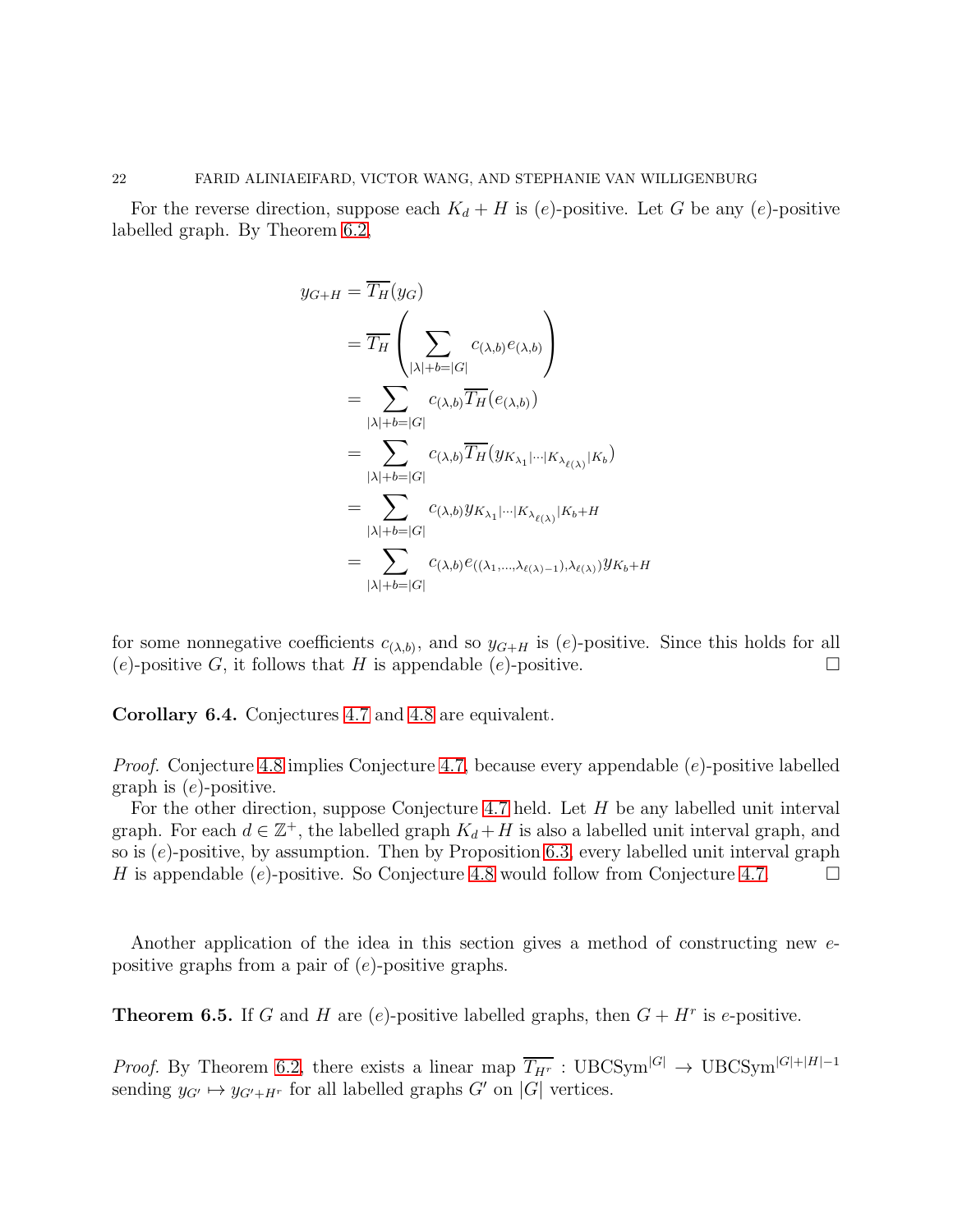Since G is (e)-positive, there exist nonnegative coefficients  $c_{(\lambda,b)}$  such that

$$
X_{G+H^r} = \bar{\rho} \left( \overline{T_{H^r}} (y_G) \right)
$$
  
\n
$$
= \bar{\rho} \left( \overline{T_{H^r}} \left( \sum_{|\lambda|+b=|G|} c_{(\lambda,b)} e_{(\lambda,b)} \right) \right)
$$
  
\n
$$
= \sum_{|\lambda|+b=|G|} c_{(\lambda,b)} \bar{\rho} \left( \overline{T_{H^r}} (e_{(\lambda,b)}) \right)
$$
  
\n
$$
= \sum_{|\lambda|+b=|G|} c_{(\lambda,b)} \bar{\rho} \left( \overline{T_{H^r}} (y_{K_{\lambda_1}|\cdots|K_{\lambda_{\ell(\lambda)}}|K_b} \right)
$$
  
\n
$$
= \sum_{|\lambda|+b=|G|} c_{(\lambda,b)} X_{K_{\lambda_1}|\cdots|K_{\lambda_{\ell(\lambda)}}|K_b + H^r}
$$
  
\n
$$
= \sum_{|\lambda|+b=|G|} c_{(\lambda,b)} \lambda! e_{\lambda} X_{H+K_b}.
$$

Note since H is (e)-positive, by Proposition [4.5](#page-12-1) each  $H + K_b$  is (e)-positive (and hence e-positive). So  $G + H^r$  is e-positive.

We next give a summary of the positivity results we obtain from concatenating  $(e)$ -positive and appendable (e)-positive graphs.

<span id="page-22-0"></span>**Corollary 6.6.** If G, G' are (e)-positive and  $(H_i)_{i=1}^k$  are appendable (e)-positive, then

- (a)  $\sum_{i=1}^{k} H_i$  is appendable (e)-positive,
- (b)  $G + \sum_{i=1}^{k} H_i$  is (e)-positive, and
- (c)  $G + \sum_{i=1}^{k} H_i + G^{\prime r}$  is e-positive.

*Proof.* Part (a) follows from definition of appendable  $(e)$ -positivity and induction on k. Part (b) follows from part (a). Part (c) follows from part (b) together with Theorem [6.5.](#page-21-0)  $\Box$ 

<span id="page-22-1"></span>We demonstrate Corollary [6.6](#page-22-0) in the following proposition, which proves the e-positivity of kayak paddle graphs  $KP_{m,\ell-1,n} = C_m + P_{\ell+1} + C_n$  for  $m, n \geq 3$  and  $\ell \geq 0$ . See Figure [7](#page-22-1) below for the example of  $KP_{4,3,4}$ .



**Proposition 6.7.** Kayak paddle graphs  $KP_{m,\ell-1,n}$  for  $m, n \geq 3$  and  $\ell \geq 0$ , are e-positive.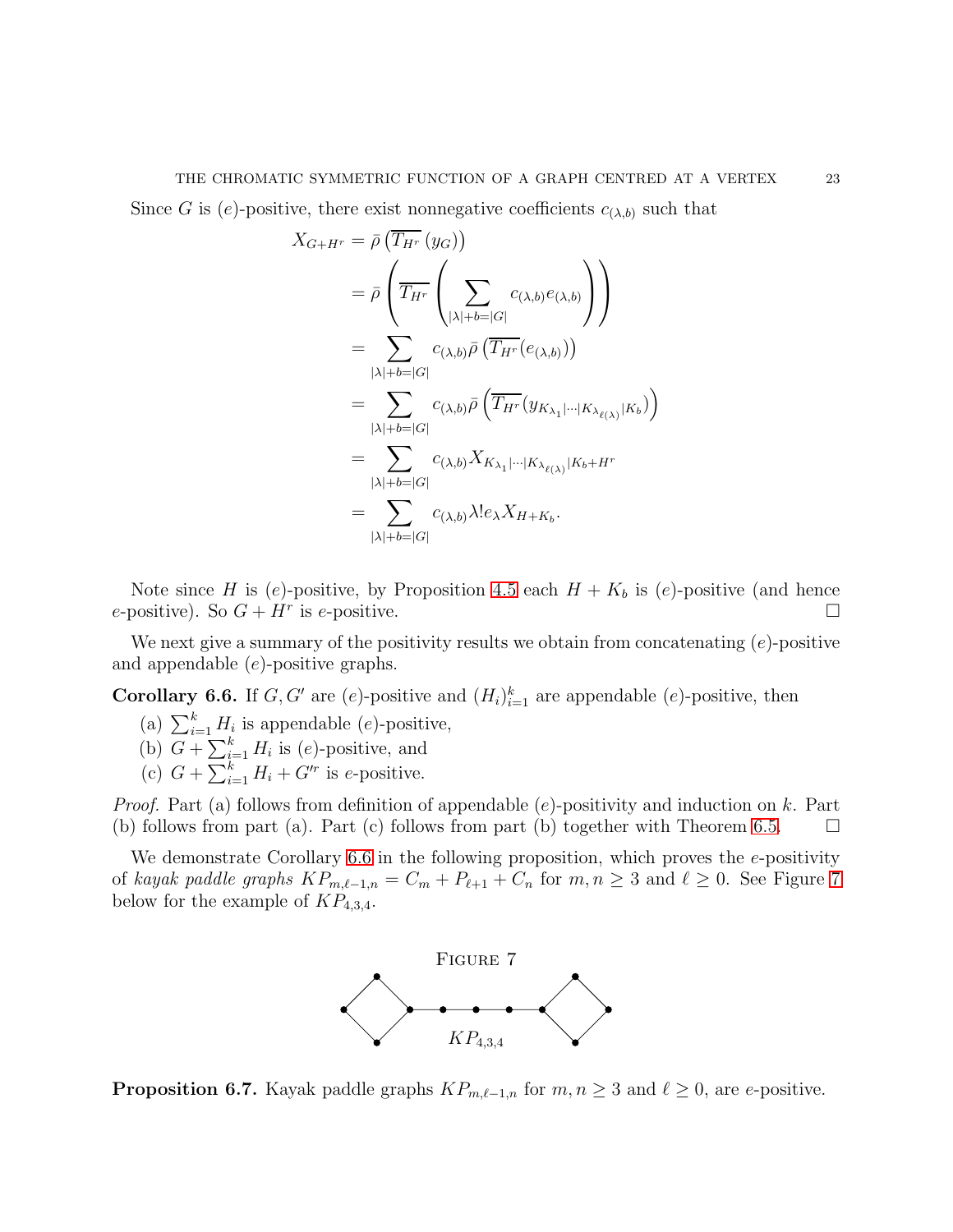*Proof.* Note  $KP_{m,\ell-1,n} = C_m + \sum_{i=1}^{\ell} K_2 + C_n^r$ , where the cycles  $C_m$  and  $C_n$  are  $(e)$ -positive by Proposition [4.4,](#page-12-5) and the complete graph  $K_2$  is appendable (e)-positive by Proposition [4.5.](#page-12-1) By Corollary [6.6\(](#page-22-0)c), the graph  $KP_{m,\ell-1,n}$  is e-positive.  $\square$ 

Our last result of the section is a theorem relating the  $(e)$ -positivity of  $y_{G:v}$  to the epositivity of  $X_{G-v}$ , where  $G - v$  is the graph G with vertex v and all incident edges deleted.

<span id="page-23-0"></span>**Theorem 6.8.** If a graph G is  $(e)$ -positive at a vertex v, then  $G - v$  is e-positive.

*Proof.* Define the linear map  $\vartheta$  : UBCSym<sup>[G|</sup>  $\rightarrow$  Sym<sup>[G|-1</sup> satisfying

$$
\vartheta(p_{(\lambda,b)}) = \begin{cases} p_{\lambda} & \text{if } b = 1, \\ 0 & \text{otherwise.} \end{cases}
$$

Give G a labelling in which v is labelled last. By [\[10,](#page-35-15) Theorem 3.6],

$$
y_{G:v} = \sum_{S \subseteq E(G)} (-1)^{|S|} p_{type(\pi(S))},
$$

where  $\pi(S)$  is the set partition describing the connected components of  $(V(G), S)$ . Note  $type(\pi(S)) = (\lambda, b)$  has  $b = 1$  if and only if  $S \subseteq E(G - v)$ . So

$$
y_{G:v} = \sum_{S \subseteq E(G-v)} (-1)^{|S|} p_{(\lambda(S),1)} + \sum_{\substack{S \subseteq E(G) \\ S \nsubseteq E(G-v)}} (-1)^{|S|} p_{\text{type}(\pi(S))},
$$

where for  $S \subseteq E(G - v)$  the integer partition  $\lambda(S)$  describes the connected components of  $(V(G - v), S)$ , and type $(\pi(S)) = (\lambda, b)$  has  $b > 1$  for all  $S \subseteq E(G)$  satisfying  $S \nsubseteq E(G - v)$ .

Therefore,

$$
\vartheta(y_{G:v}) = \sum_{S \subseteq E(G-v)} (-1)^{|S|} p_{\lambda(S)} = X_{G-v},
$$

with the right equality following by [\[25,](#page-36-0) Theorem 2.5]. The equation above holds for all graphs on  $|G|$  vertices with a distinguished vertex so in particular,

$$
\vartheta(e_{(\lambda,b)}) = \vartheta(y_{K_{\lambda_1}|\cdots|K_{\ell(\lambda)}|K_b}) = X_{K_{\lambda_1}|\cdots|K_{\lambda_{\ell(\lambda)}}|K_{b-1}} = \lambda!(b-1)!e_{\lambda\cup(b-1)},
$$

where for a labelled graph G we take  $G \mid K_0$  to mean G, and for a partition  $\lambda$  we take  $\lambda \cup (0)$ to mean  $\lambda$ .

So if

$$
y_{G:v} = \sum_{|\lambda|+b=|G|} c_{(\lambda,b)} e_{(\lambda,b)},
$$

then we have

$$
X_{G-v} = \vartheta(y_{G:v}) = \sum_{|\lambda|+b=|G|} c_{(\lambda,b)}\lambda!(b-1)!e_{\lambda\cup(b-1)}.
$$

In particular if G is  $(e)$ -positive at v, then  $G - v$  is e-positive.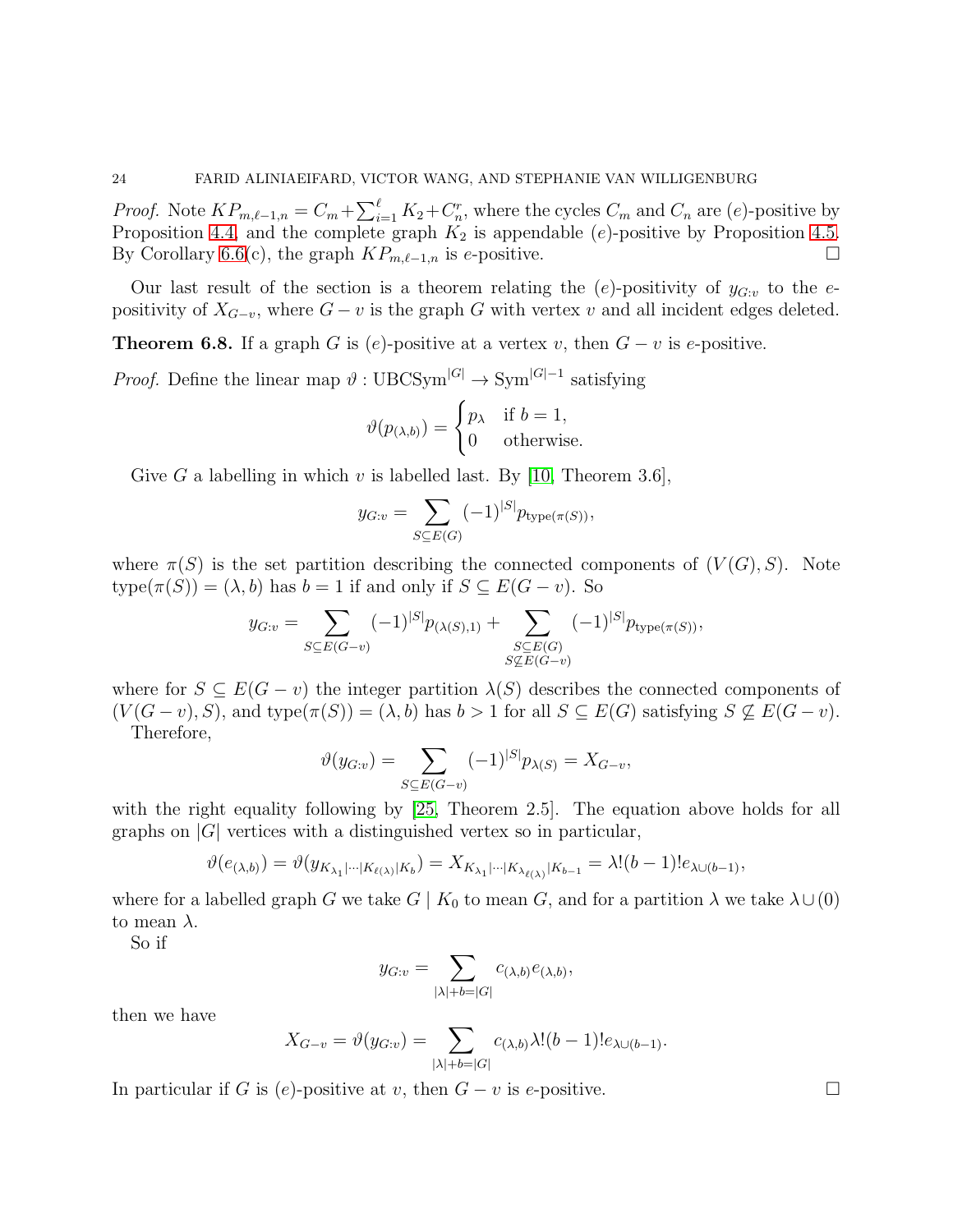<span id="page-24-1"></span>**Example 6.9.** Let G denote the left graph in Figure [8](#page-24-1) below, with vertex  $v$  as labelled.



Then

 $y_{G:v} =$ 1  $\frac{1}{12}e_{((4,1),1)}+$ 1  $\frac{1}{60}e_{((5),1)}+$ 1  $\frac{1}{4}e_{((2^2),2)}+$ 1  $\frac{1}{6}e_{((3,1),2)}+$ 1  $\frac{1}{24}e_{((4),2)}+$ 1  $\frac{1}{6}e_{((1^2),4)}+$ 1  $\frac{1}{12}e_{((2),4)}+$ 1  $\frac{1}{6}e_{((1),5)}+$ 1  $\frac{1}{40}e_{(\emptyset,6)},$ which is  $(e)$ -positive. By Theorem [6.8,](#page-23-0) the graph  $G - v$  is therefore e-positive.

## 7. THE  $(e)$ -POSITIVITY OF TREES AND CUT VERTICES

<span id="page-24-0"></span>In [\[6\]](#page-35-19), Dahlberg, She and van Willigenburg studied the positivity of chromatic symmetric functions of trees in the Schur and e-bases. It will be of interest to study which trees are  $(e)$ -positive and at which vertices, because we can construct more e-positive trees from given  $(e)$ -positive trees by applying Theorem [6.5](#page-21-0) or the appendable  $(e)$ -positivity of paths.

In their study of positivity of trees, it was also important for Dahlberg, She and van Willigenburg to understand how cut vertices affect positivity. It is also natural to ask if and when a graph can be  $(e)$ -positive at a cut vertex, noting that none of the  $(e)$ -positivity results from the previous sections demonstrate  $(e)$ -positivity at a cut vertex. In this short section, we will resolve both questions.

<span id="page-24-2"></span>**Proposition 7.1.** If G is a graph with cut vertex v, then G is not (e)-positive at v.

*Proof.* Since v is a cut vertex of G, the graph  $G - v$  has at least 2 connected components, each of order  $<|G|-1$ .

Give G a labelling where v is ordered last. Consider the graph  $G+G^r$  on  $2|G|-1$  vertices. The image of v in  $G + G^r$  is a cut vertex whose deletion gives the disjoint union of 2 copies of  $G - v$ , the connected components of which each have order  $\lt |G| - 1 = \lfloor \frac{2|G| - 1}{2} \rfloor$  $\frac{i-1}{2}$ . By [\[6,](#page-35-19) Theorem 35, the graph  $G + G<sup>r</sup>$  is not e-positive.

Then by Theorem [6.5,](#page-21-0) the graph G cannot be  $(e)$ -positive at cut vertex v.

*Remark* 7.2. In Section [4,](#page-10-0) we defined appendable  $(e)$ -positivity only for labelled graphs, although there is a notion of appendable (e)-positivity that depends only on a graph and a pair of distinguished vertices. (Namely, we may want to ask for which graphs H with distinguished vertices  $v, w$  is it true that for all graphs  $G(e)$ -positive at a vertex u the concatenation obtained by identifying vertex u of G and vertex v of H is  $(e)$ -positive at w.) In our definition of appendable  $(e)$ -positivity for labelled graphs, these vertices are the first and last vertices of the labelled graph. However, for graphs on  $\geq 2$  vertices, there is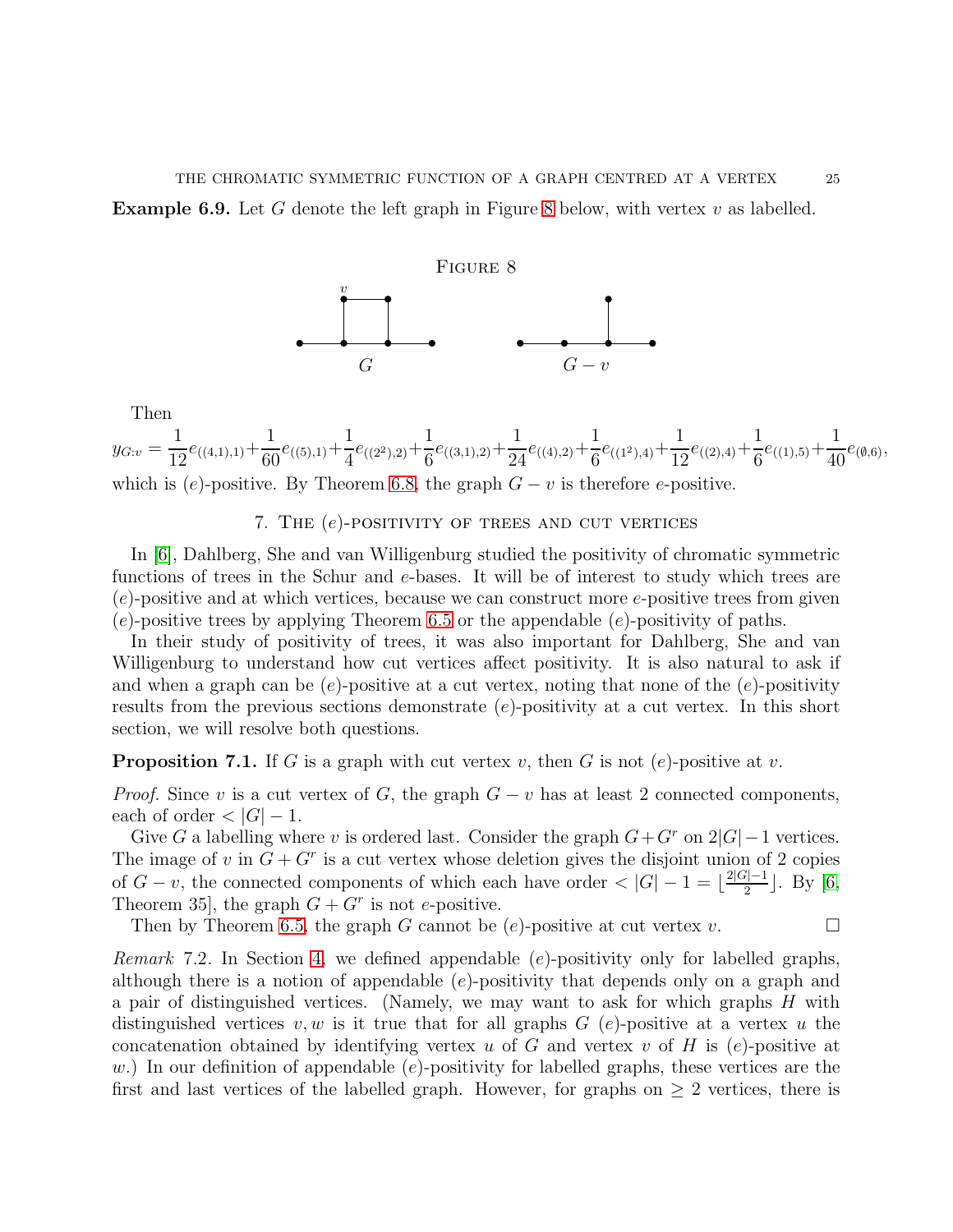no labelling that allows a single vertex to be both the first and last vertex of the labelling. This raises the possibility that there may exist nontrivial cases in which a graph and a pair of distinguished vertices satisfies the more general notion of appendable (e)-positivity, but in a way that cannot be encapsulated by the notion of appendable  $(e)$ -positivity for labelled graphs.

Proposition [7.1](#page-24-2) combined with Proposition [6.3](#page-20-0) resolves this concern, because for any connected labelled graph G on  $\geq 2$  vertices,  $K_d + G$  for  $d \geq 2$  cannot be  $(e)$ -positive at the cut vertex d. So every connected graph with a pair of distinguished vertices that can be considered appendable  $(e)$ -positive admits a labelling in which it is appendable  $(e)$ -positive as a labelled graph.

**Corollary 7.3.** A tree T is (e)-positive at vertex v if and only if T is a path with v as one of its endpoints.

*Proof.* For the forward direction, suppose the contrary. Then let T be a minimal tree that is (e)-positive at a vertex v such that  $T$  is not a path with  $v$  as one of its endpoints. By Proposition [7.1,](#page-24-2) v cannot be a cut vertex of the tree T, and so must be a leaf. Let w denote its unique neighbour.

Note T is obtained from  $T - v$  by concatenating a copy of  $K_2$  at w so that the other endpoint of the  $K_2$  becomes the vertex v in T. By [\[10,](#page-35-15) Lemma 7.5], if

$$
y_{T-v:w} = \sum_{|\lambda|+b=|T|-1} c_{(\lambda,b)} e_{(\lambda,b)}
$$

then

$$
y_{T:v}=\sum_{|\lambda|+b=|T|-1}c_{(\lambda,b)}\left(\frac{b-1}{b}e_{(\lambda\cup(b),1)}+\frac{1}{b}e_{(\lambda,b+1)}\right).
$$

Note for  $(\lambda, b)$  satisfying  $|\lambda| + b = |T| - 1$  in the above equations that the coefficient of  $e_{(\lambda, b)}$ in  $y_{T-v:w}$  is b times the coefficient of  $e_{(\lambda,b+1)}$  in  $y_{T:v}$ . Since T is (e)-positive at v, it follows then that  $T - v$  is (e)-positive at w. But then  $T - v$  is a smaller tree that is (e)-positive at a vertex w such that either  $T - v$  is not a path or w is not one of its endpoints, contradicting the minimality of T.

<span id="page-25-0"></span>The reverse direction is given by [\[10,](#page-35-15) Proposition 6.4], where Gebhard and Sagan show that paths are  $(e)$ -positive at their endpoints.

### 8. UBCQSym and acyclic orientations

In this section we will define the quotient algebra UBCQSym of NCQSym by giving a construction analogous to that of the quotient algebra UBCSym of NCSym. Working in UBCQSym will aid us in proving theorems relating the coefficients of  $y_{G:v}$  in the e-basis and acyclic orientations.

A marked composition  $\hat{\alpha}$  of  $d \in \mathbb{Z}^+$  is a composition of d with a distinguished part, which we identify by writing a caret above it. For example,  $(2, 2, 3)$  is a marked composition of 7 with underlying composition (2, 2, 3) and distinguished part chosen to be the second 2.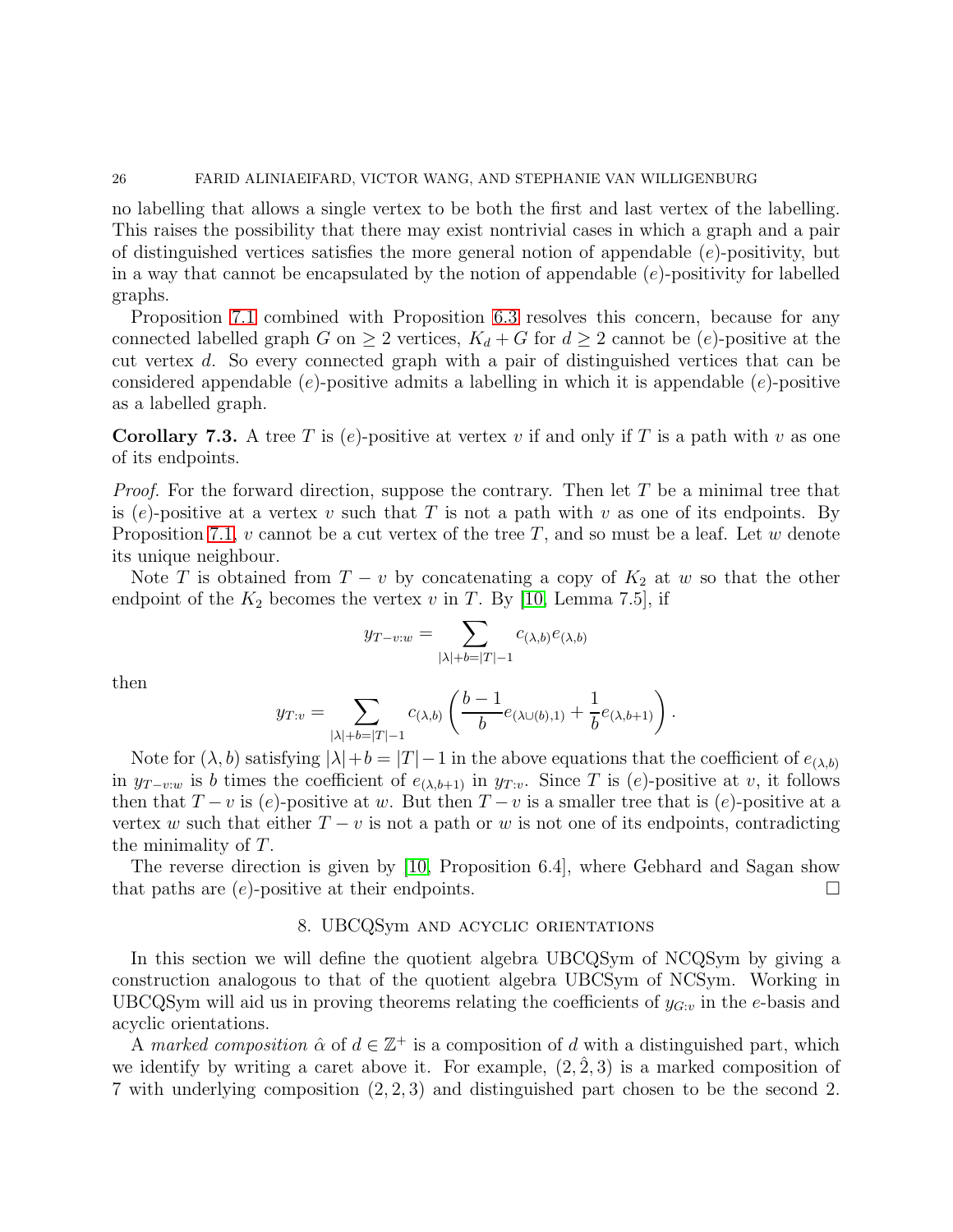Given a set composition  $\Phi \models [d]$  with  $d \in \mathbb{Z}^+$ , define type( $\Phi$ ) to be the marked composition with underlying composition  $\alpha(\Phi)$  and distinguished part corresponding to the part of  $\Phi$ containing d, e.g. type( $13 \nmid 45 \nmid 2$ ) =  $(2, 2, 1)$ . When  $\Phi$  is the empty set composition, write  $type(\Phi) = (\emptyset).$ 

Recall that one basis of NCQSym consists of the  $M_{\Phi}$  over all set compositions  $\Phi$ . We can define UBCQSym first as the free vector space spanned by elements  $M_{\text{type}(\Phi)}$  over all set compositions Φ. It is naturally a quotient vector space of NCQSym via the linear projection map  $\nu : NCQSym \rightarrow \text{UBCQSym}$  sending each  $M_{\Phi} \mapsto M_{\text{type}(\Phi)}$ .

We define an action of  $\mathcal{S}_d$  on NCQSym<sup>d</sup> by permuting the positions of the variables, analogous to the action of  $\mathcal{S}_d$  on NCSym<sup>d</sup>. It can be verified from the definitions of the monomial basis of NCQSym and the action of  $\delta \in \mathcal{S}_d$  on NCQSym<sup>d</sup> that

$$
\delta \circ M_{\Phi} = M_{\delta(\Phi)},
$$

where the action of  $\delta$  on set compositions of  $[d]$  is by permuting the elements of the blocks.

Note for  $\Phi \models [d]$  and  $\delta \in \mathcal{S}_d$  fixing d that  $\nu(\delta \circ M_{\Phi}) = \nu(M_{\delta(\Phi)}) = \nu(M_{\Phi})$ . Extending linearly, for any  $f \in NCQSym^d$  and  $\delta \in \mathcal{S}_d$  fixing d, we also have  $\nu(\delta \circ f) = \nu(f)$ . The kernel of  $\nu$  is given by

$$
\ker \nu = \operatorname{span} \{ \delta \circ f - f \mid f \in \mathrm{NCQSym}^d, \ \delta \in \mathcal{S}_d, \ \delta(d) = d \in \mathbb{Z}^+ \}.
$$

For homogeneous  $f \in NCQSym^d$  and  $g \in NCQSym^d'$  with  $\delta \in \mathcal{S}_d$  fixing  $d \in \mathbb{Z}^+$ , we have

$$
(\delta \circ f - f)g = \delta \circ fg - fg,
$$

where in the right-hand side we extend  $\delta \in \mathcal{S}_d$  to a permutation in  $\mathcal{S}_{d+d'}$  fixing the last  $1+d'$ positions, and

$$
g(\delta \circ f - f) = \delta' \circ gf - gf,
$$

where  $\delta' \in \mathcal{S}_{d+d'}$  fixes the first d' positions and permutes positions  $1+d', \ldots, d+d'$  according to  $\delta \in \mathcal{S}_d$  (and, in particular, fixes  $d + d'$ ). Extending bilinearly, we see that ker  $\nu$  is a two-sided graded ideal of NCQSym, so UBCQSym is a graded quotient algebra of NCQSym with

$$
UBCQSym = NCQSym / span{\delta \circ f - f | f \in NCQSym^d, \delta \in \mathcal{S}_d, \delta(d) = d \in \mathbb{Z}^+}.
$$

We will write  $UBCQSym^d = \nu(NCQSym^d)$  to denote the homogeneous part of degree d in UBCQSym.

Note that the  $\nu(m_\pi)$  over set partitions  $\pi$  of distinct types are linearly independent in UBCQSym, because  $type(\pi) = (\lambda, b)$  if and only if the coefficient of  $M_{(\lambda_1, ..., \lambda_{\ell(\lambda)}, \hat{b})}$  is nonzero in the expansion of  $\nu(m_\pi)$  in the M-basis. Therefore UBCSym is a subalgebra of UBCQSym.

A labelled composition of  $d \in \mathbb{Z}^+$  is a pair  $(\delta, \alpha)$  consisting of a permutation in  $\mathcal{S}_d$  and a composition of d. We may also write a labelled composition more compactly by writing the permutation in one-line notation and including commas to indicate the parts of the composition. For example, we write  $(14, 52, 3)$  to mean the labelled composition with underlying permutation 14523 and underlying composition (2, 2, 1).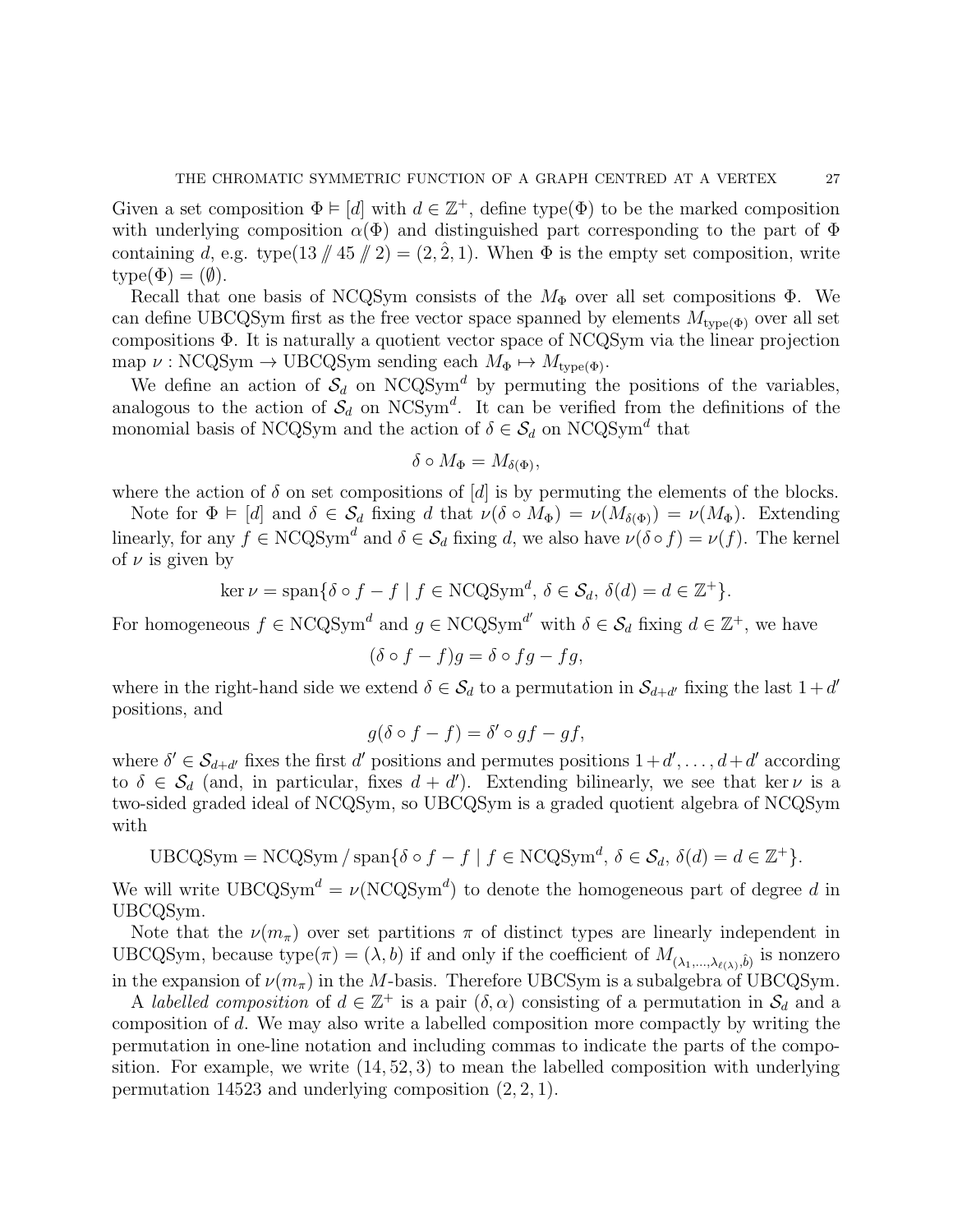Given a labelled composition  $(\delta, \alpha)$  of d, define the quasisymmetric function in noncommuting variables

$$
F_{(\delta,\alpha)} = \sum_{\substack{i_{\delta(1)} \le \cdots \le i_{\delta(d)} \\ i_{\delta(j)} < i_{\delta(j+1)} \text{ if } j \in \text{set}(\alpha)}} x_{i_1} \cdots x_{i_d}
$$

.

For example,

$$
F_{(14,52,3)} = \sum_{i_1 \leq i_4 < i_5 \leq i_2 < i_3} x_{i_1} \cdots x_{i_5}.
$$

Note for  $\delta, \delta' \in \mathcal{S}_d$  that

$$
F_{(\delta\delta',\alpha)} = \delta \circ F_{(\delta',\alpha)}.
$$

For a set composition  $\Phi = \Phi_1 \mathop{\parallel} \cdots \mathop{\parallel} \Phi_{\ell(\Phi)}$ , define

$$
Q_{\Phi} = F_{(\Phi_1^r, \ldots, \Phi_{\ell(\Phi)}^r)},
$$

where  $\Phi_j^r$  denotes the elements in jth part of  $\Phi$  written in descending order. As an example,  $Q_{13/45/2} = F_{(31,54,2)}$ . The  $Q_{\Phi}$  for  $\Phi \models [d]$  form a basis for NCQSym<sup>d</sup> by an upper-triangularity argument against the  $M_{\Phi}$ , after ordering set compositions by refinement.

Note if set compositions  $\Phi, \Psi \models [d]$  are of the same type  $\hat{\alpha}$  with underlying composition  $\alpha$  and kth part marked, then  $\nu(Q_{\Phi}) = \nu(Q_{\Psi})$ . This follows because  $(\Phi_1^r, \ldots, \Phi_{\ell(\Phi)}^r)$  and  $(\Psi_1^r, \ldots, \Psi_{\ell(\Psi)}^r)$  both have underlying composition  $\alpha$ , and their underlying permutations  $\delta, \delta'$ satisfy  $\delta(\sum_{j=1}^{k-1} \alpha_j + 1) = \delta'(\sum_{j=1}^{k-1} \alpha_j + 1) = d$ , and so  $\delta \delta'^{-1} \in \mathcal{S}_d$  fixes d, and therefore

$$
\nu(Q_{\Phi}) = \nu(F_{(\delta,\alpha)}) = \nu(\delta\delta'^{-1} \circ F_{(\delta',\alpha)}) = \nu(F_{(\delta',\alpha)}) = \nu(Q_{\Psi}).
$$

Define then  $Q_{\text{type}(\Phi)} = \nu(Q_{\Phi})$ . Because the  $Q_{\Phi}$  over all set compositions of [d] span NCQSym<sup>d</sup>, it follows that the  $Q_{\text{type}(\Phi)}$  over all set compositions of [d] span UBCQSym<sup>d</sup>. Moreover, since the dimension of  $UBCQSym^d$  is exactly the number of marked compositions of d, it follows that the  $Q_{\text{type}(\Phi)}$  over all set compositions of d form a basis for UBCQSym<sup>d</sup>.

A labelled poset on  $d \in \mathbb{Z}^+$  elements is a poset given by the set [d] with a partial ordering  $\leq_P$ . For a labelled poset P on d elements, define the quasisymmetric function in noncommuting variables

$$
Y_P = \sum_{\kappa} x_{\kappa(1)} \dots x_{\kappa(d)},
$$

where the sum is over all maps  $\kappa : [d] \to \mathbb{Z}^+$  satisfying  $\kappa(i) < \kappa(j)$  whenever  $i <_P j$ . Also let  $y_P$  denote  $\nu(Y_P)$ . We can define the action of  $\delta \in \mathcal{S}_d$  on labelled posets on d elements by permuting labels, e.g. the labelled poset  $\delta(P)$  is a relabelling of P. It follows by the definition of  $Y_P$  and the action of  $\delta$  on NCQSym<sup>d</sup> and on labelled posets on d elements that  $Y_{\delta(P)} = \delta \circ Y_P$ .

We will require the following lemma, which follows by [\[24,](#page-36-5) Lemma 4.5.3(b)] from the theory of P-partitions.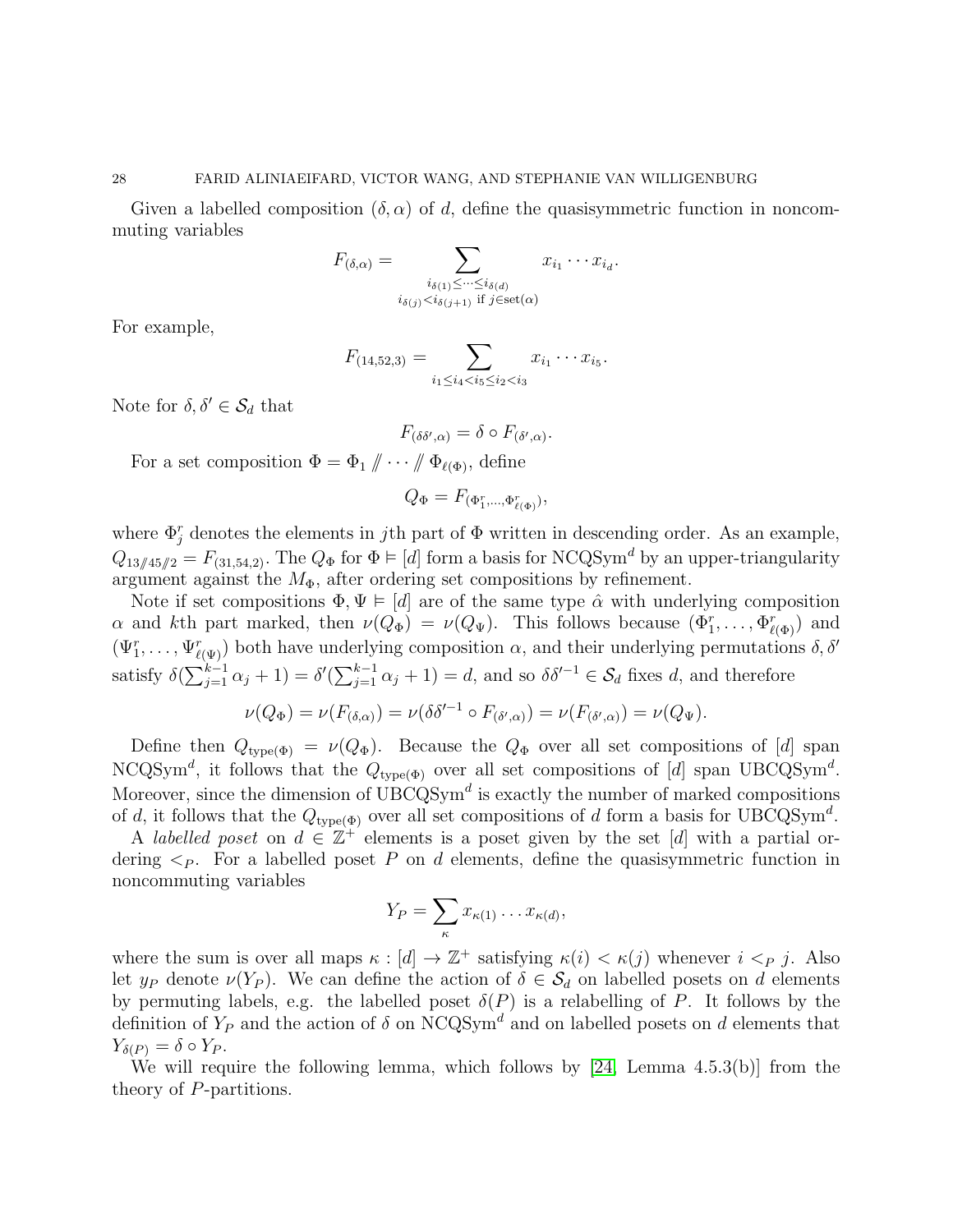<span id="page-28-1"></span>**Lemma 8.1.** Let P be a labelled poset on d elements, and let s be a fixed linear extension of P. If w is another linear extension of P, given by  $i_1 <_{w} \cdots <_{w} i_d$ , then define  $\delta_w \in \mathcal{S}_d$ to be the permutation  $i_1 \cdots i_d$ , and  $\alpha_w^s$  to be the composition of d satisfying set $(\alpha_w^s) = \{j \mid s \in \mathbb{N}\}$  $i_j <_s i_{j+1}$ .

Then

$$
Y_P = \sum_w F_{(\delta_w, \alpha_w^s)},
$$

where the sum is over all linear extensions  $w$  of  $P$ .

<span id="page-28-2"></span>**Corollary 8.2.** Let P be a labelled poset on d elements. Let s be a linear extension of P satisfying  $i > s$  d if and only if  $i > p$  d, and let  $\varepsilon \in S_d$  be the permutation satisfying

$$
\varepsilon \delta_s(i) = \begin{cases} i & \text{if } i < \delta_s^{-1}(d), \\ d & \text{if } i = \delta_s^{-1}(d), \\ i - 1 & \text{if } i > \delta_s^{-1}(d). \end{cases}
$$

Then the coefficient of  $Q_{\hat{\alpha}}$ , where  $\hat{\alpha}$  has underlying composition  $\alpha$  and  $k$ th part marked, in the Q-expansion of  $y_P$  counts the number of linear extensions w of  $\varepsilon(P)$  satisfying  $\alpha_w^{\varepsilon(s)} = \alpha$ and  $\delta_w(\sum_{j=1}^{k-1} \alpha_j + 1) = d$ . In particular,  $y_P$  is  $Q$ -positive.

*Proof.* Observe that  $\varepsilon$  fixes d, since  $\varepsilon(d) = \varepsilon \delta_s \delta_s^{-1}(d) = d$ . Then

$$
y_P = \nu(Y_P) = \nu(\varepsilon \circ Y_P) = \nu(Y_{\varepsilon(P)}) = y_{\varepsilon(P)}.
$$

Next consider the linear extension  $\varepsilon(s)$  of  $\varepsilon(P)$ , given by

$$
1 <_{\varepsilon(s)} \cdots <_{\varepsilon(s)} \delta_s^{-1}(d) - 1 <_{\varepsilon(s)} d <_{\varepsilon(s)} \delta_s^{-1}(d) <_{\varepsilon(s)} \cdots <_{\varepsilon(s)} d - 1.
$$

Note that we have  $i >_{\varepsilon(s)} d$  if and only if  $i >_{\varepsilon(P)} d$ .

For any linear extension w of  $\varepsilon(P)$ , we note  $i \notin \text{set}(\alpha_w^{\varepsilon(s)})$  if and only if  $\delta_w(i) >_{\varepsilon(s)} \delta_w(i+1)$ , which occurs only if  $\delta_w(i) > \delta_w(i+1)$  in  $\mathbb{Z}^+$  or if  $\delta_w(i+1) = d$ . The latter case cannot occur, because  $\delta_w(i) >_{\varepsilon(s)} d$  if and only if  $\delta_w(i) >_{\varepsilon(p)} d$ , and so  $\delta_w(i) >_w d$  since w is a linear extension of  $\varepsilon(P)$ . So  $i \notin \text{set}(\alpha_w^{\varepsilon(s)})$  only if  $\delta_w(i) > \delta_w(i+1)$  in  $\mathbb{Z}^+$ , implying that the marked composition  $(\delta_w, \alpha_w^{\varepsilon(s)})$  is of the form  $(\Phi_1^r, \ldots, \Phi_{\ell(\Phi)}^r)$  for some set composition  $\Phi \models [d]$ .

The result then follows by applying Lemma [8.1](#page-28-1) to  $\varepsilon(P)$  with the linear extension  $\varepsilon(s)$  and studying the projection in NCQSym<sup>d</sup>, since then each  $F_{(\delta_w, \alpha_w^{\varepsilon(s)})}$  is equal to some  $Q_{\Phi}$ .

We can now prove a noncommutative analogue of Stanley's [\[25,](#page-36-0) Theorem 3.3]. We adapt Stanley's original proof using P-partitions.

<span id="page-28-0"></span>Theorem 8.3. Suppose

$$
y_{G:v} = \sum_{|\lambda|+b=|G|} c_{(\lambda,b)} e_{(\lambda,b)}.
$$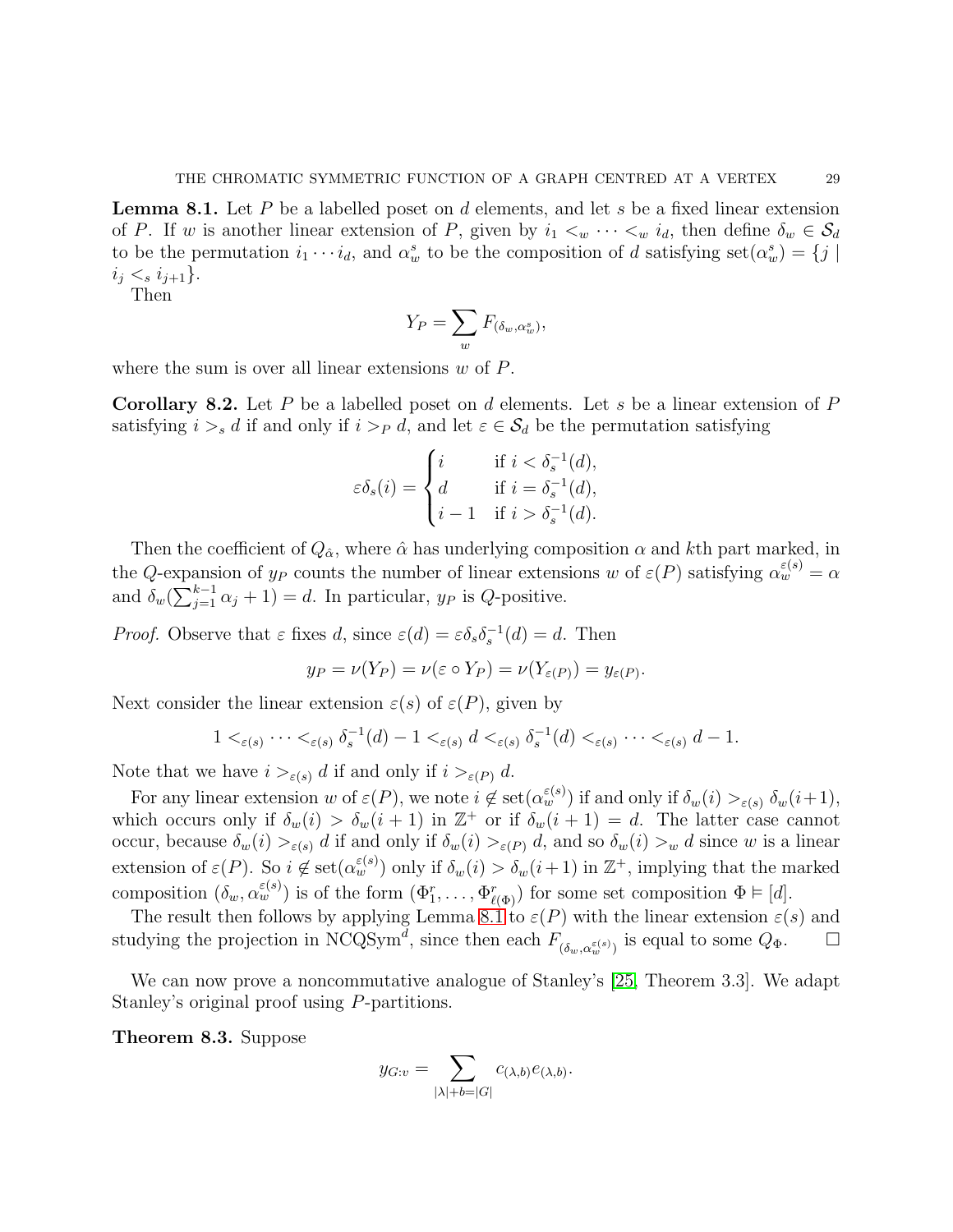Let  $\sinh_v(G, j)$  count the number of acyclic orientations of G with j sinks, including a sink at v. Then

$$
sinh_{v}(G, j) = \sum_{\substack{|\lambda|+b=|G|\\ \ell(\lambda)+1=j}} c_{(\lambda,b)}\lambda!(b-1)!.
$$

*Proof.* Define the linear map  $\varphi : \text{UBCQSym}^{|G|} \to \mathbb{Q}[t]$  satisfying

$$
\varphi(Q_{\hat{\alpha}}) = \begin{cases} t(t-1)^{k-1} & \text{if } \hat{\alpha} = (1^{|G|-k}, \hat{k}), \\ 0 & \text{otherwise.} \end{cases}
$$

We will show that if P is a labelled poset on  $|G|$  elements, then

$$
\varphi(y_P) = \begin{cases} t^j & \text{if } P \text{ has } j \text{ maximal elements, with } |G| \text{ being one of them,} \\ 0 & \text{otherwise.} \end{cases}
$$

Let linear extension s of P and  $\varepsilon \in \mathcal{S}_d$  be as in the hypotheses of Corollary [8.2.](#page-28-2)

If |G| is not a maximal element of P, then the coefficient of  $M_{(1|G|-\kappa,\hat{k})}$  must be zero in the expansion of  $y_P$  in the M-basis (from considering the expansion of  $Y_P$  in the M-basis of NCQSym). Since  $y_P$  is Q-positive by Corollary [8.2,](#page-28-2) it must be the case that the coefficient of  $Q_{(1^{|G|-k},\hat{k})}$  in the expansion of  $y_P$  in the Q-basis is zero as well for each k. So  $\varphi(y_P) = 0$  if  $|G|$  is not a maximal element of P.

For the remaining case, if P has j maximal elements, with  $|G|$  being one of them, then the linear extension  $\varepsilon(s)$  of  $\varepsilon(P)$  is given by

$$
1 <_{\varepsilon(s)} \cdots <_{\varepsilon(s)} |G|.
$$

By Corollary [8.2,](#page-28-2) the coefficient of  $Q_{(1^{|G|-k}, \hat{k})}$  in the Q-expansion of  $y_P$  counts the number of linear extensions w of  $\varepsilon(P)$  such that  $\alpha_w^{\varepsilon(s)} = (1^{|G|-k}, k)$  and  $\delta_w(|G|-k+1) = |G|$ .

Note  $i \in \text{set}(\alpha_w^{\varepsilon(s)})$  if and only if  $\delta_w(i) < \delta_w(i+1)$  in  $\mathbb{Z}^+$ . Therefore, a linear extension w of  $\varepsilon(P)$  contributes to the coefficient of  $Q_{(1^{|G|-k},\hat{k})}$  in  $y_P$  if and only if

$$
\delta_w(1) < \cdots < \delta_w(|G| - k) < |G| = \delta_w(|G| - k + 1) > \cdots > \delta_w(|G|)
$$

in  $\mathbb{Z}^+$ .

By the proof of Corollary [8.2,](#page-28-2) such a linear extension contributes to the coefficient of  $Q_{\delta_w(1)/\!\!/ \cdots /\!\!/ \delta_w(|G|-k)/\!\!/ \delta_w(|G|)\cdots \delta_w(|G|-k+1)}$  in the Q-expansion of  $Y_{\varepsilon(P)}$ , which in turn gives a positive coefficient to  $M_{\delta_w(1)/\,\cdots/\,\delta_w(|G|-k)/\,\delta_w(|G|)\cdots\delta_w(|G|-k+1)}$  in the M-expansion of  $Y_{\varepsilon(P)}$ , which is possible only if  $\delta_w(|G|), \ldots, \delta_w(|G|-k+1) = |G|$  are all maximal elements of  $\varepsilon(P)$ .

For any choice of  $k-1$  maximal elements of  $\varepsilon(P)$  other than  $|G|$ , we can obtain a linear extension w of  $\varepsilon(P)$  by listing the other  $|G| - k+1$  elements of  $||G||$  in ascending order of their labels and then the chosen  $k-1$  maximal elements in descending order of their labels. Note any comparison that holds in  $\varepsilon(P)$  will also hold in w, because either the greater element is one of the k – 1 chosen maximal elements  $\varepsilon(P)$  with the lesser element not maximal in  $\varepsilon(P)$ ,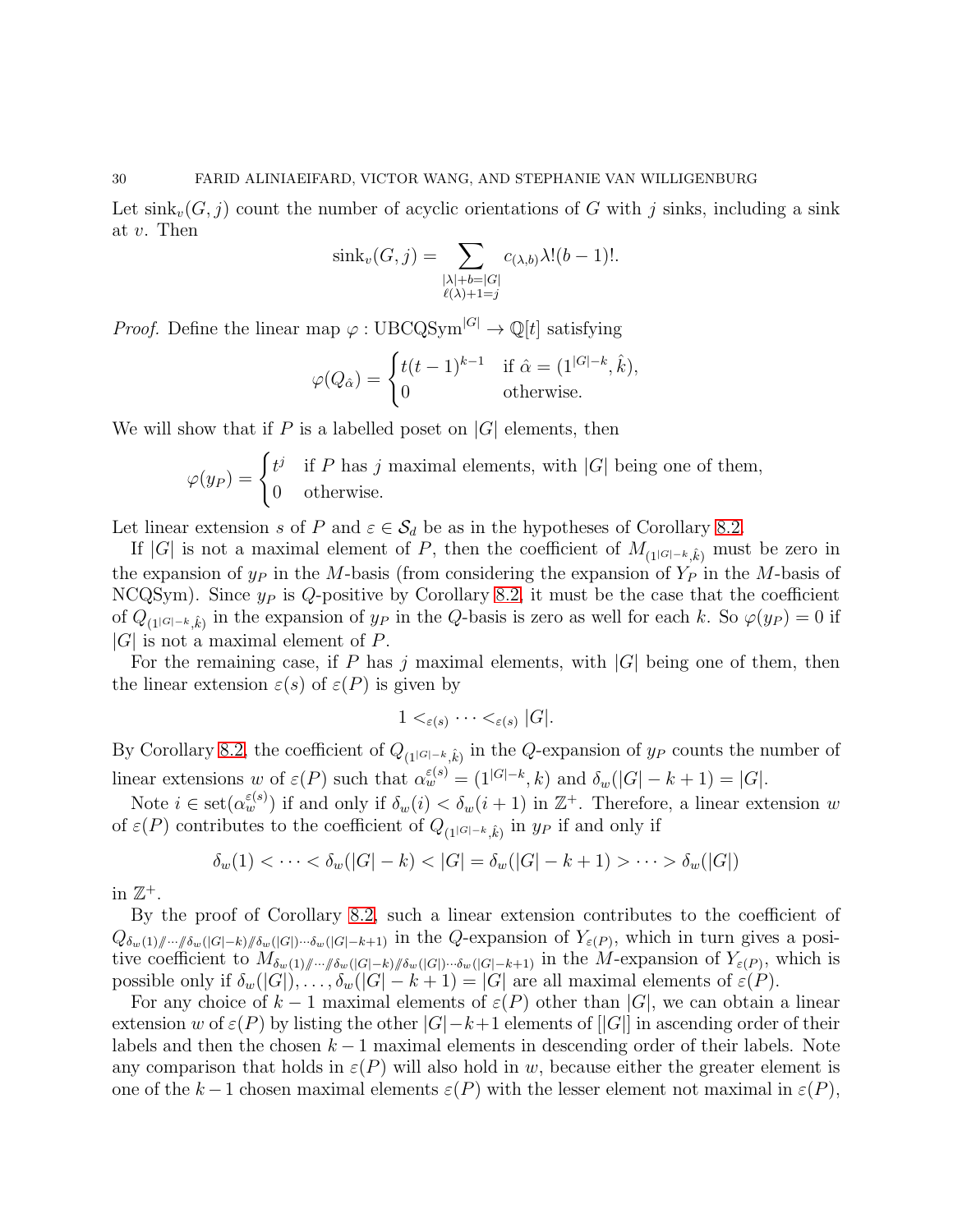or neither of the compared elements are among the chosen  $k-1$  maximal elements of  $\varepsilon(P)$ and the greater element is also greater in  $\mathbb{Z}^+$  (since  $\varepsilon(s)$  is a linear extension of  $\varepsilon(P)$ ).

Therefore the coefficient of  $Q_{(1^{|G|-k},\hat{k})}$  in the Q-expansion of  $y_P$  is  $\binom{j-1}{k-1}$  $_{k-1}^{j-1}$ , the number of ways to choose  $k-1$  maximal elements of  $\varepsilon(P)$  other than |G|. So when P has j maximal elements including  $|G|$ ,

$$
\varphi(y_P) = \sum_{k=1}^{|G|} {j-1 \choose k-1} t(t-1)^{k-1} = t^j,
$$

as claimed.

Now give G a labelling in which v is labelled last. We treat each acyclic orientation  $P$  of G as a labelled poset on |G| elements, with  $v <_P w$  if and only if there is a directed edge from  $v$  to  $w$  in  $P$ . Since

$$
y_{G:v} = \sum_P y_P,
$$

where the sum is over all acyclic orientations  $P$  of the labelled graph  $G$ , it follows that

$$
\varphi(y_{G:v}) = \sum_{j=1}^{|G|} \sin k_v(G,j) t^j.
$$

This holds for all graphs on |G| vertices with a distinguished vertex, so for  $(\lambda, b)$  satisfying  $|\lambda| + b = |G|$ , we have

$$
\varphi(e_{(\lambda,b)}) = \varphi(y_{K_{\lambda_1}|\cdots|K_{\lambda_{\ell(\lambda)}}|K_b}) = \lambda!(b-1)!t^{\ell(\lambda)+1},
$$

since all  $\lambda!b!$  acyclic orientations of  $K_{\lambda_1} \mid \cdots \mid K_{\lambda_{\ell(\lambda)}} \mid K_b$  have  $\ell(\lambda) + 1$  sinks, with a sink at the last vertex in exactly  $\frac{1}{b}$  of them.

So if

$$
y_{G:v} = \sum_{|\lambda|+b=|G|} c_{(\lambda,b)} e_{(\lambda,b)},
$$

then we have

$$
\varphi(y_{G:v}) = \sum_{j=1}^{|G|} \sin k_v(G,j)t^j = \sum_{|\lambda|+b=|G|} c_{(\lambda,b)}\lambda!(b-1)!t^{\ell(\lambda)+1}.
$$

Equating coefficients proves the theorem.

**Example 8.4.** We will apply Theorem [8.3](#page-28-0) to the path  $P_4$  and its last vertex. We can compute

$$
y_{P_4} = \frac{1}{3}e_{((3),1)} + \frac{1}{2}e_{((2),2)} + \frac{1}{6}e_{(\emptyset,4)}.
$$

By the theorem, there are exactly  $\frac{1}{3}$ 3!0!  $+\frac{1}{2}$ 2!1! = 3 acyclic orientations of  $P_4$  with two sinks, one of which is at the last vertex, and  $\frac{1}{6}$ 3! = 1 acyclic orientation of  $P_4$  with a unique sink at the last vertex. These are shown in Figure [9](#page-31-0) below.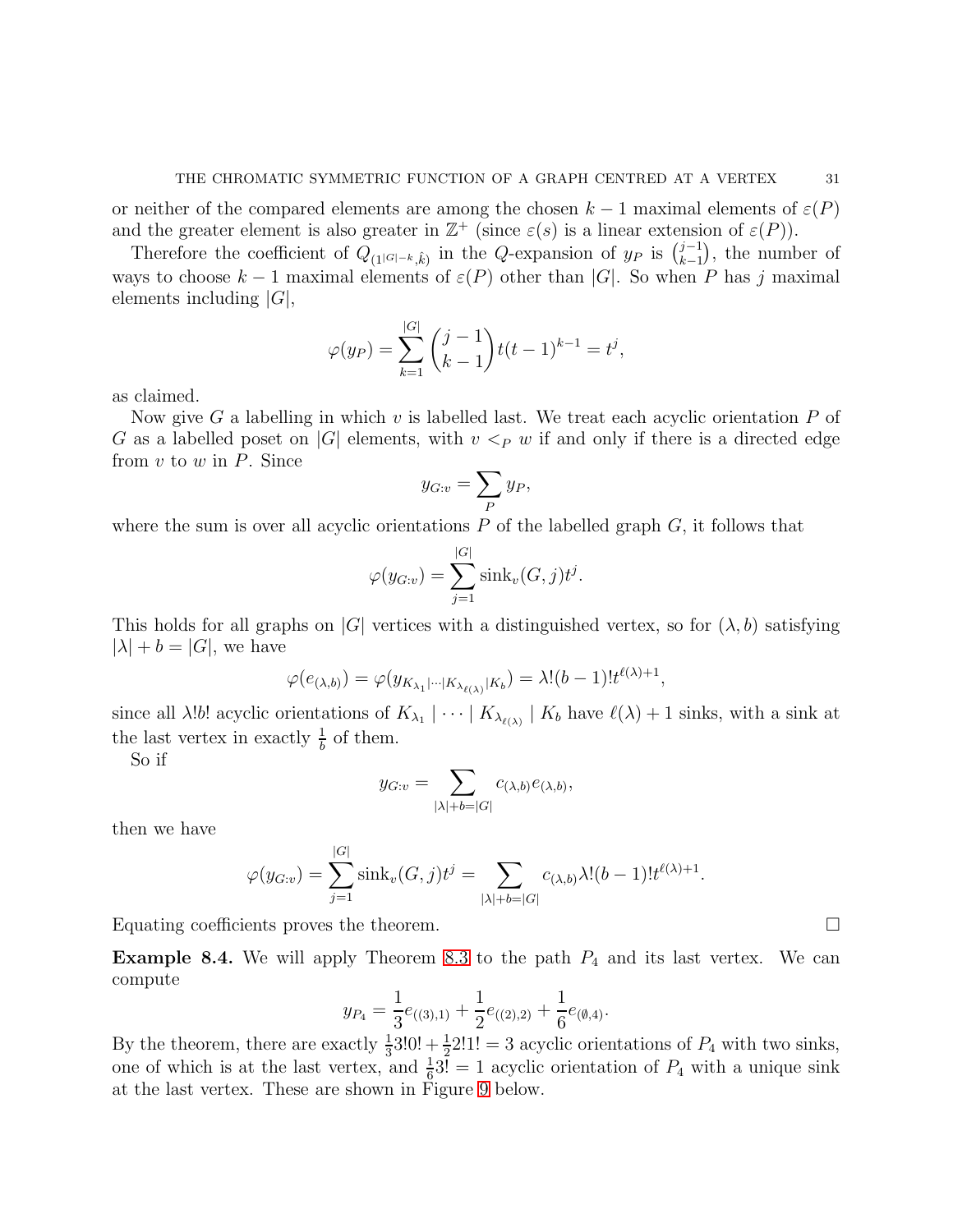<span id="page-31-0"></span>

Remark 8.5. Gebhard and Sagan's [\[10,](#page-35-15) Theorem 4.4] is Theorem [8.3](#page-28-0) in the special case of  $j=1$ .

From Theorem [8.3](#page-28-0) we can recover Stanley's original [\[25,](#page-36-0) Theorem 3.3].

<span id="page-31-1"></span>Corollary 8.6. [\[25,](#page-36-0) Theorem 3.3] Suppose

$$
X_G=\sum_{\lambda\vdash |G|}c_\lambda e_\lambda.
$$

Let  $\operatorname{sink}(G, j)$  count the number of acyclic orientations of G with j sinks. Then

$$
sink(G, j) = \sum_{\substack{\lambda \vdash |G| \\ \ell(\lambda) = j}} c_{\lambda}.
$$

Proof. Note the equality

$$
\sum_{v \in V(G)} \sinh_v(G, j) = j \sinh(G, j)
$$

holds since the left-hand side counts acyclic orientations with  $j$  sinks exactly  $j$  times, once for each sink.

By Theorem [8.3](#page-28-0) and its proof,

$$
\sum_{j=1}^{|G|} \sum_{v \in V(G)} \sin k_v(G, j) t^j = \sum_{v \in V(G)} \varphi(y_{G:v}),
$$

where  $\varphi: \text{UBCSym}^{|G|} \to \mathbb{Q}[t]$  is the linear map sending each  $e_{(\lambda,b)} \mapsto \lambda!(b-1)!t^{\ell(\lambda)+1}$ . Then the polynomial  $\sum_{j=1}^{|G|} \operatorname{sink}(G, j) t^j$  may be obtained from  $Y_G$  via a linear map on NCSym<sup>[G]</sup>, by summing the  $\varphi(y_{G:v})$  over all vertices  $v \in V(G)$ , then dividing the coefficient of each  $t^j$ by j. If  $\pi = B_1/\cdots/B_{\ell(\pi)}$   $\vdash$  [|G|], then it is straightforward to compute that this linear map sends

$$
e_{\pi} \mapsto \frac{1}{\ell(\pi)} \left( \sum_{i=1}^{\ell(\pi)} \sum_{v \in B_i} \frac{\pi!}{|B_i|} t^{\ell(\pi)} \right) = \pi! t^{\ell(\pi)}.
$$

(Another way to see this would be to note that  $e_{\pi} = Y_{K_{\pi}}$ , and that  $K_{\pi}$  has exactly  $\pi$ ! acyclic orientations with  $\ell(\pi)$  sinks, and no other acyclic orientations.)

This induces a linear map  $\text{Sym}^{|G|} \to \mathbb{Q}[t]$  sending each  $e_{\lambda} \mapsto t^{\ell(\lambda)}$  and  $X_G \mapsto \sum_{j=1}^{|G|} \text{sink}(G, j)t^j$ . Equating coefficients proves the result.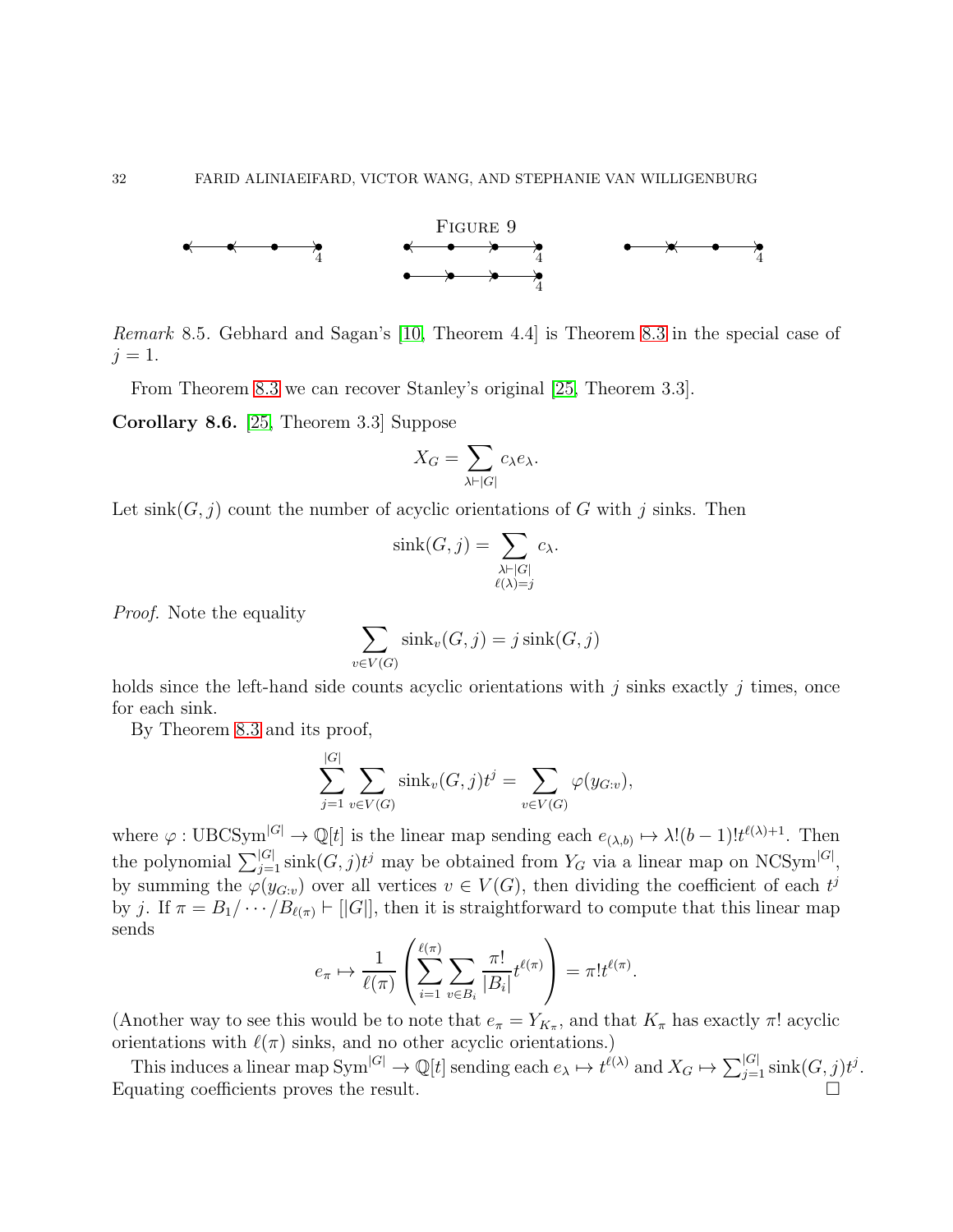Remark 8.7. In [\[16\]](#page-35-20), the acyclic orientation polynomial of a graph is introduced and defined to be the generating function for the sinks of a graph's acyclic orientations. It is shown in [\[16,](#page-35-20) Theorem 3.2] that the acyclic orientation polynomial satisfies a subgraph expansion analogous to [\[25,](#page-36-0) Theorem 2.5] for  $X_G$ , and so the authors of [\[16\]](#page-35-20) were able to prove the existence of a linear map sending  $X_G \mapsto \sum_{j=1}^{|G|} \text{sink}(G, j)t^j$ , giving a new proof in [\[16,](#page-35-20) Theorem 4.5] of Stanley's sink theorem (Corollary [8.6\)](#page-31-1) without using P-partitions.

In fact, there is a linear map sending  $Y_G$  to the acyclic orientation polynomial of a labelled graph  $G$ , e.g. by comparing [\[10,](#page-35-15) Theorem 3.6] with [\[16,](#page-35-20) Theorem 3.2]. After composing that with the linear map sending the acyclic orientation polynomial of G to  $\sum_{j=1}^{|G|} \sin k_v(G, j) t^j$ , one can construct the linear map induced on the quotient, sending  $y_{G:v} \mapsto \sum_{j=1}^{|G|} \sin k_v(G, j) t^j$ , which gives another proof of Theorem [8.3.](#page-28-0)

Our final result describes how to count the number of acyclic orientations of  $G - v$  with no sinks among the neighbours of v in G from the coefficients of  $y_{G:v}$  in the e-basis in the case where  $N(v)$  is a clique in G. In particular, it applies to  $y_G$  whenever G is a labelled unit interval graph.

<span id="page-32-0"></span>**Theorem 8.8.** Suppose  $N(v)$  is a clique in G and

$$
y_{G:v} = \sum_{|\lambda|+b=|G|} c_{(\lambda,b)} e_{(\lambda,b)}.
$$

Let  $\sin k_{\setminus N(v)}(G - v, j)$  count the number of acyclic orientations of  $G - v$  with j sinks, with no sinks among the neighbours of  $v$  in  $G$ . Then

$$
sink_{\setminus N(v)}(G-v,j) = \sum_{\substack{|\lambda|+1=|G|\\ \ell(\lambda)=j}} c_{(\lambda,1)}\lambda!.
$$

*Proof.* If  $|N(v)| = 0$ , i.e. if v is an isolated vertex, then  $y_{G:v} = y_{G-v}e_{(\emptyset,1)}$ , and the result follows from Corollary [8.6,](#page-31-1) since  $\sin k_{\setminus N(v)}(G - v, j)$  counts exactly the acyclic orientations of  $G - v$  with j sinks, and so is just sink $(G - v, j)$ . Otherwise, let  $n = |N(v)| \ge 1$ .

Define

$$
\mathcal{Y} = \sum_{w \in N(v)} y_{G-v:w}.
$$

Since  $N(v)$  is a clique, by repeated applications of Proposition [2.5](#page-6-0) (deletion-contraction) on each of the edges between v and its neighbours  $w \in N(v)$ , we have

$$
y_{G:v} = y_{G-v}y_{K_1} - \sum_{w \in N(v)} y_{G-v:w} \uparrow = \frac{1}{n} \mathcal{Y}e_{(\emptyset,1)} - \mathcal{Y} \uparrow,
$$

where the right-hand side is linear in  $\mathcal{Y}$ .

Suppose  $\mathcal Y$  expands in the e-basis via

$$
\mathcal{Y} = \sum_{|\mu|+a=|G|-1} c_{(\mu,a)} e_{(\mu,a)}.
$$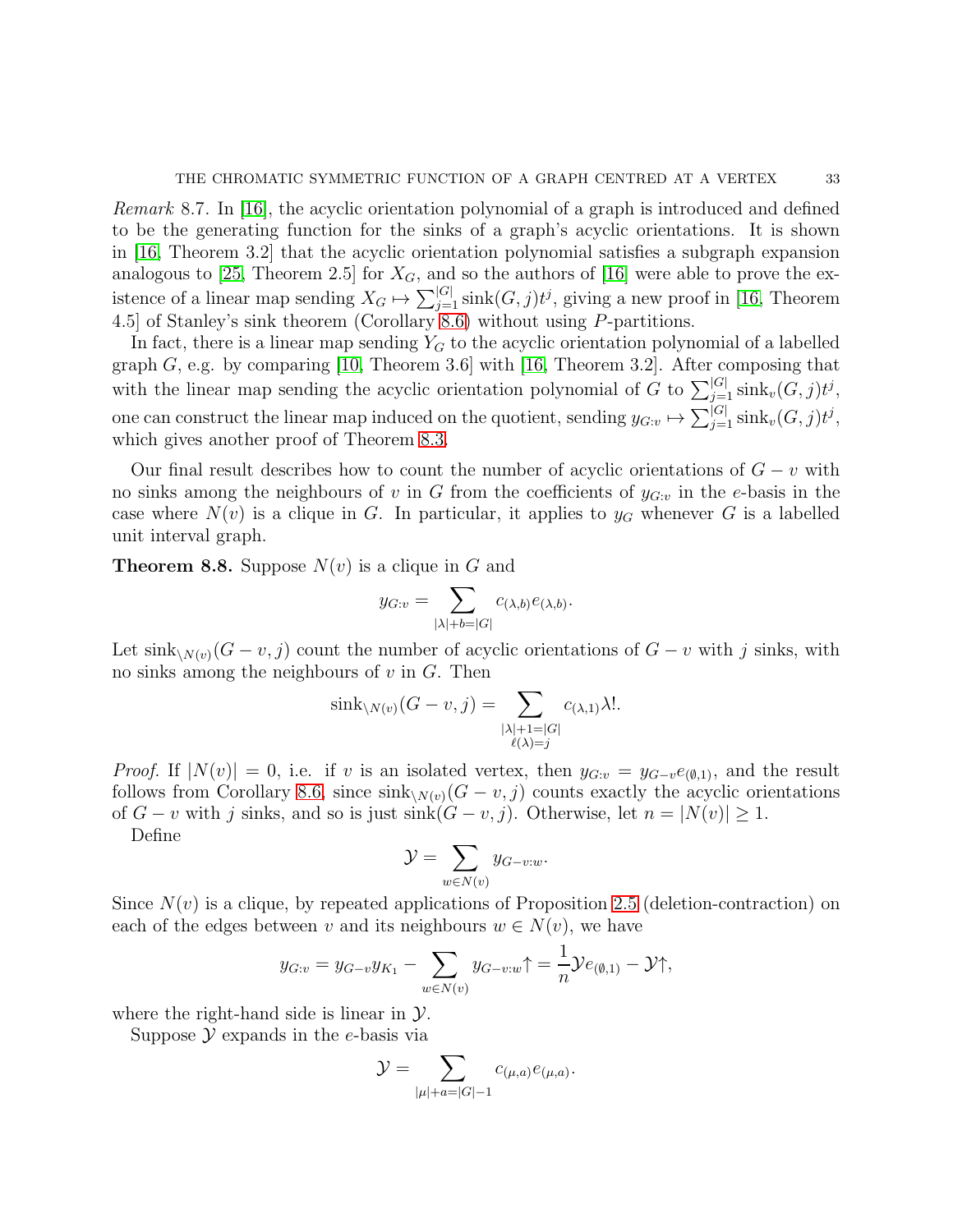Recalling Lemma [6.1,](#page-18-2) we obtain

$$
y_{G:v} = \sum_{|\lambda|+b=|G|} c_{(\lambda,b)} e_{(\lambda,b)} = \sum_{|\mu|+a=|G|-1} c_{(\mu,a)} \left( \left( \frac{1}{n} - \frac{1}{a} \right) e_{(\mu \cup (a),1)} + \frac{1}{a} e_{(\mu,a+1)} \right).
$$

Therefore

$$
\sum_{|\lambda|+1=|G|} c_{(\lambda,1)} \lambda! t^{\ell(\lambda)} = \sum_{|\mu|+a=|G|-1} c_{(\mu,a)} \left( \frac{1}{n} - \frac{1}{a} \right) \mu! a! t^{\ell(\mu)+1}.
$$

Note that there is a bijection between acyclic orientations of  $G$  with a sink at  $v$  and acyclic orientations of  $G - v$ , by considering the acyclic orientation obtained by deleting v. Because  $N(v)$  is a clique, for every acyclic orientation of G with j sinks including a sink at v, either the corresponding acyclic orientation of  $G - v$  has  $j - 1$  sinks, none of which are among  $N(v)$ , or the corresponding acyclic orientation of  $G - v$  has j sinks, exactly one of which is among  $N(v)$ . Thus we obtain the identity

$$
sink_{\setminus N(v)}(G-v, j-1) = sink_v(G, j) - \sum_{w \in N(v)} sink_w(G-v, j),
$$

implying by Theorem [8.3](#page-28-0) that

$$
\sum_{j=1}^{|G|} \sin k_{\setminus N(v)} (G - v, j - 1) t^{j-1} = \frac{\varphi}{t} (y_{G \cdot v}) - \frac{\varphi}{t} (\mathcal{Y}),
$$

where  $\varphi: \mathrm{UBCSym}^{|G|-1} \oplus \mathrm{UBCSym}^{|G|} \to \mathbb{Q}[t]$  is defined to be the linear map sending  $e_{(\lambda,b)} \mapsto$  $\lambda!(b-1)!t^{\ell(\lambda)+1}.$ 

Substituting in our expressions for  $y_{G:v}$  and  $\mathcal{Y}$ , we find

$$
\sum_{j=1}^{|G|} \sin k_{\backslash N(v)}(G-v,j-1)t^{j-1} = \sum_{|\mu|+a=|G|-1} c_{(\mu,a)} \frac{\varphi}{t} \left( \left( \frac{1}{n} - \frac{1}{a} \right) e_{(\mu \cup (a),1)} + \frac{1}{a} e_{(\mu,a+1)} - e_{(\mu,a)} \right)
$$
  

$$
= \sum_{|\mu|+a=|G|-1} c_{(\mu,a)} \left( \left( \frac{1}{n} - \frac{1}{a} \right) \mu! a! t^{\ell(\mu)+1} + \frac{1}{a} \mu! a! t^{\ell(\mu)} - \mu! (a-1)! t^{\ell(\mu)} \right)
$$
  

$$
= \sum_{|\mu|+a=|G|-1} c_{(\mu,a)} \left( \frac{1}{n} - \frac{1}{a} \right) \mu! a! t^{\ell(\mu)+1} = \sum_{|\lambda|+1=|G|} c_{(\lambda,1)} \lambda! t^{\ell(\lambda)}.
$$

<span id="page-33-0"></span>Equating coefficients proves the theorem.

#### 9. The pointed chromatic symmetric function and further avenues

In [\[21\]](#page-36-3), Pawlowski defines the pointed chromatic symmetric function  $X_{G,v} \in \text{Sym}[t]$  for a graph G with distinguished vertex  $v$ . From [\[10,](#page-35-15) Theorem 3.6] and [\[21,](#page-36-3) Definition 3.1], one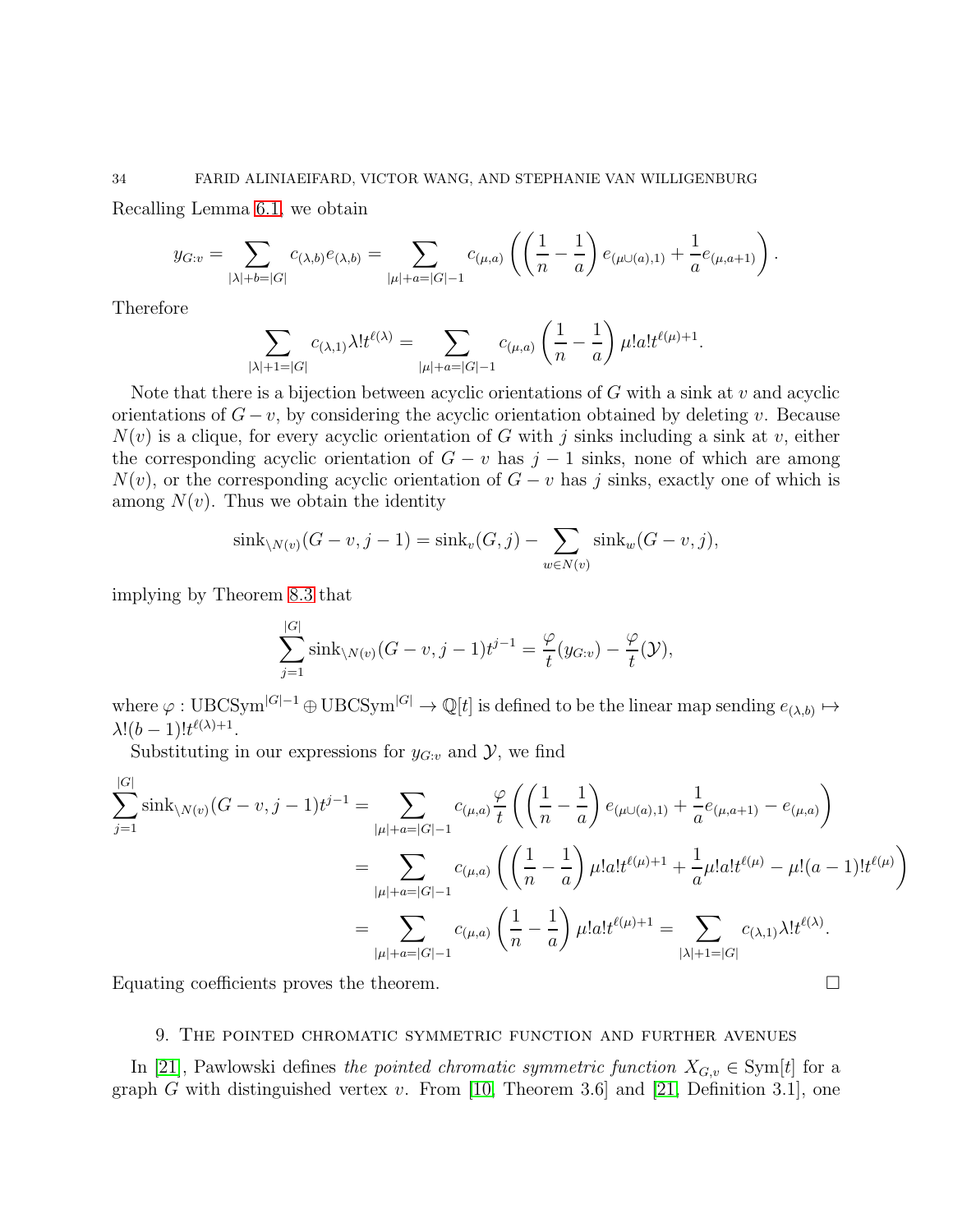can show that the injective linear map

$$
\eta: \text{Sym}[t] \to \text{UBCSym}
$$

$$
p_{\lambda}t^j \mapsto p_{(\lambda,j+1)}
$$

sends each  $X_{G,v} \mapsto y_{G:v}$ . That is, results for  $X_{G,v}$  lift to results for  $y_{G:v}$ , and vice-versa. For example, the proof of Theorem [6.8](#page-23-0) says that there is a linear map  $\vartheta\eta : \text{Sym}[t] \to \text{Sym}$ sending each  $X_{G,v} \mapsto X_{G-v}$  by evaluating at  $t = 0$ .

Pawlowski studied the expansion of  $X_{G,v}$  in the basis of Sym[t] consisting of *pointed Schur* functions, first considered by Strahov in [\[27\]](#page-36-6). By applying  $\eta$ , one can construct a basis of Schur functions for UBCSym and define  $(s)$ -positivity and appendable  $(s)$ -positivity in a way analogous to our definitions of  $(e)$ -positivity and appendable  $(e)$ -positivity. Then [\[21,](#page-36-3) Theorem 3.15] equivalently states that the paths  $P_n$  for  $n \geq 1$  are appendable (s)-positive. It is known that the (s)-positivity of  $X_{G,v}$  implies the Schur-positivity of  $X_G$ . It can be shown that  $X_{G-v}$  is also Schur-positive, by applying the map  $\vartheta\eta$  together with [\[27,](#page-36-6) Theorem 6.4.1].

Another basis of  $Sym[t]$  considered by Pawlowski is the basis of *pointed elementary symmetric functions.* One can deduce by [\[21,](#page-36-3) Definition 4.1] and [21, Theorem 4.6] that the image of a pointed elementary symmetric function under  $\eta$  is an element in UBCSym of the form  $\frac{1}{\lambda!(b-1)!}e_{(\lambda,b)}$ . (Note that the same scaling coefficients arise in the proof of Theorem [6.8](#page-23-0) and in Theorems [8.3](#page-28-0) and [8.8.](#page-32-0)) Therefore,  $X_{G,v}$  is pointed e-positive if and only if  $y_{G:v}$  is (e)-positive, and Pawlowski's [\[21,](#page-36-3) Conjecture 2] is equivalent to Conjecture [4.7.](#page-12-3) Addition-ally, by [\[21,](#page-36-3) Corollary 4.3], any  $(e)$ -positive function is necessarily  $(s)$ -positive, so for any conjecture of  $(e)$ -positivity, one can also study the weaker conjecture of  $(s)$ -positivity for the same functions.

From the framework introduced in this paper, there are various further avenues of study, especially as possible approaches to the Stanley-Stembridge conjecture. It would be interesting if there existed a  $q$ -analogue of Conjecture [4.7.](#page-12-3) Naively defining a chromatic quasisymmetric function centred at a vertex by a construction similar to [\[23,](#page-36-2) Definition 1.2] gives a function in  $UBCQSym[q]$  but not  $UBCSym[q]$  even just for the labelled unit interval graph  $K_2$ . It may, however, be possible to define such a function implicitly for labelled unit interval graphs at their rightmost vertex by requiring the function satisfy a q-analogue of the relations in Proposition [5.1](#page-13-1) and taking the function evaluated at  $K_{\lambda_1} \mid \cdots \mid K_{\ell(\lambda)} \mid K_b$  to be  $\frac{[\lambda_1]_q! \cdots [\lambda_{\ell(\lambda)}]_q! [b]_q!}{\lambda! b!}$  $\frac{\lambda(\ell(\lambda))q\cdot[\mathcal{O}]q\cdot[\mathcal{O}]q\cdot[\mathcal{O}]q\cdot[\mathcal{O}]q\cdot[\mathcal{O}]q\cdot[\mathcal{O}]q\cdot[\mathcal{O}]q\cdot[\mathcal{O}]q\cdot[\mathcal{O}]q\cdot[\mathcal{O}]q\cdot[\mathcal{O}]q\cdot[\mathcal{O}]q\cdot[\mathcal{O}]q\cdot[\mathcal{O}]q\cdot[\mathcal{O}]q\cdot[\mathcal{O}]q\cdot[\mathcal{O}]q\cdot[\mathcal{O}]q\cdot[\mathcal{O}]q\cdot[\mathcal{O}]q\cdot[\mathcal{O}]q\cdot[\mathcal{O}]q\cdot[\mathcal{O}]q\cdot[\$ quasisymmetric functions of labelled unit interval graphs in [\[1,](#page-35-11) Theorem 1.1].

In the first part of [\[7,](#page-35-21) Conjecture 6.1], Dahlberg, She and van Willigenburg conjectured that for any connected labelled unit interval graph  $G$ , if one constructs a second labelled unit interval graph G' by following a certain procedure, then  $G \geq_e G'$  in the chromatic e-positivity poset. In [\[7,](#page-35-21) Remark 6.3], they note that this conjecture would imply the Stanley-Stembridge conjecture. It may be fruitful to also study either a q-analogue of this newer conjecture or a version of it in UBCSym (or a version combining the two, if an appropriate definition for the chromatic quasisymmetric function centred at a vertex exists for labelled unit interval graphs at their rightmost vertex). The relations in Corollary [3.3](#page-8-0) and Proposition [5.1,](#page-13-1) as well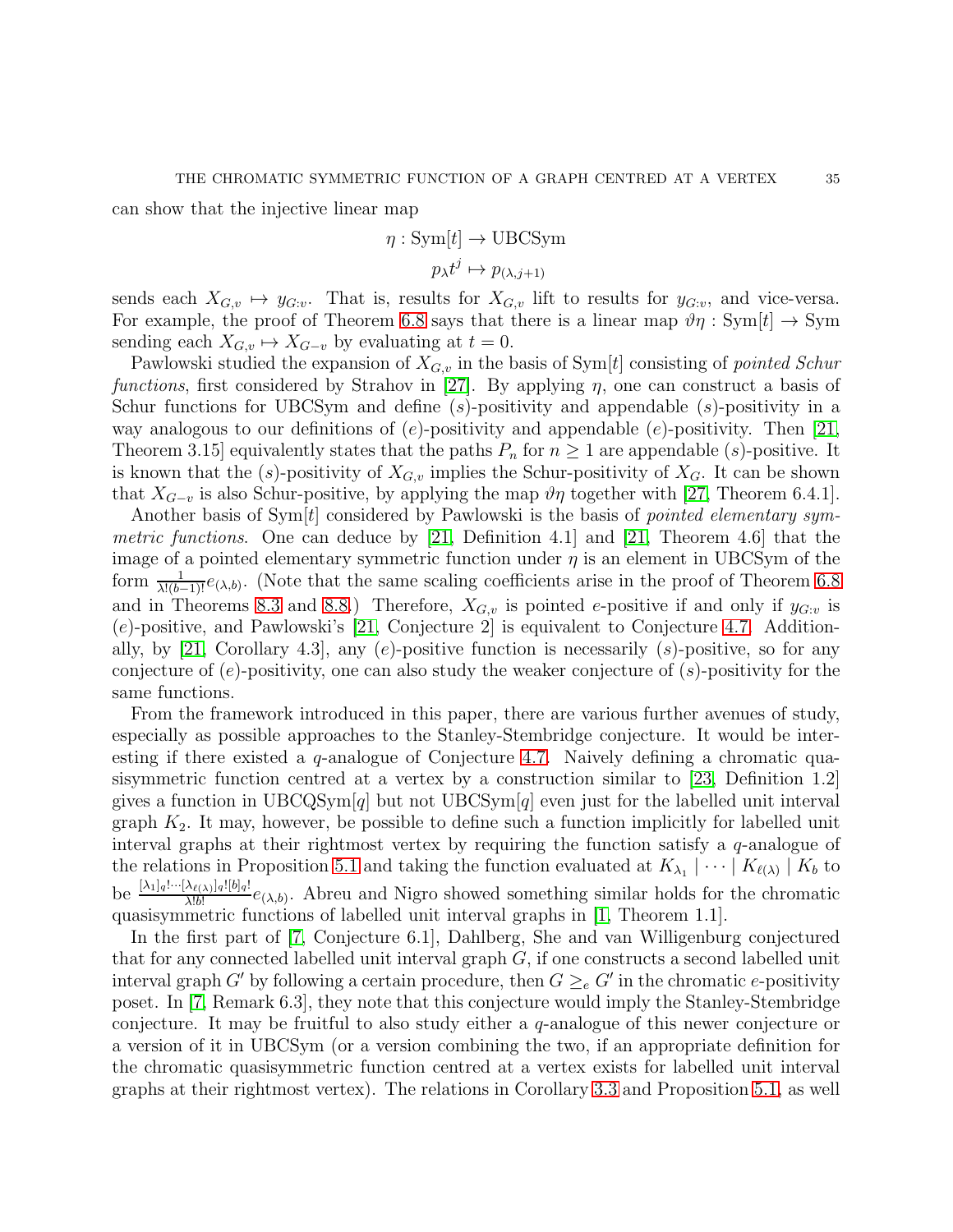<span id="page-35-0"></span>as their q-analogues, can help reduce the number of cases needed to prove various versions of the conjecture of Dahlberg, She and van Willigenburg.

## 10. Acknowledgments

The authors would like to thank Mathieu Guay-Paquet, Bruce Sagan and John Shareshian for helpful conversations, and in particular, Samantha Dahlberg for this and sharing her code.

#### <span id="page-35-1"></span>**REFERENCES**

- <span id="page-35-11"></span>[1] A. Abreu and A. Nigro, Chromatic symmetric functions from the modular law, J. Combin. Theory Ser. A 180, 105407 (2021).
- <span id="page-35-3"></span>[2] J. Aliste-Prieto and J. Zamora, Proper caterpillars are distinguished by their chromatic symmetric function, Discrete Math. 315, 158–164 (2014).
- <span id="page-35-2"></span>[3] G. Birkhoff, A determinant formula for the number of ways of coloring a map, Ann. of Math. 14, 42–46 (1912).
- <span id="page-35-8"></span>[4] P. Brosnan and T. Chow, Unit interval orders and the dot action on the cohomology of regular semisimple Hessenberg varieties, Adv. Math. 329, 955–1001 (2018).
- <span id="page-35-19"></span><span id="page-35-16"></span>[5] S. Dahlberg, Triangular ladders  $P_{d,2}$  are e-positive,  $arXiv:1811.04885v2$  $arXiv:1811.04885v2$
- [6] S. Dahlberg, A. She and S. van Willigenburg, Schur and e-positivity of trees and cut vertices, Electron. J. Combin. 27, P1.2 22pp (2020).
- <span id="page-35-21"></span>[7] S. Dahlberg, A. She and S. van Willigenburg, Chromatic posets, J. Combin. Theory Ser. A 184, 105496 (2021).
- <span id="page-35-12"></span>[8] S. Dahlberg and S. van Willigenburg, Lollipop and lariat symmetric functions, SIAM J. Discrete Math. 32, 1029–1039 (2018).
- <span id="page-35-17"></span>[9] S. Dahlberg and S. van Willigenburg, Chromatic symmetric functions in noncommuting variables revisited, Adv. in Appl. Math. 112, 25pp (2020).
- <span id="page-35-15"></span>[10] D. Gebhard and B. Sagan, A chromatic symmetric function in noncommuting variables, J. Algebraic Combin. 13, 227–255 (2001).
- <span id="page-35-9"></span><span id="page-35-7"></span>[11] M. Guay-Paquet, A modular relation for the chromatic symmetric functions of  $(3 + 1)$ -free posets, [arXiv:1306.2400v](http://arxiv.org/abs/1306.2400)1
- <span id="page-35-10"></span>[12] M. Guay-Paquet, A second proof of the Shareshian-Wachs conjecture, by way of a new Hopf algebra, [arXiv:1601.05498v](http://arxiv.org/abs/1601.05498)1
- [13] M. Harada and M. Precup, The cohomology of abelian Hessenberg varieties and the Stanley-Stembridge conjecture, Algebraic Combinatorics 2, 1059–1108 (2019).
- <span id="page-35-4"></span>[14] S. Heil and C. Ji, On an algorithm for comparing the chromatic symmetric functions of trees, Australas. J. Combin. 75, 210–222 (2019).
- <span id="page-35-13"></span>[15] J. Huh, S.-Y. Nam and M. Yoo, Melting lollipop chromatic quasisymmetric functions and Schur expansion of unicellular LLT polynomials, Discrete Math. 343, 111728 (2020).
- <span id="page-35-20"></span>[16] B.-H. Hwang, W.-S. Jung, K.-J. Lee, J. Oh and S.-H. Yu, Acyclic orientation polynomials and the sink theorem for chromatic symmetric functions, J. Combin. Theory Ser. B 149, 52–75 (2021).
- <span id="page-35-5"></span>[17] M. Loebl and J.-S. Sereni, Isomorphism of weighted trees and Stanley's isomorphism conjecture for caterpillars, Ann. Inst. Henri Poincaré D 6, 357–384 (2019).
- <span id="page-35-18"></span><span id="page-35-6"></span>[18] I. Macdonald, Symmetric Functions and Hall Polynomials, Oxford University Press, edition 2, (1995).
- [19] J. Martin, M. Morin and J. Wagner, On distinguishing trees by their chromatic symmetric functions, J. Combin. Theory Ser. A 115 (2), 237–253 (2008).
- <span id="page-35-14"></span>[20] R. Orellana and G. Scott, Graphs with equal chromatic symmetric function, Discrete Math. 320, 1–14 (2014).